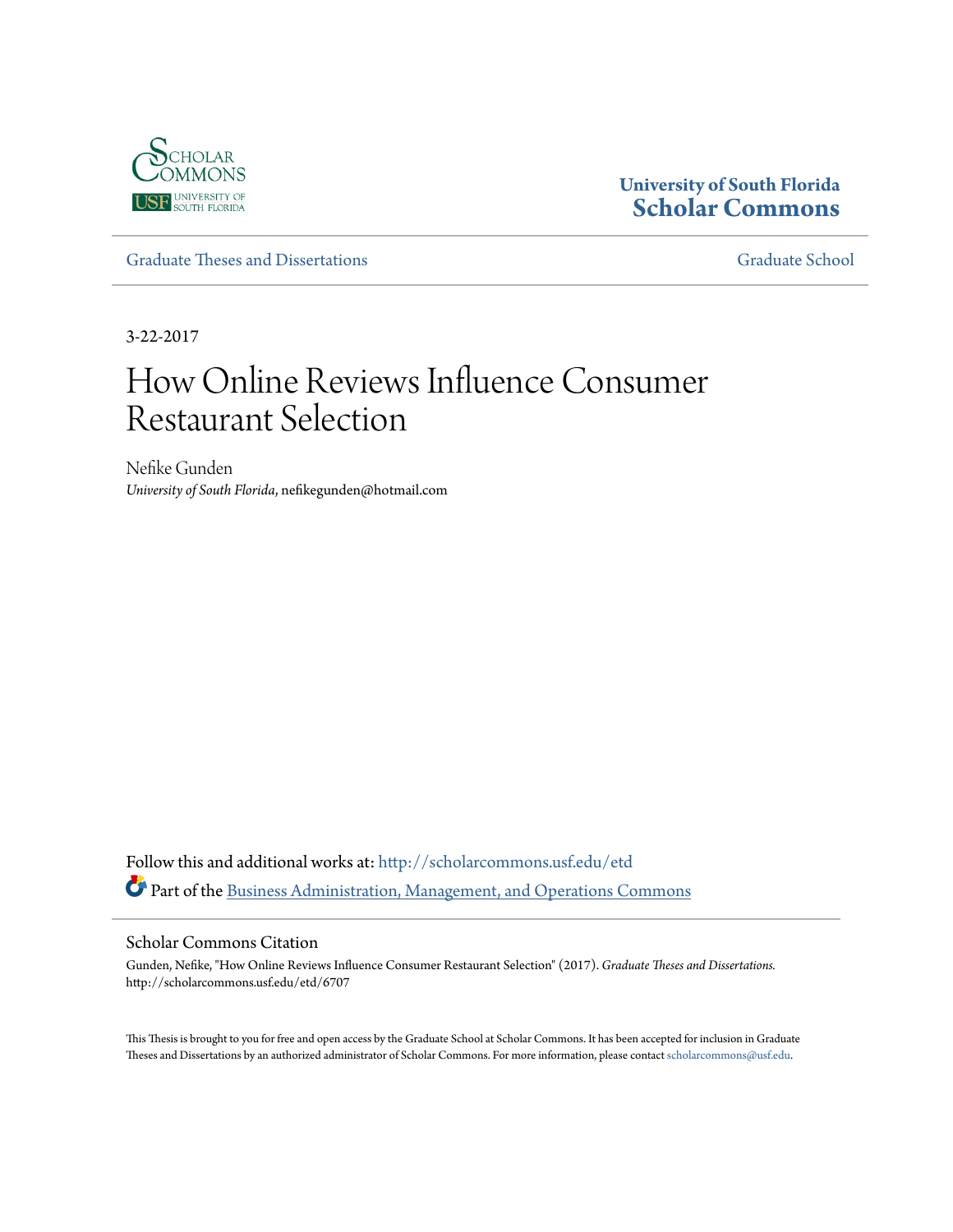How Online Reviews Influence Consumer Restaurant Selection

by

Nefike Gunden

A thesis submitted in partial fulfillment of the requirements for the degree of Master of Arts Department of Hospitality Management College of Hospitality and Tourism Leadership University of South Florida, Sarasota-Manatee

Major Professor: Cihan Cobanoglu, CHTP Ekaterina Berezina, CHTP, CRME Faizan Ali, Ph.D.

> Date of Approval: March 22, 2017

Keywords: restaurant attributes, online reviews, restaurant rating, choice-based conjoint

Copyright © 2017, Nefike Gunden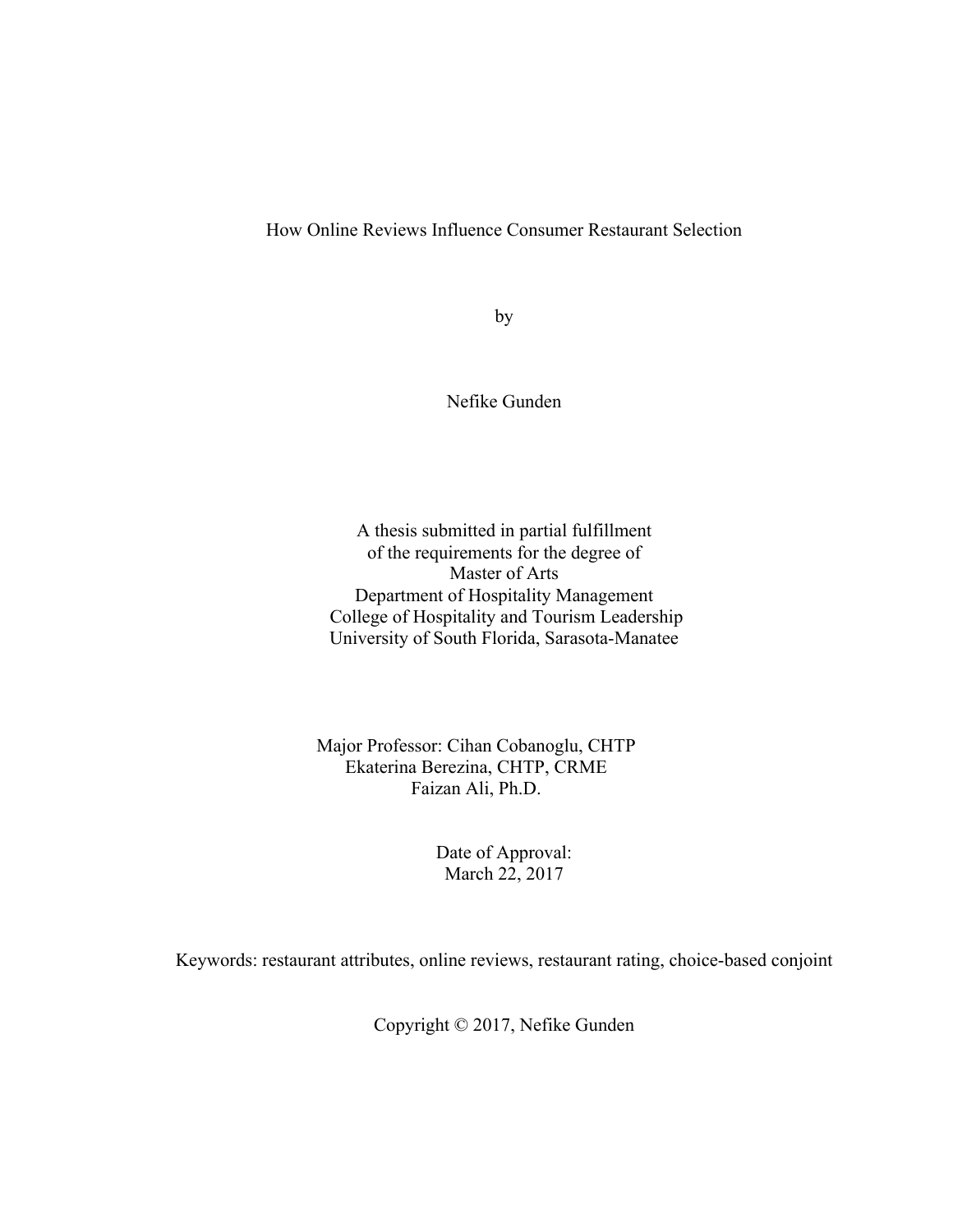#### **ACKNOWLEDGMENTS**

One of my goals before coming to start a Master's Degree was to be awarded from Fulbright Scholarship. Today, with the completion of this thesis, I would like to thank you, my mentor, Dr. Ahmet Usakli for having encouraged me to apply for this scholarship. I am very thankful to him for his valuable guidance and his great support.

I would like to express the deepest appreciation to my main advisor and chair of my thesis committee, Dr. Cihan Cobanoglu, who has supported me throughout the beginning of my degree and thesis process. I am truly thankful to him for his patience, valuable guidance, sharing his knowledge, and support.

Also, I am grateful to others members of my committee members, Dr. Ekaterina Berezina, and Dr. Faizan Ali, for their valuable guidance, feedbacks, and encouragements.

During the revisions process, I would like thank Dr. Joe Figel and Ryan Cox for their edits and great support.

In addition, I want to thank my mother, Feride Gunden, my father, Rasit Gunden, my sister, Meryem Gunden, and my brother, Furkan Gunden, for their great support throughout the beginning of my degree. I would not have been able to achieve this without them. Also, I would like to thank to Anas Adam Sorathia, for his big support, suggestions, patience and true love.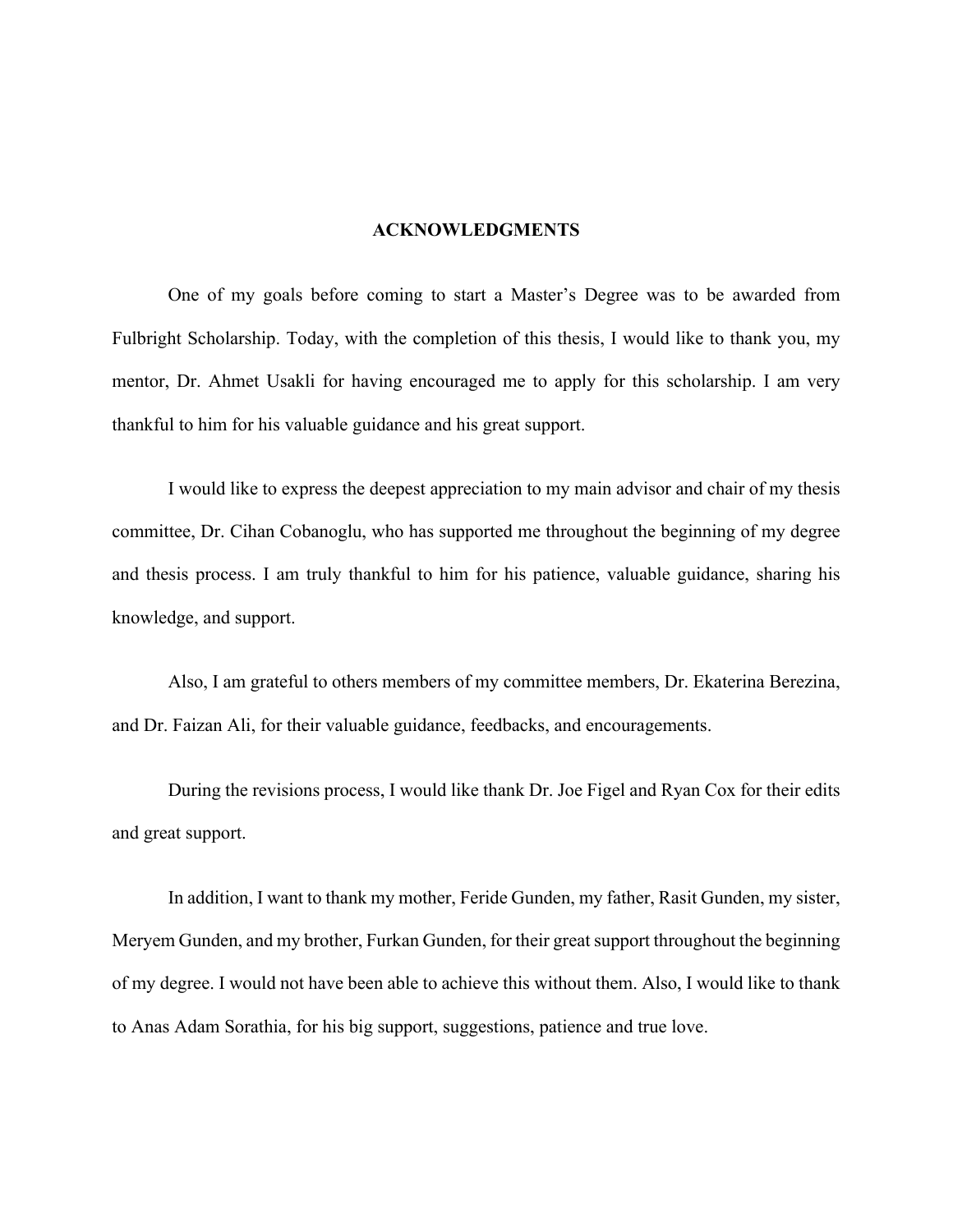Last, but not least, I would like to thank the Fulbright Turkey Commission for providing a valuable and remarkable scholarship for me to study at the United States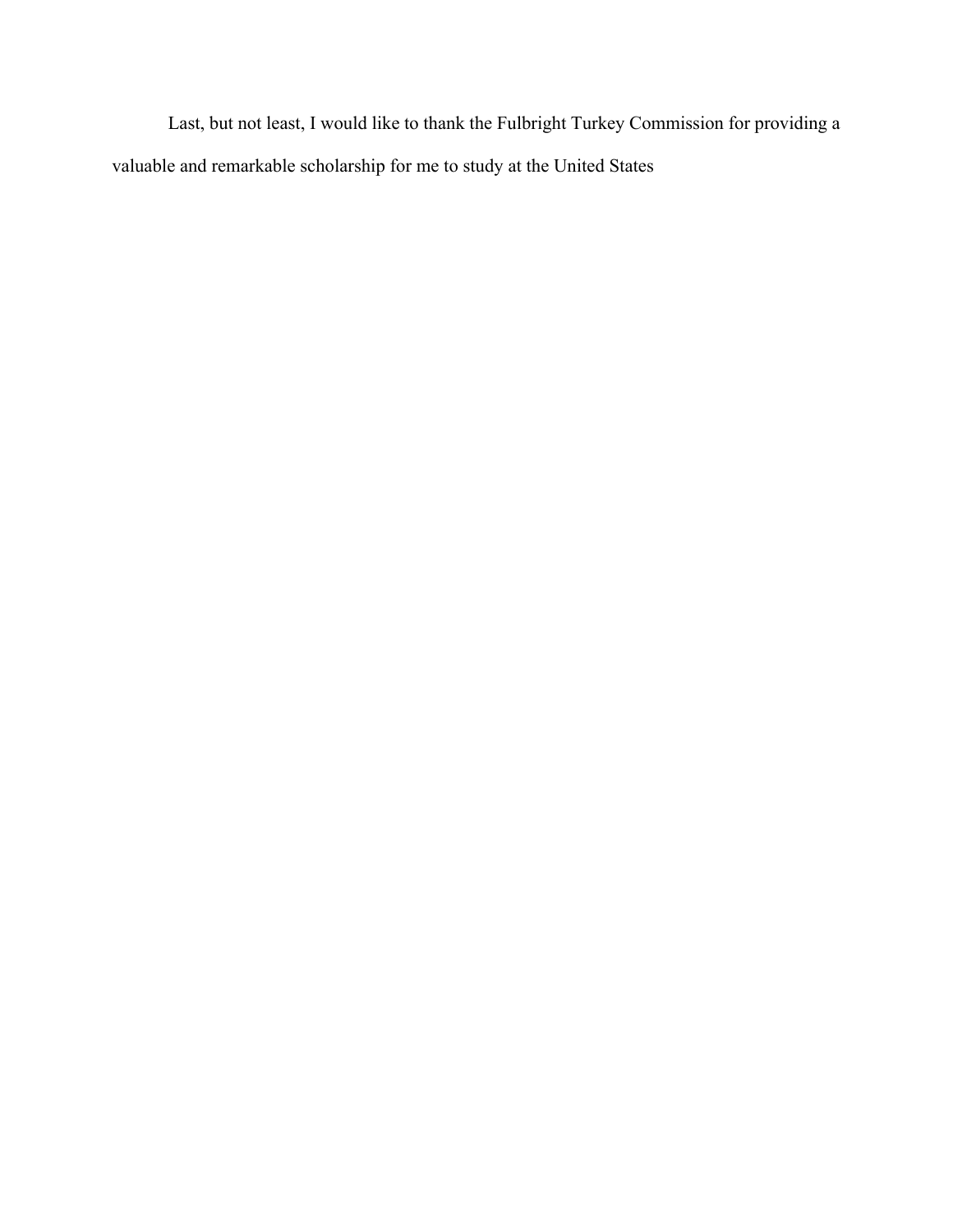# **TABLE OF CONTENTS**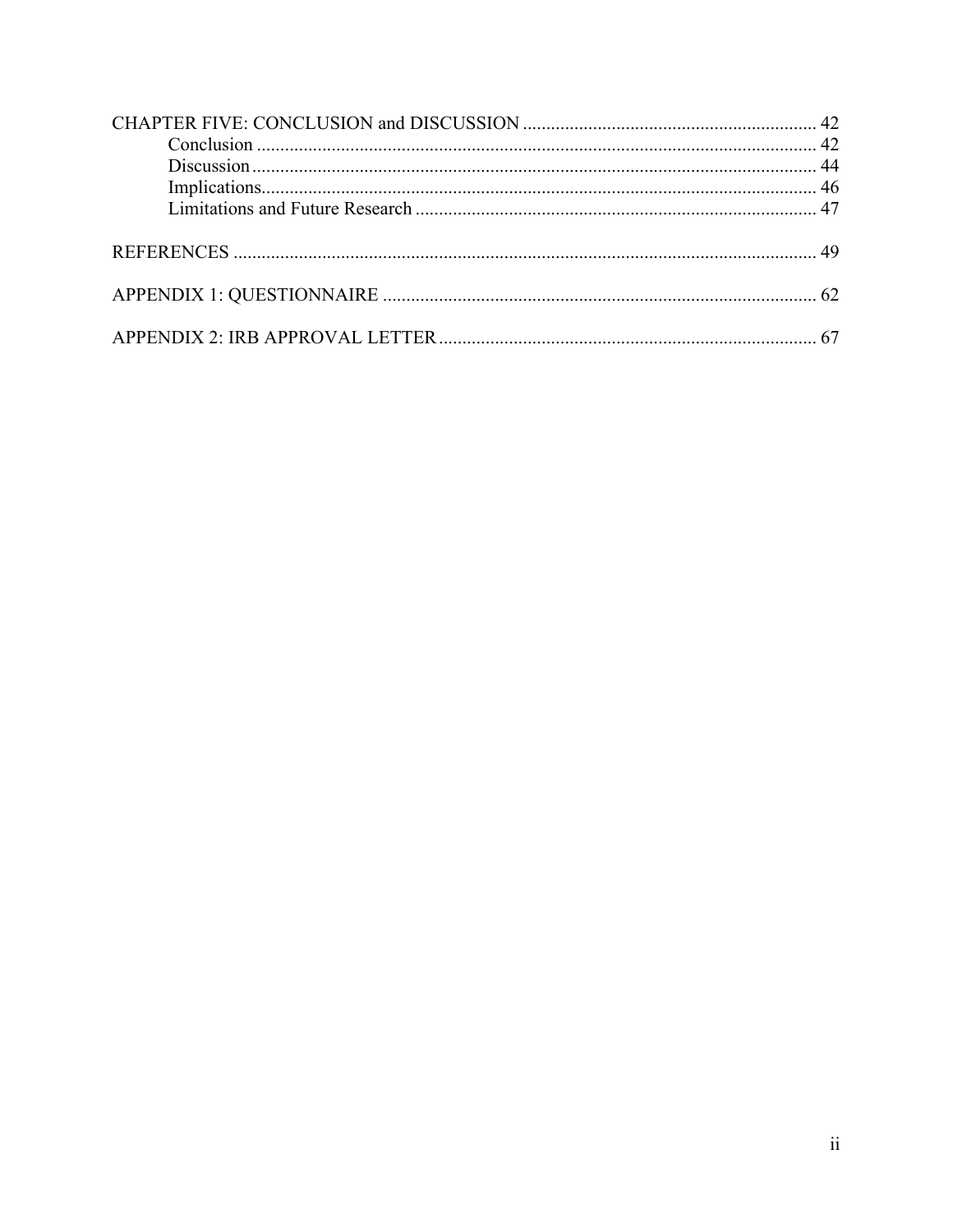# **LIST OF TABLES**

| Table 2. |                                                                    |    |
|----------|--------------------------------------------------------------------|----|
| Table 3. |                                                                    | 29 |
| Table 4. |                                                                    |    |
| Table 5. |                                                                    |    |
| Table 6. | Frequency of Dining Out, Last dining out, Preferred Meal Time  32  |    |
| Table 7. | The social media choice, Frequency of Checking Online Reviews, and |    |
| Table 8. |                                                                    |    |
| Table 9. |                                                                    |    |
|          |                                                                    |    |
|          |                                                                    |    |
|          |                                                                    |    |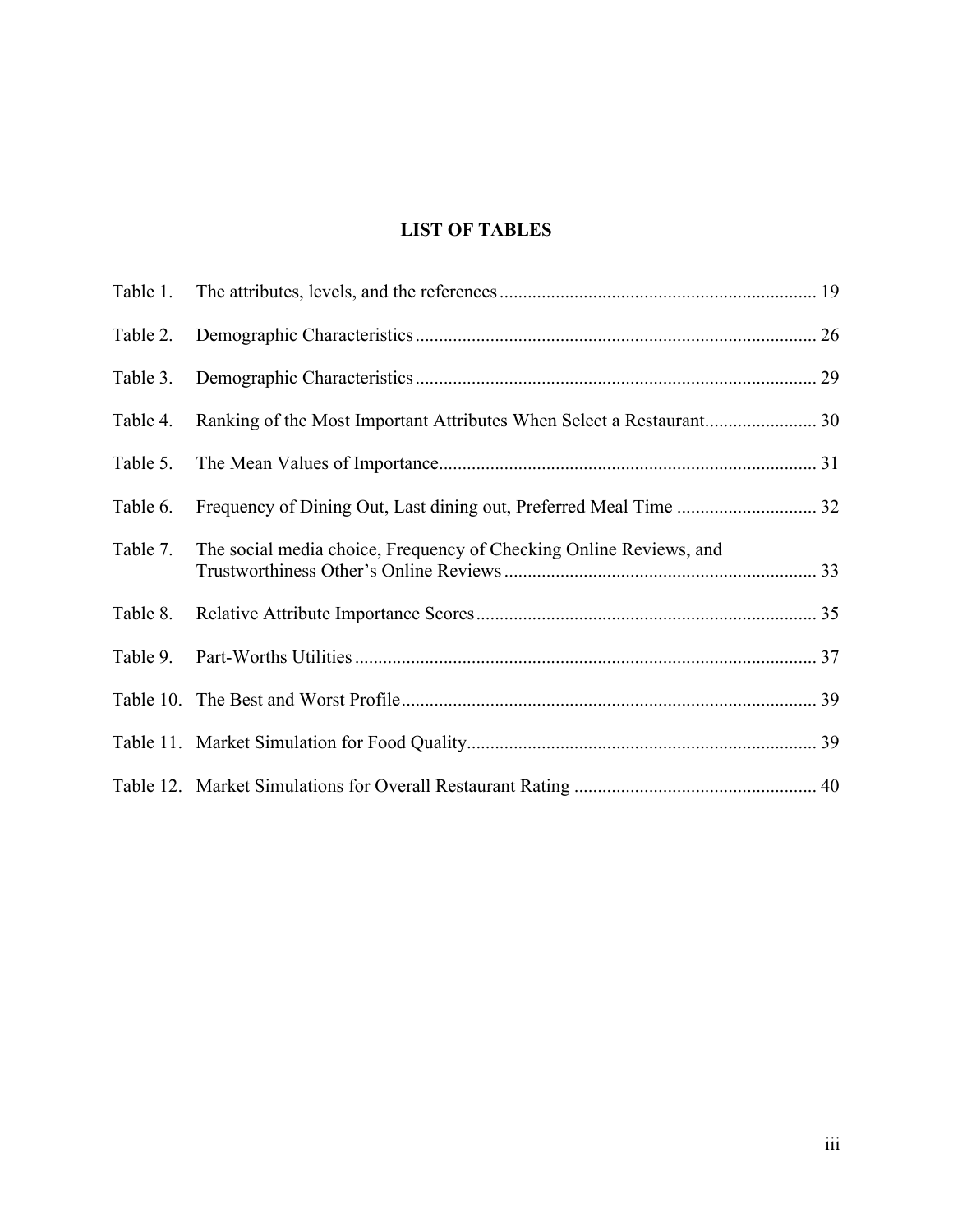#### **ABSTRACT**

Since social media has been growing rapidly, the restaurant industry has been exploring this area extensively. Given that social media provides restaurant consumers with an opportunity to share their dining experiences, several studies have examined the impact of social media on consumer restaurant selection (Tran, 2015). As a part of the social media umbrella, online reviews are significant factors that influence consumer restaurant selection (Park & Nicolau, 2015; Yang, Hlee, Lee, Koo, 2017). However, there is a lack of understanding with regard to which attributes of restaurant online reviews are the most influential when it comes to customer decision making. Therefore, this study aims to investigate the relative importance of online review attributes in consumer restaurant selection. Particularly, this study focuses on the number of online reviews, the overall restaurant rating, and the following restaurant attributes: food quality, service quality, atmosphere, and price, to address the purpose of the research.

Based on the recommendation of Orme, (2010), 353 respondents are recruited via Amazon's Mechanical Turk, and a choice-based-conjoint (CBC) analysis is performed. The CBC analysis reveals the relative importance of each attribute for customer decision making. Based on the CBC analysis, the results confirms that food quality is the most important attribute in consumer restaurant selection. This factor is followed by overall restaurant rating, price, service quality, the number of online reviews, and atmosphere. Additionally, the overall restaurant rating is determined to be a substantially important factor that influences consumer restaurant selection, while the rest of the attributes vary in their rank. The market simulation calculated the preference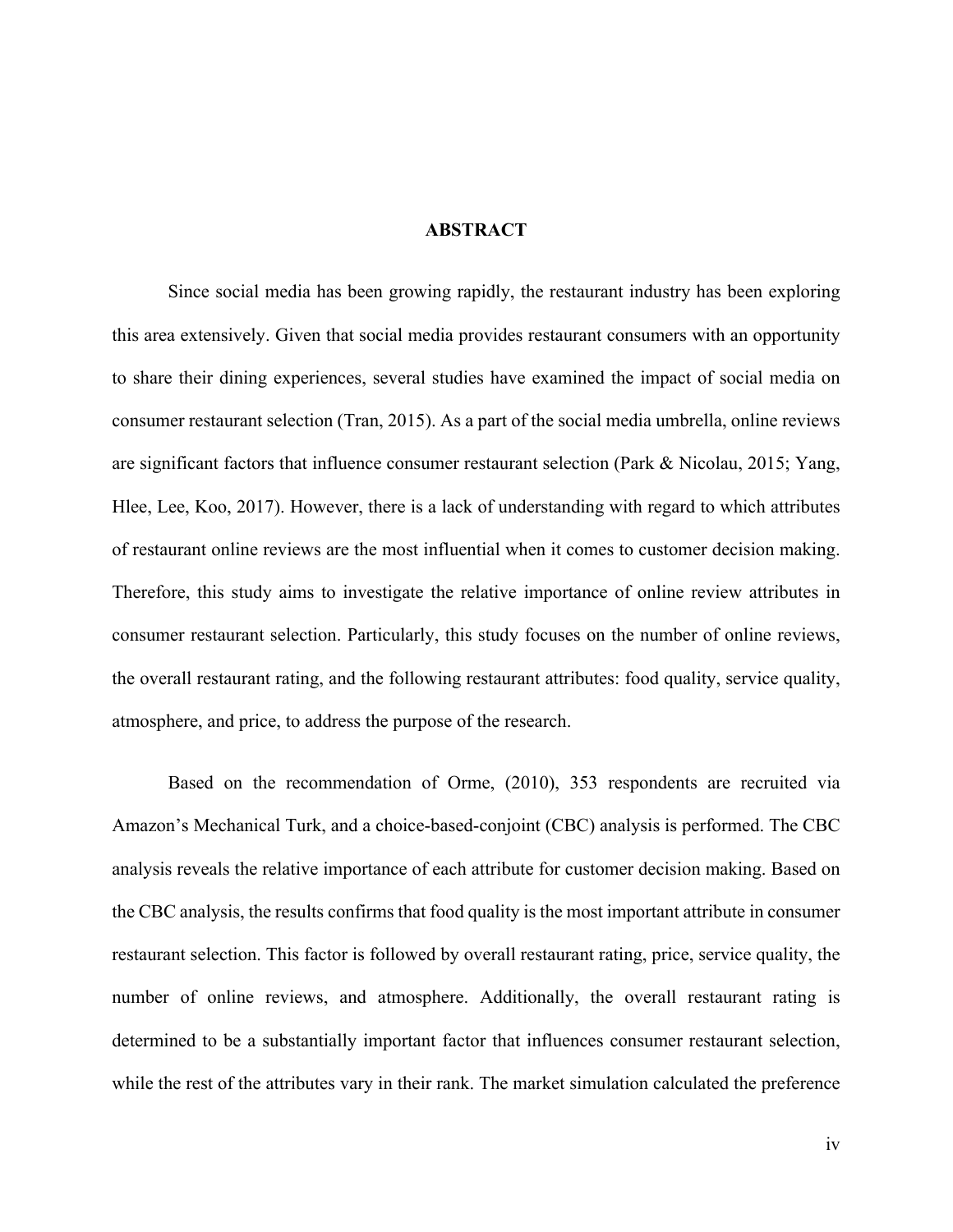estimates for the products for each respondent. This approach predicts the impact of each attribute on the market share. Food quality and overall restaurant rating are used for the market simulations. Therefore, it is also found that in relation to the market simulation, the decrease of food quality influenced the market share by about 58.88%. The findings of this study contribute greatly to the knowledge of the importance of food quality, and as a result, an overall restaurant rating. Therefore, restaurant managers should prioritize these key attributes to manage strategies for the restaurant industry.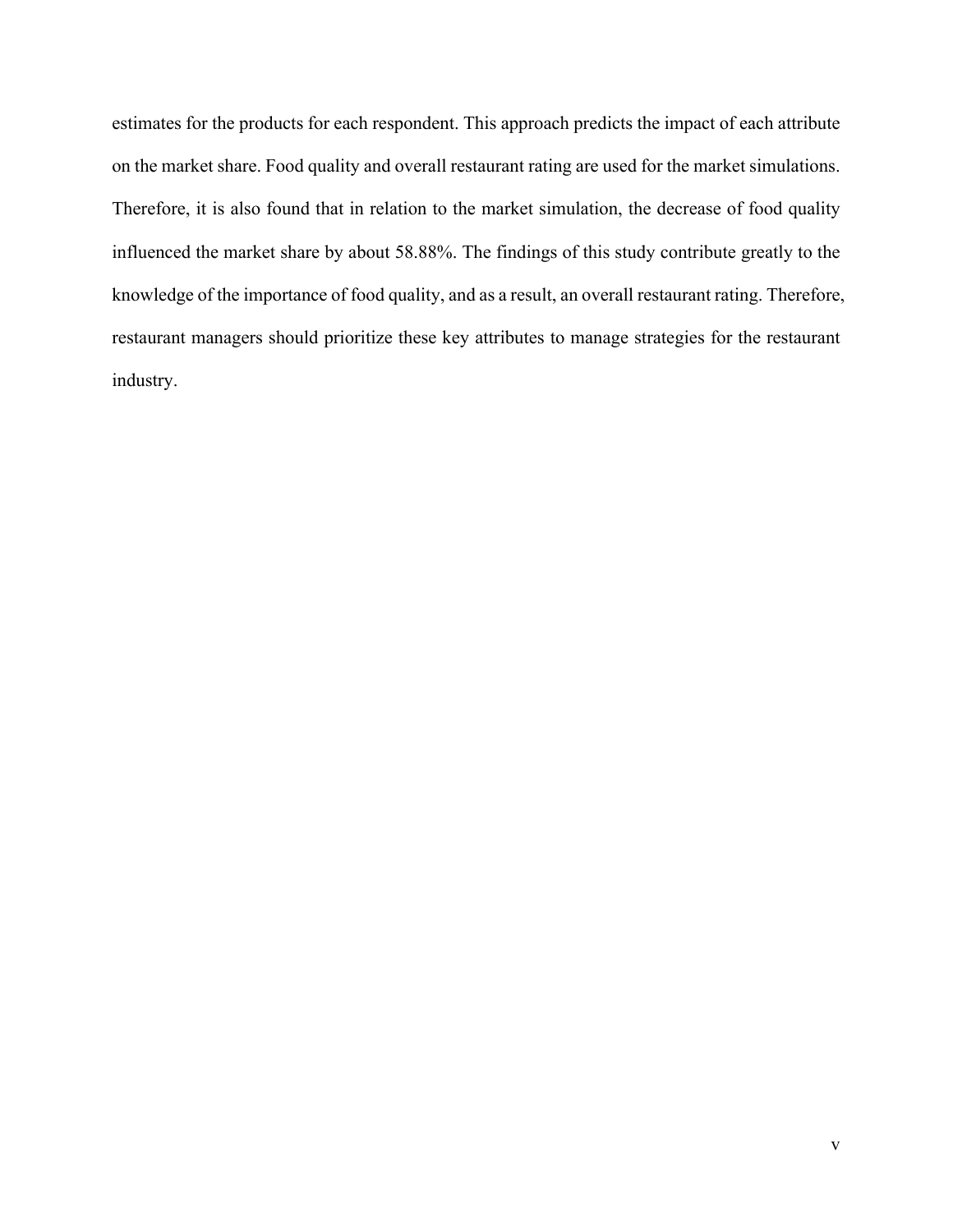#### **CHAPTER ONE: INTRODUCTION**

The 21st century has witnessed the significant influence of social media on consumer behavior that is affecting awareness of products, purchase behavior, opinions, and evaluation of products (Mangold & Faulds, 2009). Social media has provided the most effective means of communication for organizations to connect with consumers on a worldwide scale. With social media rising rapidly within general demographics, many companies have noticed the potential of social media, and they have changed their marketing strategies to take advantage of these new opportunities. Consequently, social media enables consumers to share their purchasing experiences through electronic word of mouth (eWOM) to create a reliable source for other consumers (Tran, 2015). Essentially, this new form of web communication (eWOM) offers the sharing of information between service providers and consumers via the Internet (Pantelidis, 2010). According to Parikh (2013), eWOM is more influential than traditional WOM, and it extends far beyond the members of physical communities. For this reason, eWOM has allowed potential diners to find restaurants in an interactive way (Fox, 2013). Additionally, online consumer reviews are a form of eWOM in the restaurant selection process, and this has helped consumers gain detailed information with trustworthiness and credibility as opposed to information provided by the industry, which might be viewed with skepticism and possible disbelief (Park & Nicolau, 2015). Therefore, most consumers generally refer to their attention on online reviews before purchasing (Suresh, Roohi, Eirinaki, & Varlamis, 2014). In recent years, online reviews have become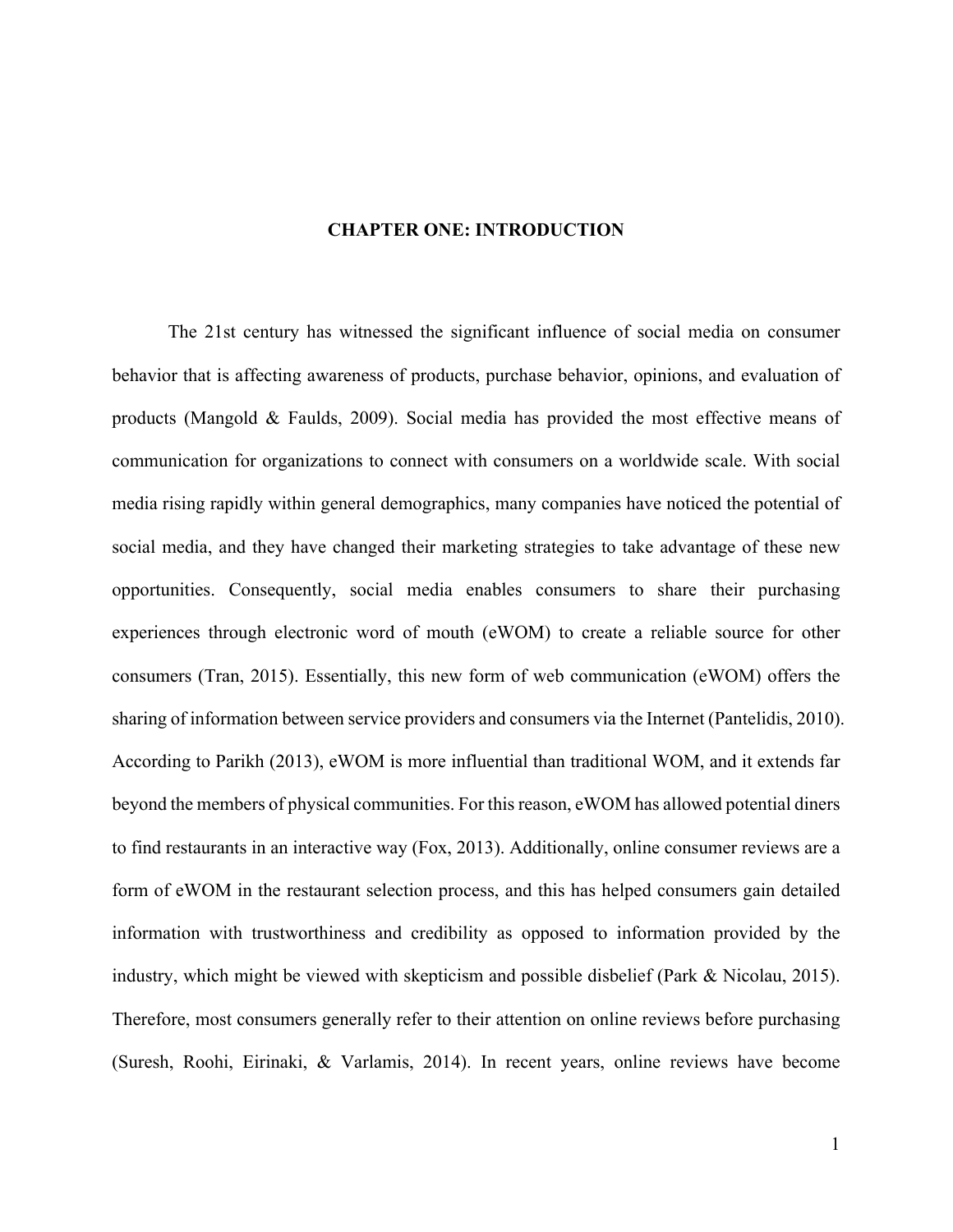available for many categories of products, including hotels, and restaurants, which connects potential consumers with many other consumers (Zhang, Ye, Law, & Li, 2010).

Online restaurant review websites include a brief overview of each restaurant's name, address, and the overall opinion of its food and service quality by the reviewer (Zhang et al., 2010). As a result of this, potential consumers are notified through online restaurant reviews of possible strengths and weaknesses of a restaurant. When these potential consumers select a restaurant, online reviews are counted as expert opinions (Parikh, 2013). Additionally, online reviews are frequently used by restaurant consumers as an additional source when they are unfamiliar with a restaurant, and these reviews include both exceptional and poor consumers' experiences (Parikh, Behnke, Vorvoreanu, Almanza & Nelson, 2014). In particular, online restaurant reviews offer a massive amount of data that includes consumer feedback, consumer overall rating, the food both served by the restaurant and tried by consumers, and locations that the reviewed party can refer to improve the consumer experience (Jurafsky, Chahuneasu, Routledge, & Smith, 2014). Thus, online reviews today have the power to connect the potential consumer directly with a restaurant even before he/she walks through the doors of a restaurant (Yang et al., 2017). Moreover, the popularity of online review websites' (e.g., Yelp.com, TripAdvisor, and Angie's List) have increased in recent years, and thus more reviews have been created for a variety of products and services. For instance, Yelp.com has helped consumers select local organizations, such as restaurant, bars, etc. with displaying shared information on dining experiences, (Luca & Zervas, 2016) and it presents an opportunity to its users to reach the information quickly and easily regarding many restaurants Parikh (2013). Furthermore, Yelp.com had 142 million visitors in 2015 and 2.1 million various organizations registered on the website (Prasad, Ganguly, Mukherjee, Kumari, & Kumar, 2016). It is also noted by Parikh et al. (2014) that this indicated rather strongly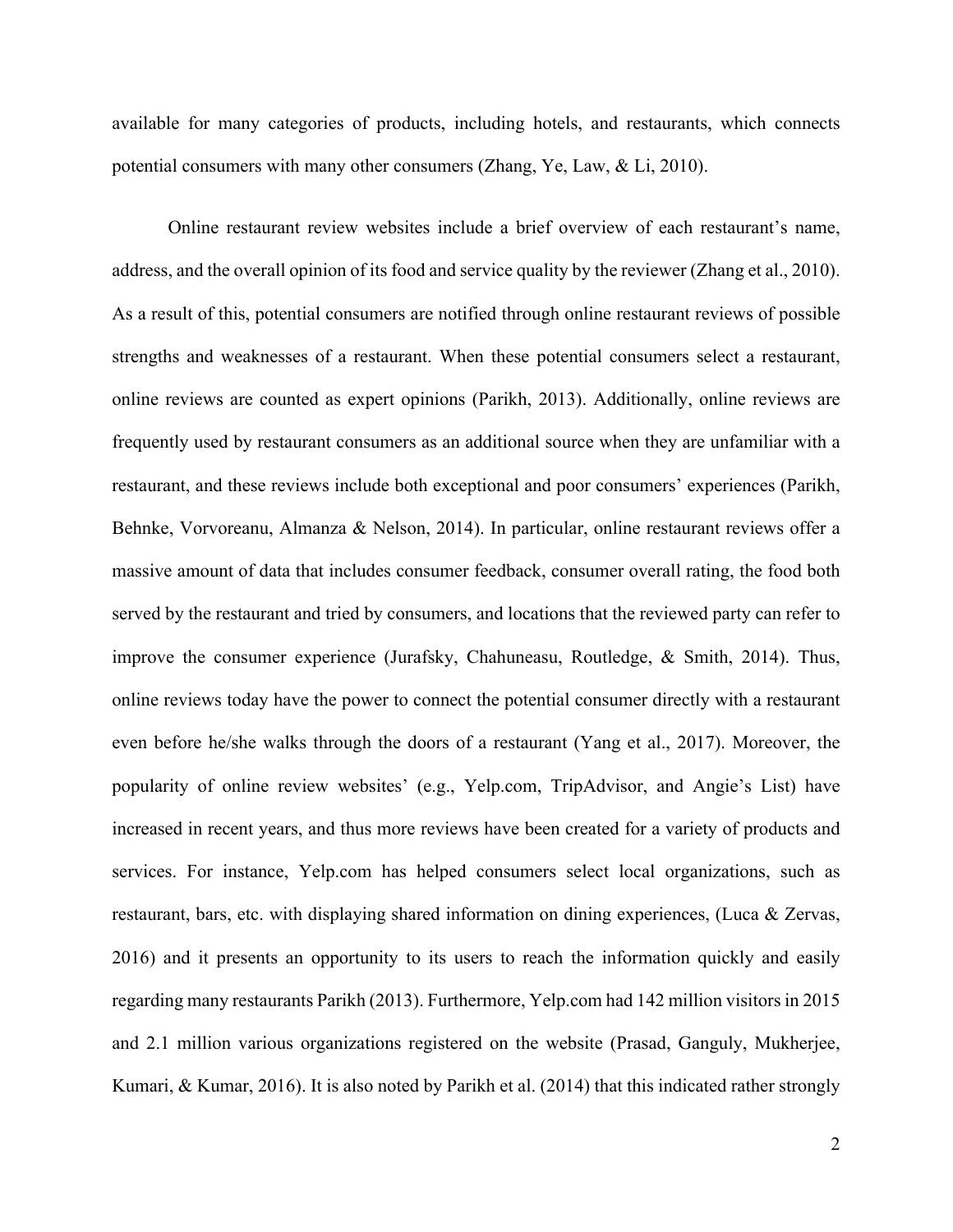that these online review websites could potentially be rich sources of information and thus have helped to decrease the percentage of poor purchasing experiences for consumers. For instance, the number of online reviews may influence consumer purchasing intention, and a high number of online reviews mainly leads consumers to purchase that item or service (Park, Lee, & Han 2007). Additionally, Zhang et al. (2010) states that the consumer-generated ratings represent the quality of food, environment, and service, and the number of online reviews are positively associated with the popularity of the restaurant in an online platform. Similarly, consumer value ratings are increasingly stated through online reviews websites (Kovács, Carroll, & Lehman, 2013). For instance, on Yelp, online users can read and write restaurant reviews. In order to leave a review, users must rate any restaurant 1 to 5 stars, and the number of the average rating is presented. Anderson and Magruder (2012) mentions that there is a positive impact of Yelp star rating system on restaurant operations and states that the half-star differences (i.e., 3.5 to 4.0) increased restaurant sales by upwards of 19%.

Zhang et al. (2010) highlights that these online reviews displayed the restaurant aspects (e.g., food quality, service quality, and environment), and the restaurant consumers perceive the quality of a restaurant by reading these online reviews. Some scholars examine the restaurant attributes by analyzing online reviews (Chaves, Laurel, Sacramento, & Pedron 2014; Pantelidis 2010). Chaves et al. (2014) studies the restaurant attributes by analyzing online reviews, and the study indicates that the quality of food is the most frequent type of aspects from consumer's perspective. Additionally, the restaurant aspects are listed in the study from most frequent to the least frequent; the following are listed aspects from the study; staff and communication, price, atmosphere, a variety of menu, quality of service. Pantelidis (2010) examines the experiences of the consumer in an online platform, and he indicates six frequently encountered restaurants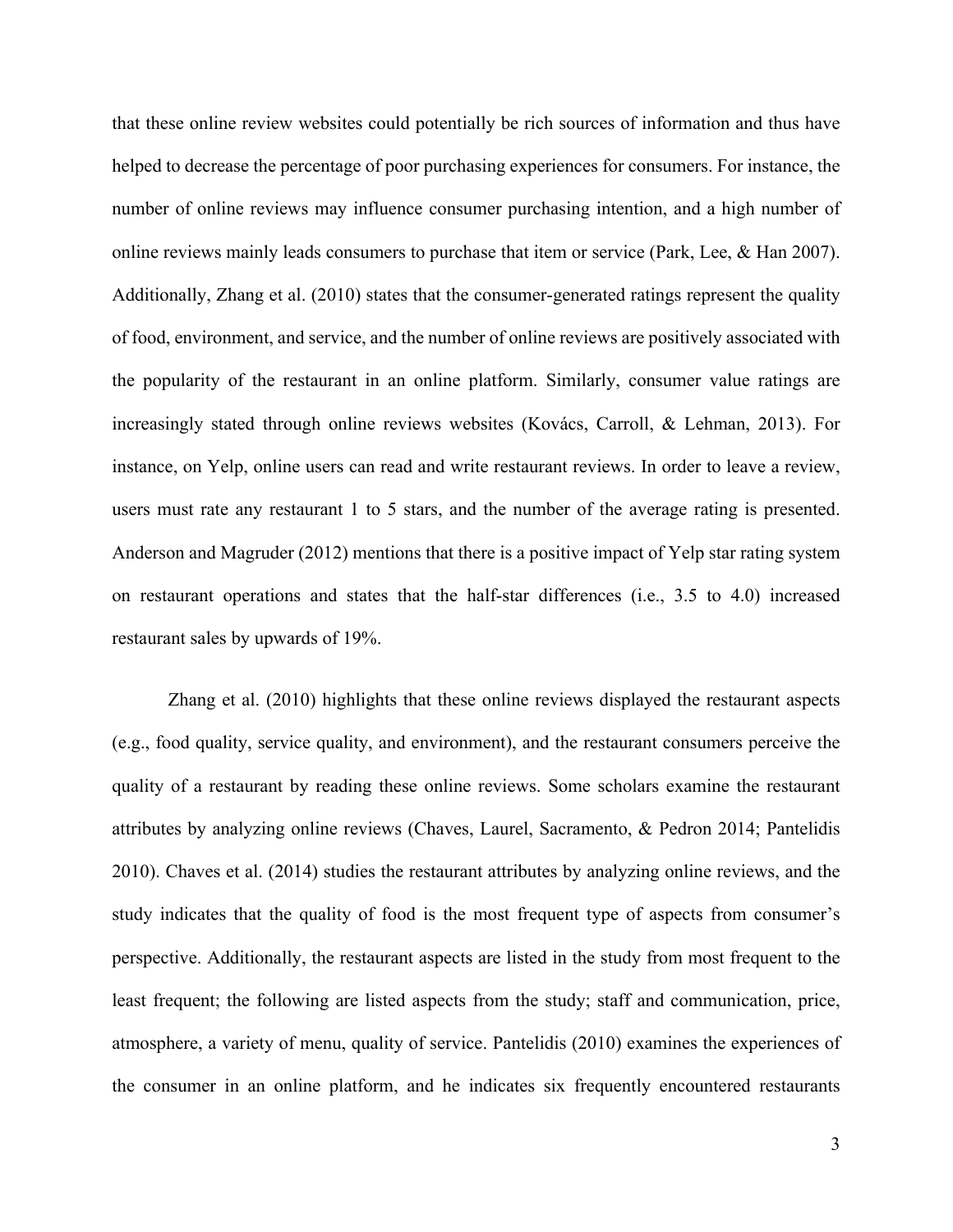attributes that may influence consumer's restaurant selection. The six attributes are ranked from the most important to the least important: food, service, atmosphere, price, menu, and design. In general, the restaurant industry has observed that different types of attributes that may be expressed in restaurant reviews and restaurateurs can evaluate which qualifications encourage consumers during restaurant selection (Chaves et al., 2014). The most important restaurant attributes have been examined by the scholars (Chaves et al., 2014; Pantelidis, 2010), and similarly, this study has aimed to identify the important restaurant attributes. DINESERV dimensions. (Kim, Ng, & Kim, 2009) indicates that DINESERV dimensions are frequently considered by consumers when selecting a restaurant. Based on this study, the restaurant industry may get a better understanding of consumer demands (Parikh et al., 2014; Titz, Lanza-Abbott, & Cruz, 2004).

The original model of DINESERV is developed by Stevens, Knutson, and Patton, (1996) to measure service quality in the restaurant. In fact, this study adopts DINESERV dimensions based on the study of Kim et al. (2009), which narrows the study to six dimensions of restaurant attributes. The most significant DINESERV dimensions (e.g., food quality, service quality, atmosphere, price, value, and convenience) are revised by Kim et al. (2009) and these six dimensions are determined as important factors in consumer restaurant selection (Kim et al, 2009). The five of DINESERV Dimensions are presented in the literature review.

Based on the literature review, the online reviews and the restaurant attributes are studied separately (Chaves et al., 2014; Jeong & Jang, 2011; Kim et al., 2009; Koo, Tao, & Yeung, 1999; Kovács et al., 2013; Stevens et al., 1995). However, this study focuses on the online reviews (e.g., the overall restaurant ratings and the number of online reviews) and restaurant attributes simultaneously. The study proposes to identify the most important restaurant attribute in consumer restaurant selection. Also, this study's intent is to find a connection between restaurant attributes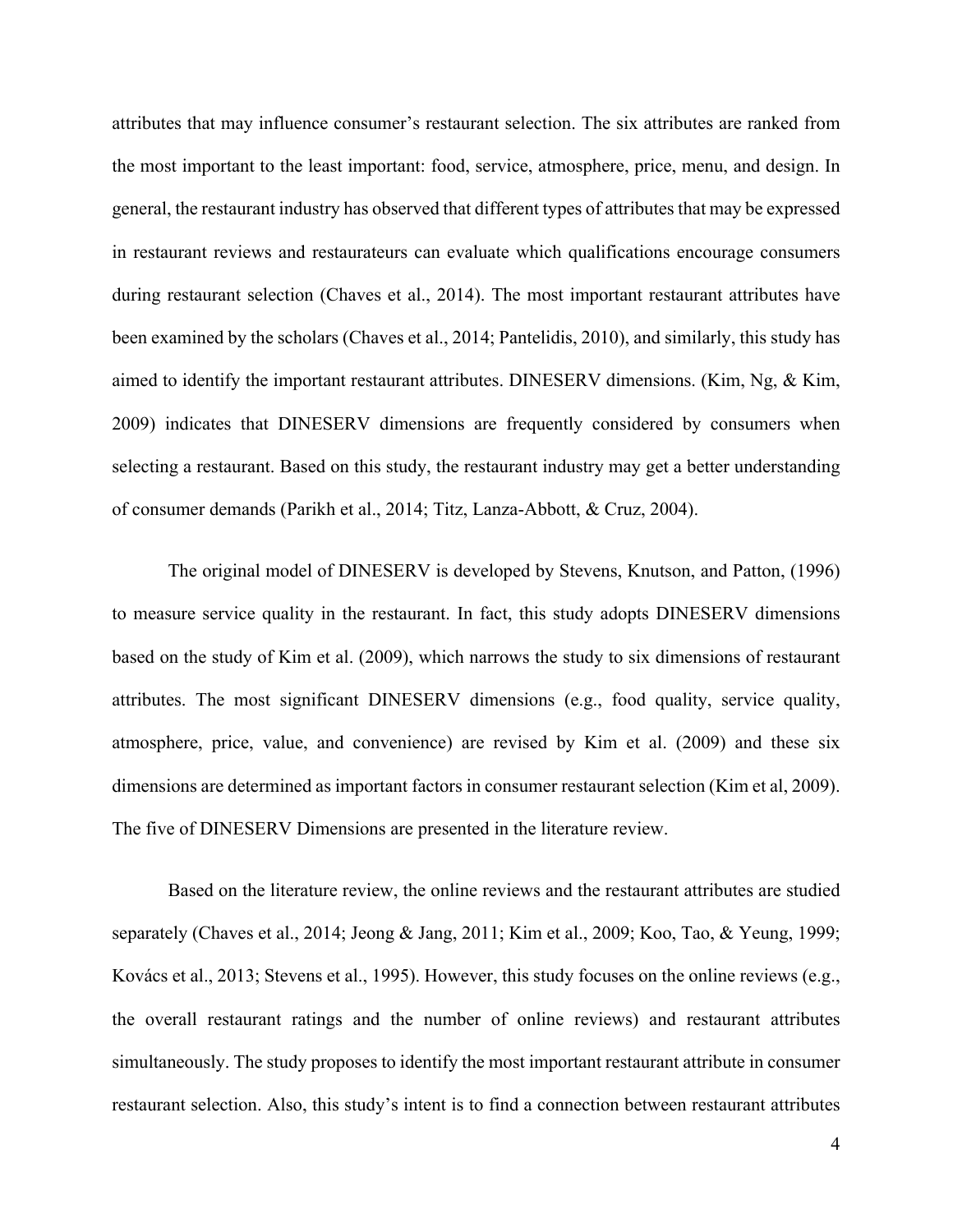and online reviews. To find a connection between restaurant attributes and online reviews, the literature review discusses the DINESERV dimensions and the online reviews (e.g., the number of online reviews and the overall restaurant rating). The findings of this study may be helpful for the restaurant management to measure overall quality within analyzing key attributes in the restaurant industry. Through analyses of the study, restaurant management may have an opportunity in regards to the most important attributes that influence consumer restaurant selection Additionally, this study may be an opportunity for restaurateurs to develop several strategies to increase the overall dining experience for consumers. For instance, Jeong and Jang (2011) indicates that consumers' dining experience represent their perception of overall quality, and their personal opinions regarding a restaurant may reflect the other consumers' decisions. Thus, restaurateurs should focus on consumer's attention in terms of restaurant attributes. Therefore, the intent of this research is to fill the gap in terms of the relationship between online reviews and restaurant attributes. Additionally, this study may contribute to knowledge about the simultaneous assessment of key attributes for restaurant selection. For instance, this study may examine the significant restaurant attributes altogether, and restaurant management may create a favorable reputation in the market based on these key attributes.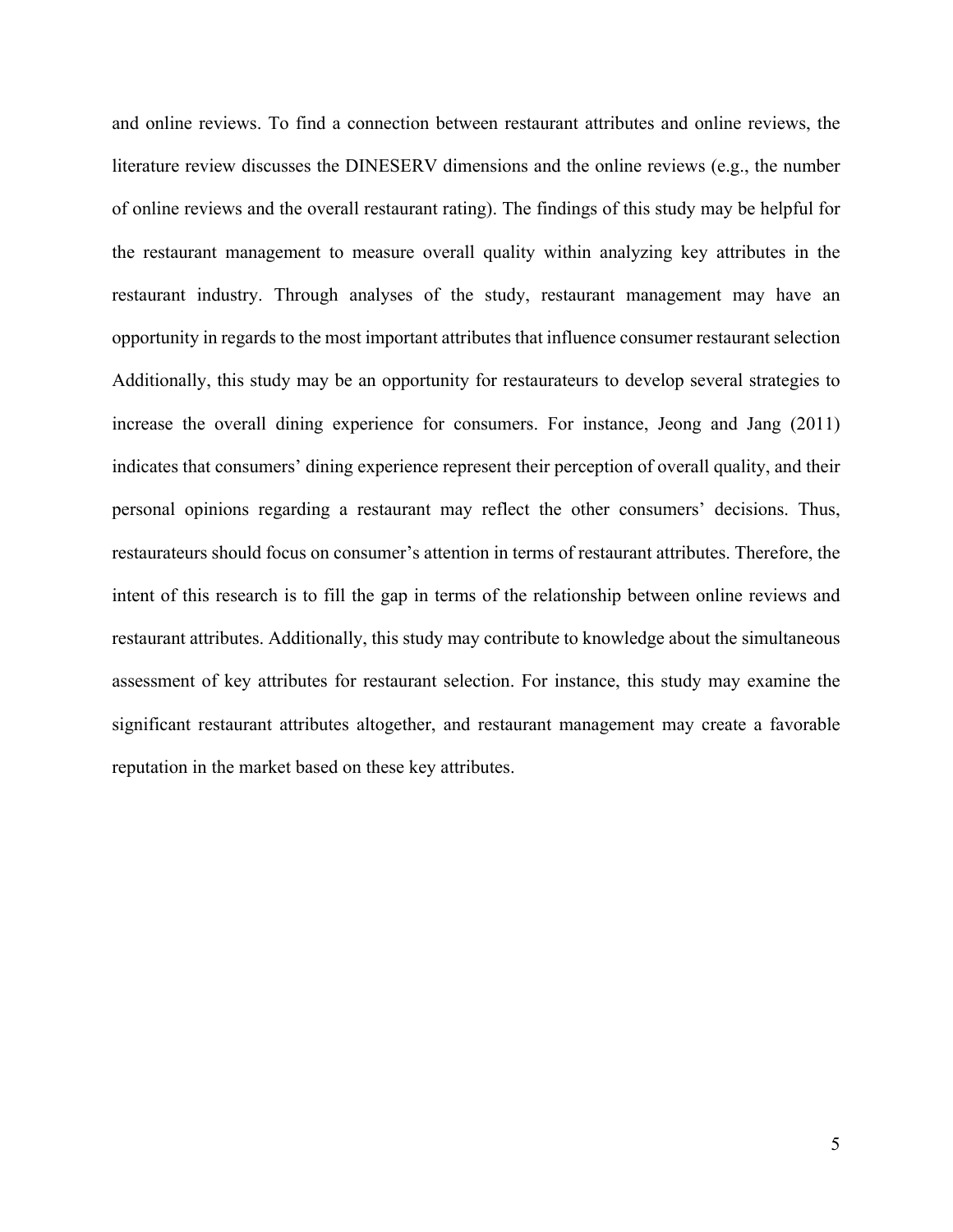# **CHAPTER TWO: LITERATURE REVIEW**

The online reviews have changed the style of consumer's purchasing behavior in the restaurant industry, and many scholars have studied the implication of online reviews in the restaurant industry (DiPietro, Crews, Gustafson, & Strick, 2012; Schindler & Bickart, 2012; Taylor & Atay, 2016; Yan, Wang, & Chau, 2015). When consumers only have limited information about the quality of a service or product until a particular service has been purchased, they are more likely to look for this information ahead of time (Parikh et al., 2014). The restaurant reviews present a variety of information that helps the restaurant's consumers to make selections beforehand. By reading restaurant reviews, consumers can get more detailed information about previous consumers' overall dining experiences, such as the quality of the food and service. Online reviews help consumers by providing information from previous customers before selecting a particular restaurant to visit (Titz et al., 2004). In addition, online restaurant reviews yield potential consumers to build a connection with many other users, and they are able to choose a restaurant which suits their selection criteria with reading online reviews (Parikh et al., 2016). Taylor and Aday (2016) conclude that consumers pay more attention to a restaurant which has positive reviews rather than negative ones. Similarly, Kim et al. (2009) indicates that the restaurant consumers are more likely to share positive word-of-mouth. Additionally, Jeong and Jang (2011) states that positive eWOM increases the overall number of consumers, and it has a significant impact on increasing a restaurant's reputation. Since the online reviews has such a critical impact on consumers' restaurant selection, this study focuses on the online reviews in the restaurant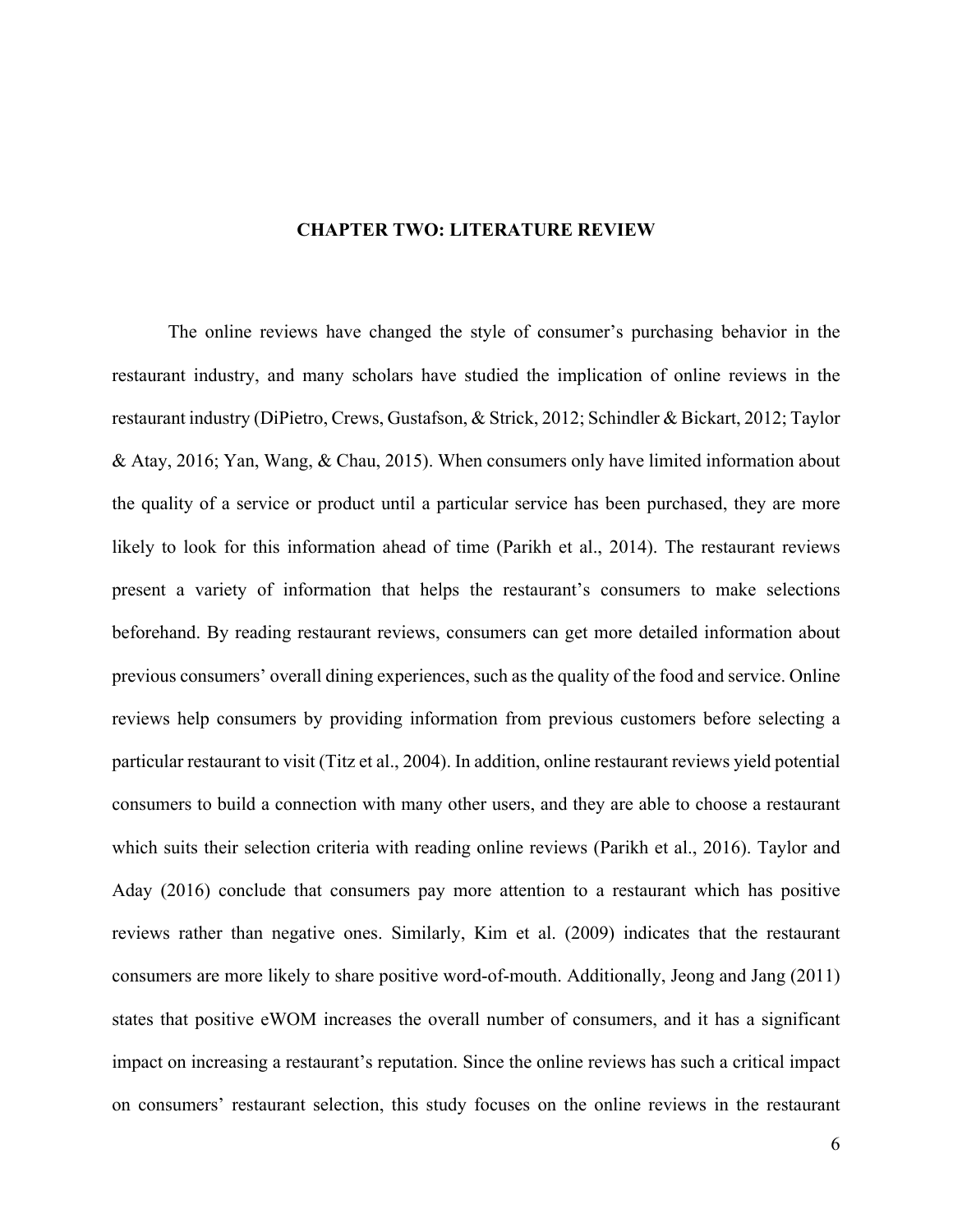industry, the impact of a number of online reviews, and overall restaurant rating in the first part of the literature review. The second part of the literature review presents DINESERV dimensions as restaurant attributes (e.g., food quality, service quality, price, atmosphere, and value). Based on the literature review, the purpose of the study examines which attributes are more likely to affect consumers' restaurant selection.

## **Online Reviews in the Restaurant Industry**

Social media has changed many aspects of the operations of restaurateurs, including their marketing strategies and policies for engaging consumers. (Pantelidis, 2010). According to the study revealed by Ipsos MediaCT and the National Restaurant Association (NRA), social media is found as the most-used marketing tactic by the restaurant industry. Based on the findings, 80% of restaurants firms use social media to create marketing strategies (eMarketer, 2013). NRA's 2014 Forecast highlights that 63% of consumers recently used restaurant-related technology options. Based on the information provided by NRA, consumers are likely to obtain information by social media tools (Facebook or Twitter), and consumer-driven review sites (e.g., Yelp.com) before they dine at a restaurant. (NRA, 2014). Furthermore, restaurateurs have begun paying attention to the existing complications regarding operations using social media. Restaurateurs have become more aware of how good or bad consumers' dining experience could possibly impact the adaptation of social media (Pantelidis, 2010). In addition, social media offers restaurant consumers to express their opinions about the services or products (Kim, Koh, Cha, & Lee, 2015). Meanwhile, restaurant consumers have started consulting not only friends or relatives when they selected a restaurant, but they also have considered social media sites (Pantelidis, 2010). For this reason, consumers always tend to seek WOM information from previous diners. As a result of this tendency, WOM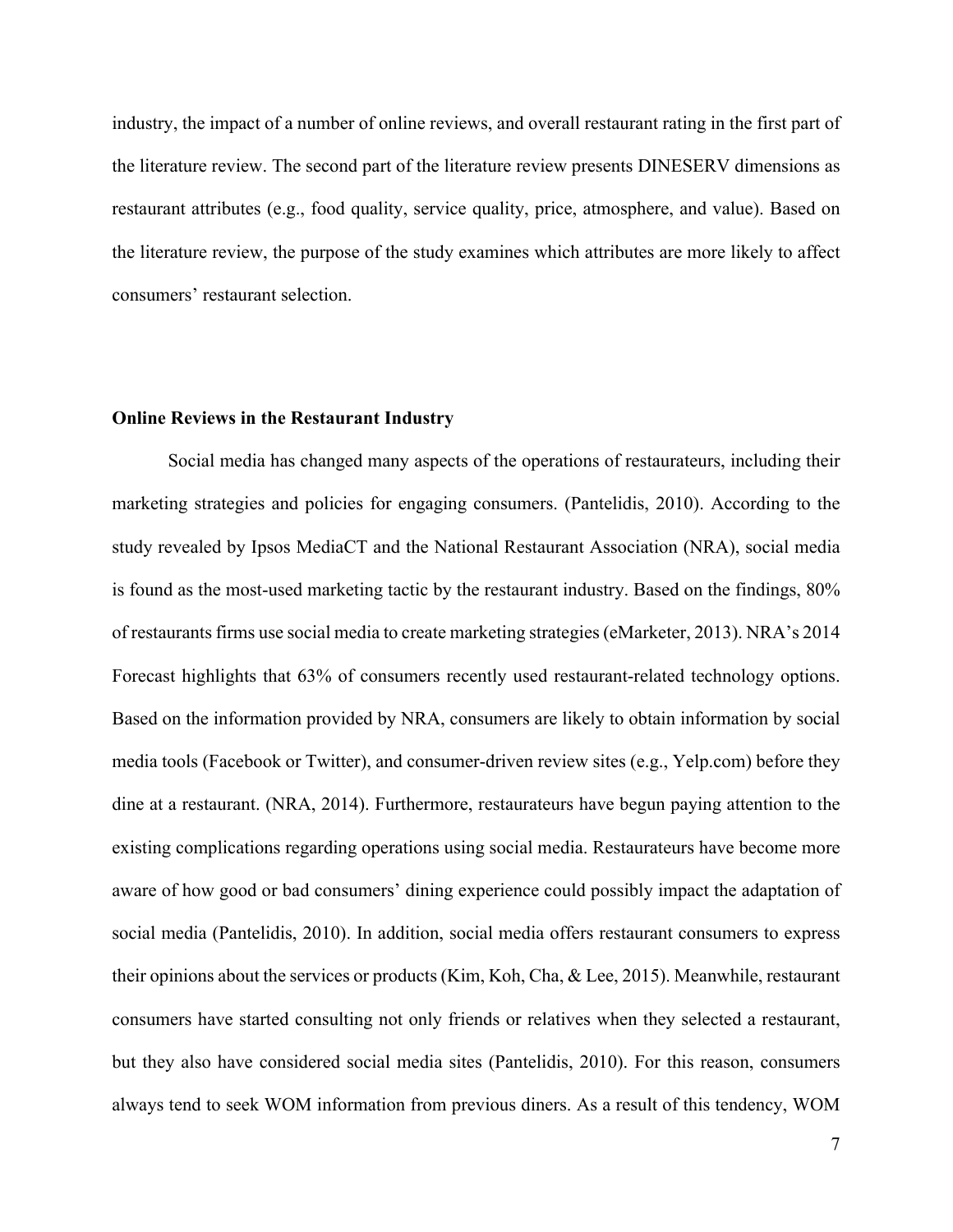has become an effective marketing strategy for the restaurant industry, (Jalilvand, Salimipour, Elyasi, & Mohammadi, 2017) and it has been defined as a critical factor that influences consumers' restaurant selection (Pantedilis, 2010). Kim et al. (2009) reveals that consumers are willing to share their dining experience via WOM. Several restaurant industry studies (Fox, 2017; Jeong & Jang, 2011; Parikh 2013, Tran, 2016) demonstrate the significant impact of eWOM on consumers' restaurant selection. Jeong and Jang (2011) adds that positive dining experience in terms of restaurant attributes (e.g., food, service, atmosphere, and price) shared by consumers leads them to share positive eWOM. Because of this, positive eWOM can possibly change potential consumers' opinions before a restaurant is selected.

Since online social media has developed quite rapidly, extensive opportunities have been provided to the restaurant industry. Therefore, an enormous number of online consumers have relied on online restaurant reviews websites, discussion forums, and personal blogs, etc. (Yang, et al., 2017). Similarly, online reviews help other users to judge whether or not the restaurants are worth visiting (Cheung & Lee, 2012). Therefore, an impact of online reviews on restaurant selection has been studied by numerous researchers (Cheung & Lee, 2012; Fox, 2013; Parikh, 2013; Parikh 2014; Yang, 2017), and a positive relationship has been found between the attributes and restaurant visit intentions. Essentially, the context of online reviews enables customers to observe how many people recommend a product or service, and it greatly impacts consumers' purchasing intentions. Online restaurant reviews are considered as a platform that offered consumers to express their ideas individuality. For instance, Yelp.com allows users to participate in discussions based on local restaurants, culture, food etc. Yelp.com also has an important role in increasing engagement with reviewers and previous consumers. It allows reviewers to talk on an online platform and share experiences. (Parikh et al., 2016). Additionally, online restaurant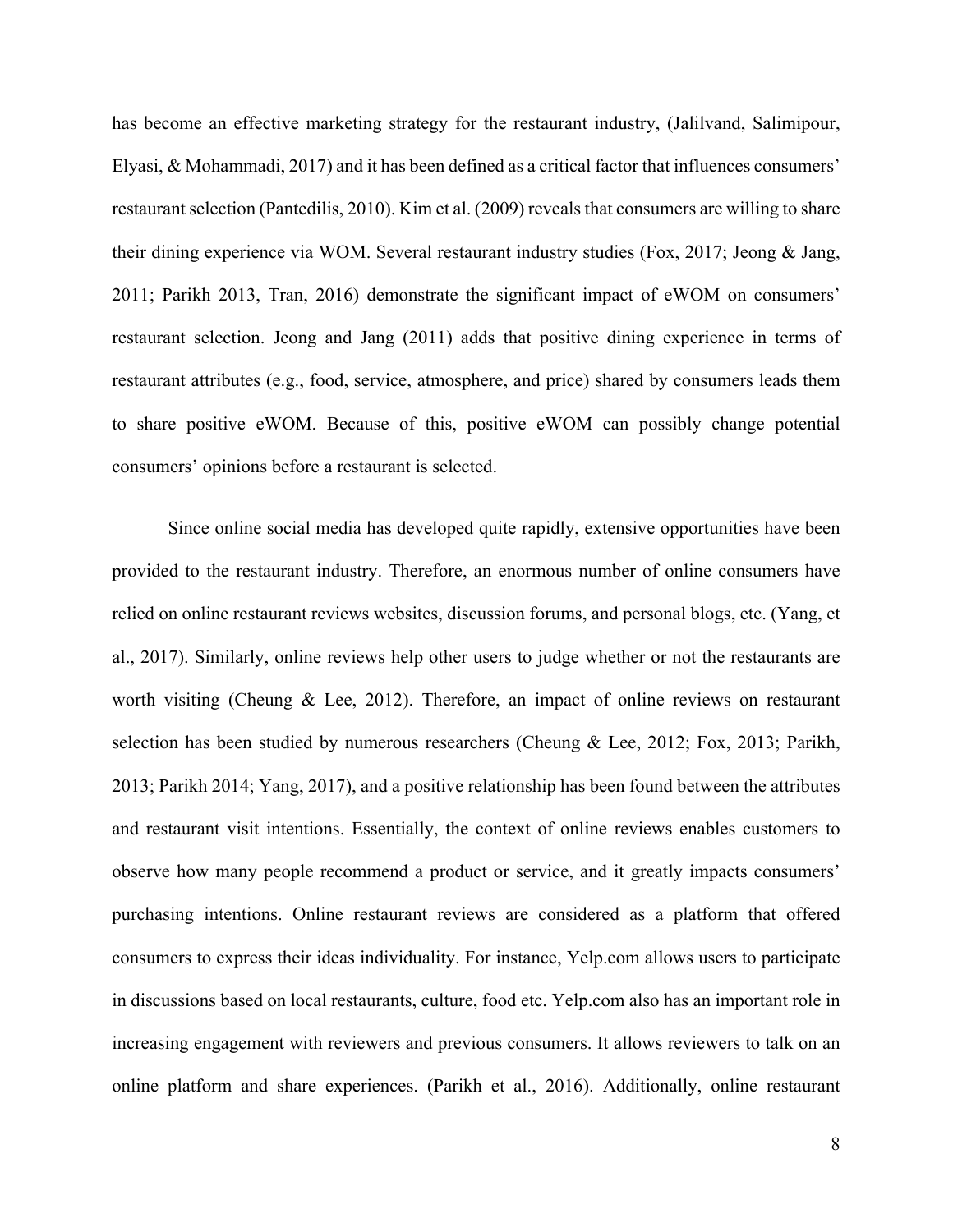reviews offer an abundance of information in terms of food, service, physical environment, quality, and price (Yang, et al., 2017). These attributes are displayed in different type of restaurant reviews, such as professional reviews (New York Magazine), semi-professional (Zagat), and user-generated reviews (Yelp.com). Parikh et al. (2016) concludes that these different structures of restaurant reviews presents important information for both consumers and restaurateurs. For instance, TripAdvisor allows restaurant managers to reply to online reviews in a way to increase engagement with potential consumers (Beuscart, Mellet, & Trespeuch, 2016).

# **The Number of Online Reviews**

The number of reviews have a very important role in that it makes consumers' selection much quicker than it would be otherwise. (Zhang et al., 2014). Online users perceive the number of reviews as the popularity of restaurant (Zhang et al., 2010). Additionally, the more online reviews present could possibly increase the chance of online users to click the restaurants' webpages (Zhang et al., 2010). Lu, Ba, Huang, and Feng (2013) finds that a larger number of online reviews (greater volume) have a positive impact on restaurant sales and an overall number of restaurant consumers, and as pointed out by the researchers, consumers mostly prefer the restaurant which has a large number of online reviews. Consequently, Luca and Zervas (2016) states that a large of amount of online reviews have an impact on consumers' restaurant decisions. For instance, consumers may choose a pricy restaurant that has a large number of online reviews as opposed to a cheaper restaurant with fewer reviews. As a result, restaurant online reviews have become an influential and invaluable source of information in the restaurant industry, and it often gives a powerful impression when consumers are performing the decision-making process (Yim, Lee,  $\&$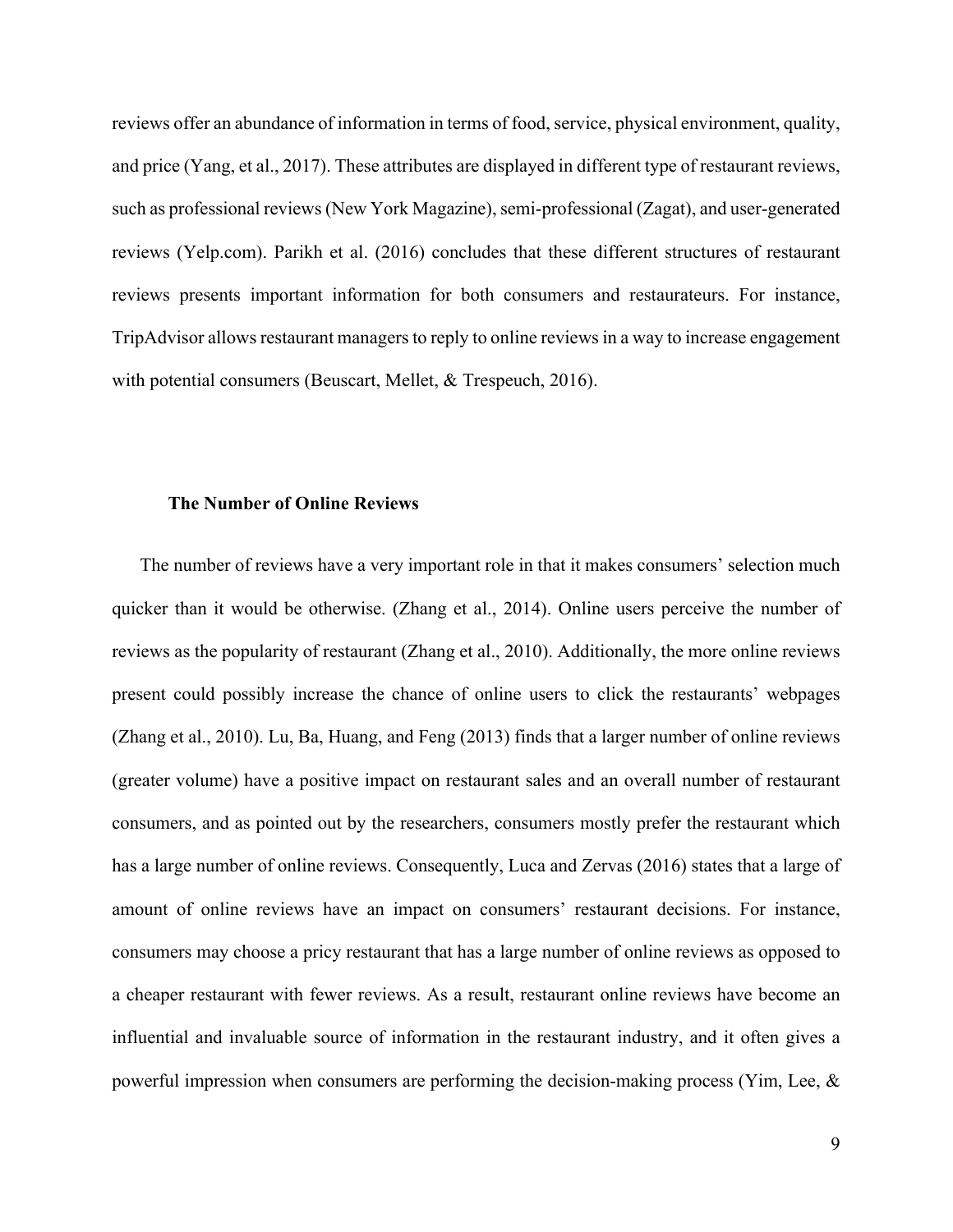Kim, 2014). A large number of online reviews are priceless sources of information for restaurants to investigate their consumers' dining experiences, help restaurants to increase engagement with consumers and restaurants, and to spread a massive information to potential patrons to win their business (Gan, Ferns, Yu, & Jin, 2016). A restaurant review's context includes the consumer's own evaluation of their prior experience, and the quality of food is one of the most influential aspects of a consumer's given opinions. For this reason, the attitudes of consumers could be changed by reviewing the attributes of consumers' recommendations based particularly on the quality of the food served at a particular restaurant (Lee, 2016). Similarly, prior studies indicate that the number of online reviews is verified as an important attribute to address the research question. (Gan et al., 2016; Luca et al., 2016; Lu et al., 2013; Yim et al., 2014; Zhang et al., 2010; Zhang et al., 2014). The level of number of online reviews is displayed as a numeric value, such as 4, 24, 107, 256, and 547, respectively. These numbers are adopted from a study "Winning the Battle: The Importance of Price and Online Reviews for Hotel Selection," done by Ciftci, Cavusoglu, Berezina, Cobanoglu (2016).

#### **Overall Restaurant Rating**

Online consumer ratings represent an important key factor of restaurants' performance (Kovács et al., 2013). Online ratings have been observed by several different research teams, and it has been described as the "J-shaped distribution". For example, Amazon.com includes far more (five-star) than negative (one-star or two-star) or generally positive (three-star or four stars) reviews. Moreover, this distribution has been observed in the restaurant industry (Aral, 2014). The restaurant ratings are known as a powerful indicator for consumers to make their decisions before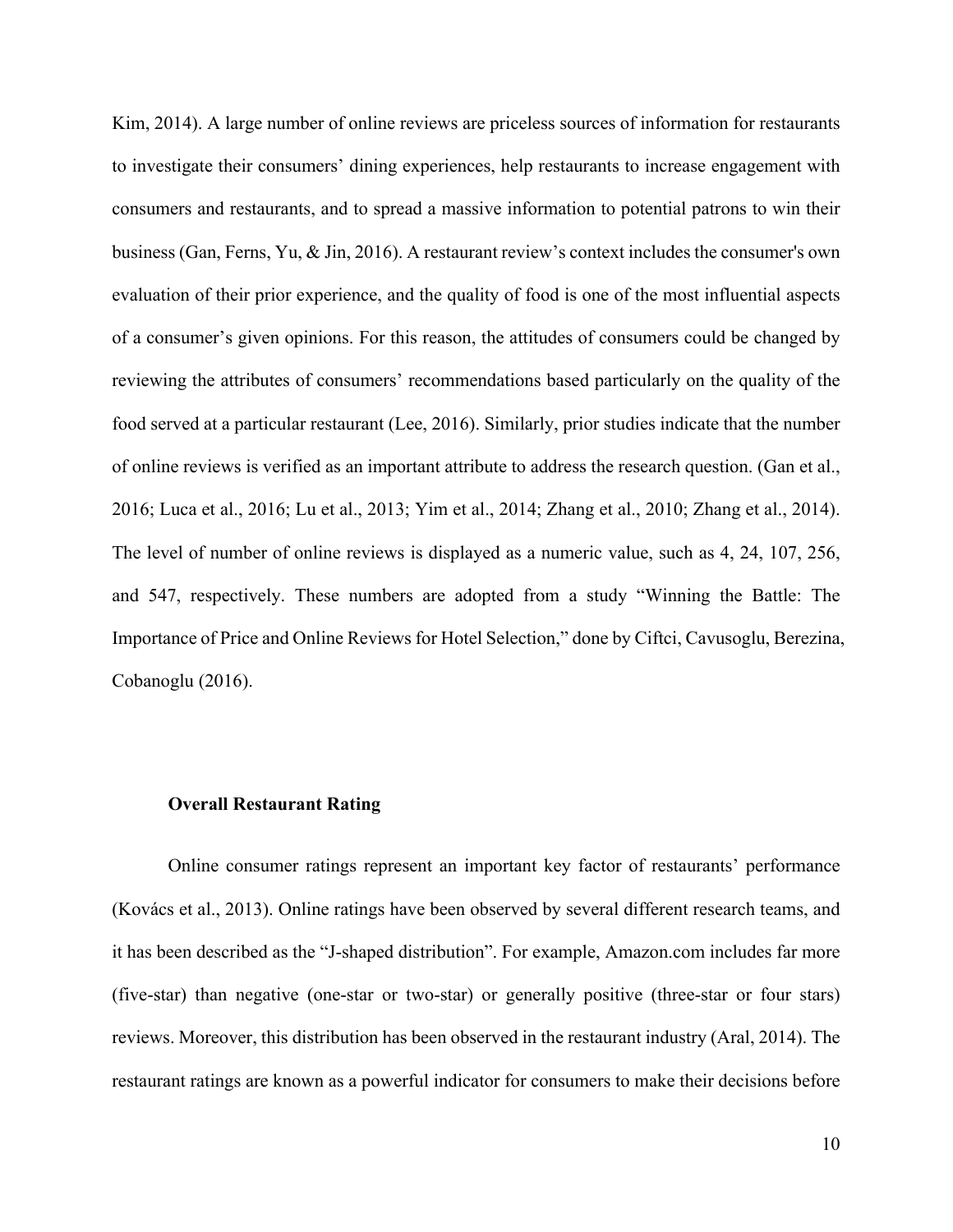going to a restaurant (Ha, Park, & Park, 2016). Tran (2015) mentions that there is a positive relationship between restaurants' high ranking and attracting more consumers. Star ratings are an important factor that determines online business success, and it plays a vital role in building consumer trust. Most users rely on others expressed opinions in online reviews, and convenient ratings, such as that of a one to five-star ranking system, appear to be more useful for them (Gan, et al., 2016). According to Jurafsky et al, (2014), a restaurant which has a one-star review (rating) makes consumers think before selecting rather than discussing food or service. Gan et al. (2016) concludes that overall rating is influenced by restaurant attributes such as food, service, ambiance, and price. Therefore, the researchers conclude that the consumers are likely to choose a restaurant which has a higher rating rather than a restaurant with a lower rating. Also, Ha et al. (2016) states the potential consumers may perceive a lower rating as a sign of poor restaurant quality or low popularity, and this would almost certainly impact the decision-making process. In addition, it is indicated that the overall rating of a restaurant has a large impact on restaurant revenue. For example, a one-star increase in restaurant rating is associated with 19% increase in restaurant revenue (Luca & Zervas, 2016). Kovács et al. (2014) indicates that the restaurant ratings are of influential importance for organizational performance. However, based on the best of author's knowledge, there has been limited research regarding the impact of overall rating on potential consumers' restaurant selection. For this reason, the study aims to use the overall restaurant rating to investigate the impact on consumers' restaurant selection. Furthermore, the rating is displayed as a star, and each star shows a different level of overall restaurant ratings (e.g., one star = poor, two stars = fair, three stars = good, four stars = very good, and five stars = excellent). In this study, the restaurant attributes are displayed as a star rating, except for price and number of reviews. For instance, one star represent restaurant which has "poor rating" or 5 means that a restaurant has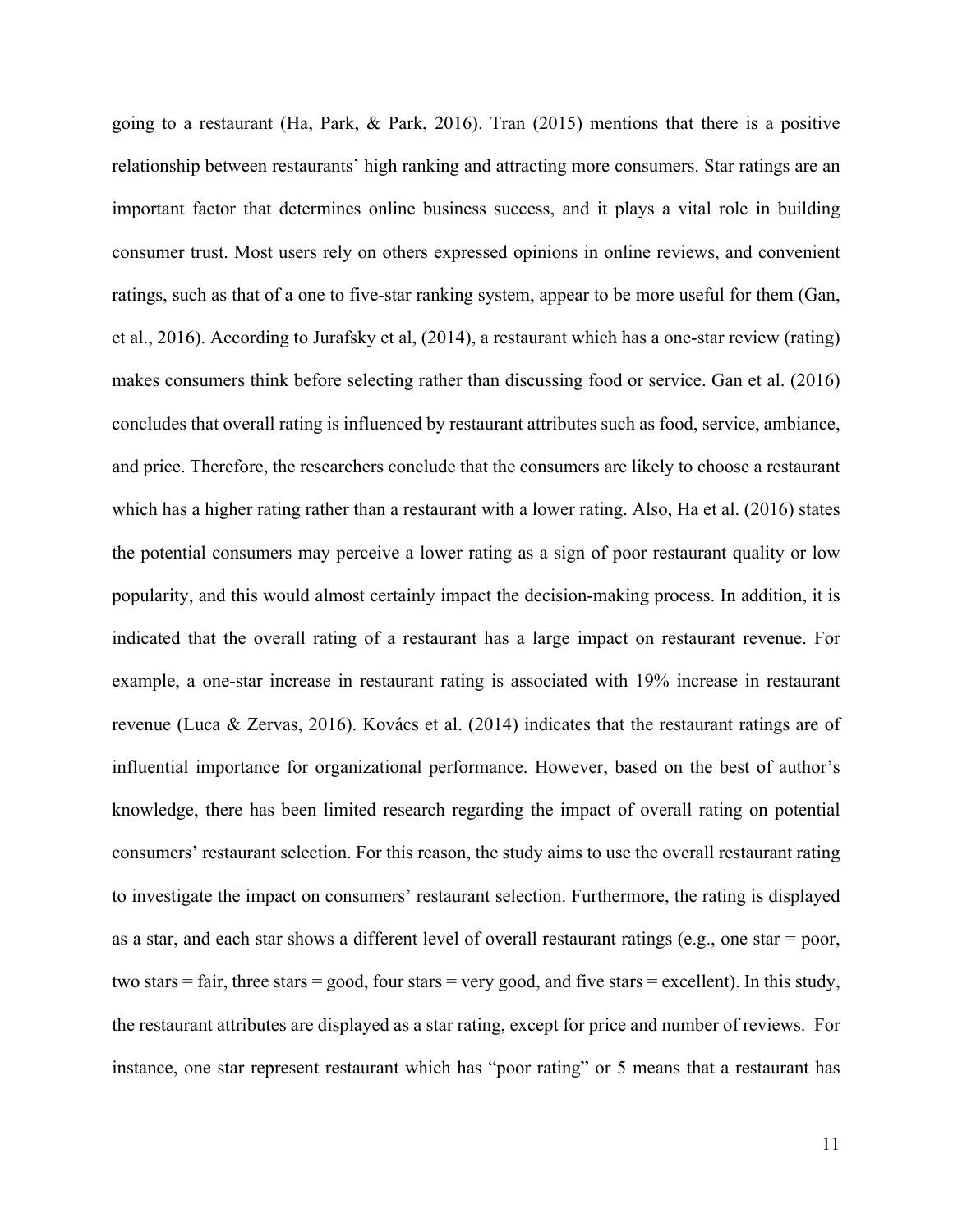"excellent rating". These levels of attributes are explained in chapter three, and each level of restaurant rating is displayed in Table 1.

Overall, the impact of the number of online reviews (Lu et al., 2013; Luca & Zervas, 2016; Yim et al., 2014; Zhang et al., 2010) and overall restaurant rating (Ha et al., 2016; Tran, 2015) are indicated on consumer restaurant selection in the previous studies. For this reason, the number of online reviews and overall restaurant rating are represented as restaurant attributes.

# **DINESERV Dimensions**

The DINESERV model is developed by Stevens et al. (1995) to determine consumers' expectations of service quality and value standards in the restaurant industry. The DINESERV model has helped restaurateurs to measure restaurant's overall quality from the consumer perspective. The 29 items of the DINESERV questionnaire measures service quality standards in the following categories: assurance, empathy, reliability, responsiveness, and tangibles (Kim et al., 2009). Therefore, the goal of the DINESERV is to give restaurant operators and owners a way to measure the service quality in the restaurant industry. Consequently, it may fill the gap between restaurateurs and consumers' needs and wants (Hansen, 2014). In fact, Kim et al. (2009) revised the influence of DINESERV dimensions on consumer satisfaction, return intention, and WOM. According to the results, five DINESERV dimensions (e.g., food quality, atmosphere, service quality, price, and value) demonstrates a positive effect on consumer satisfaction. The researchers add that focusing on these dimensions may improve consumers' satisfaction, and may drive consumers to spread positive WOM.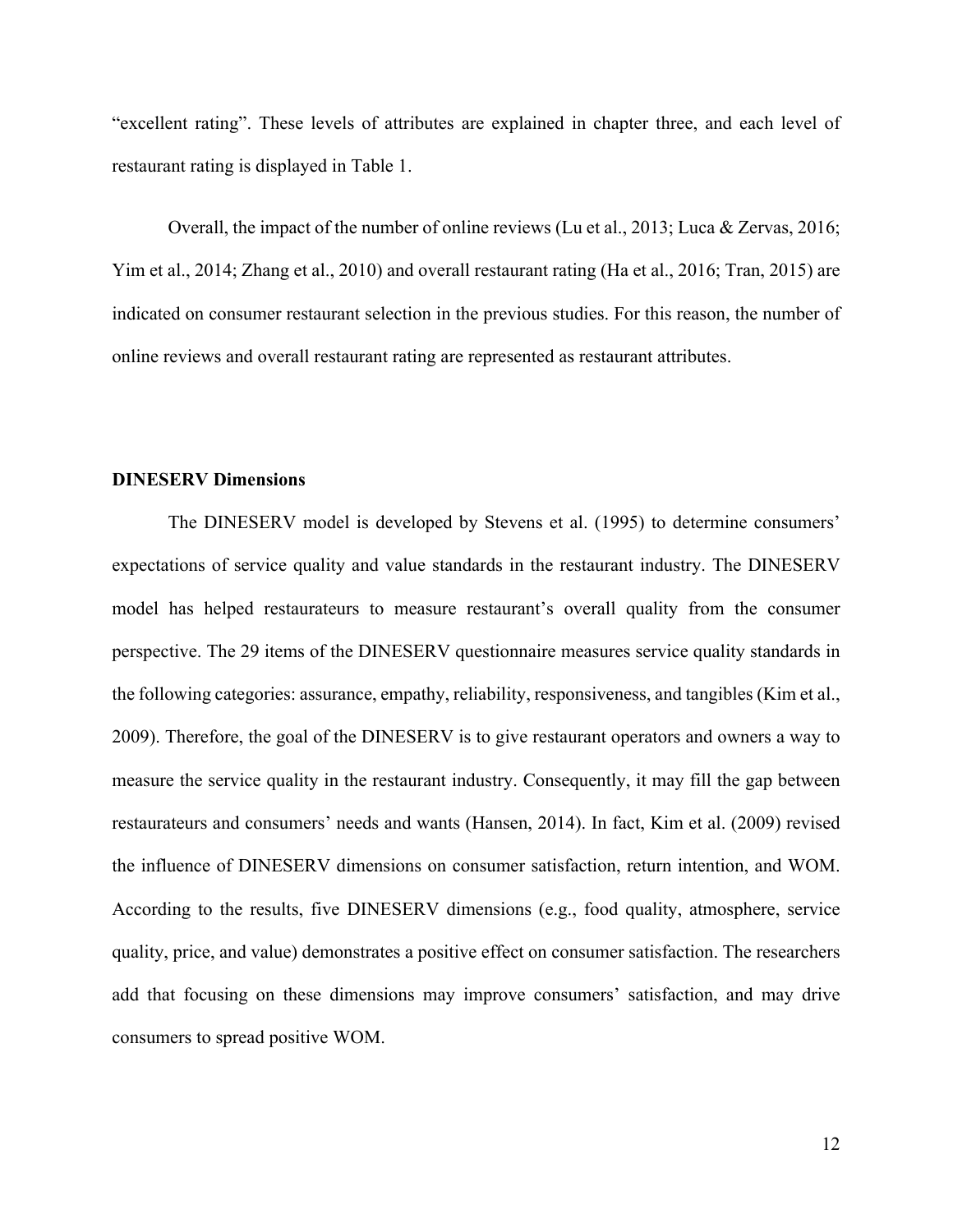Based on the above review of the literature, the scholars indicate the variety of restaurant attributes (Chaves et al., 2014; Pantelidis 2010). However, this study aims to identify what restaurant attributes are considered as the most important in restaurant selection. The study has adopted the DINESERV dimensions to get a better understanding of restaurant consumer's demands (Kim et. al., 2009; Stevens et., 1995). Each attribute is briefly discussed in the following paragraphs.

## **Value**

Consumer value is defined as a ratio between quality (benefit) and cost (price) (Clemes, Gan, & Ren, 2010). A large number of service firms tend to ensure competitive advantages by providing greater value for their consumers (Cheng, Lin, & Wang, 2010). According to Zeithaml (1988), the value has been considered differently, and it is identified in different ways. The value is identified into four different definitions from consumer's perspective: value is a low price, what consumers desire in a product, quality that consumers require for a price, and what consumers define as an acceptable trade (Zeithaml, 1988).

Fredericks and Salter (1995) identify that consumer value is generally a good indicator of the consumer's satisfaction. Also, the consumer value comprises important variables such as price, product quality, innovation, service quality, and company image (Federicks & Salter, 1995). Similarity, Jensen, and Hensen (2007) adds that the consumer value is identified as an important impact on consumer's restaurant experience, though Oliver (1997) highlights that the consumer value is a perceived value (as cited in Jensen & Hensen, 2007). Yuksel and Yuksel (2003) states the value for money is one of the most significant impacts of restaurant consumers' decisions. The perceived value is identified as an effective tool to measure consumer intentions to return to a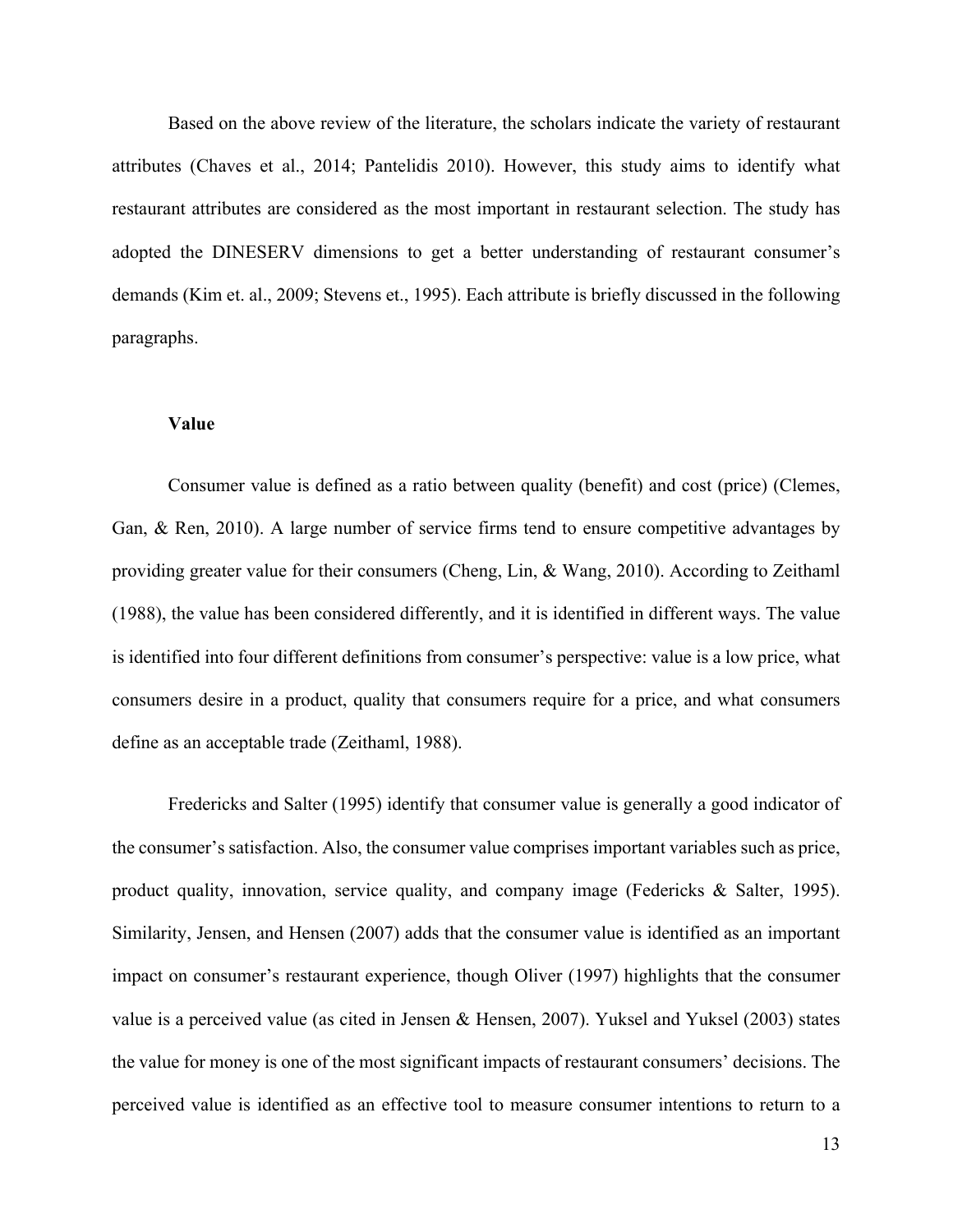restaurant. It is also defined as a powerful predictor in consumer dining decisions (Oh, 2000). Even though previous studies (Jensen & Hensen, 2007; Hyun et al., 2011; Oh, 2000; Yuksel & Yuksel, 2003) illustrate the importance of value in the restaurant industry, this study does not use value as a restaurant attribute. Based on the previous study (Yuksel & Yuksel, 2003), the value is considered to be a part of the price and thus it is not considered as its own attribute.

## **Food Quality**

Schroeder (1985) indicates that the food quality is the best qualifier out of nine different important aspects of a restaurant based on consumers' reviews. Similarity, food quality is ranked as the most influential attribute by consumers (Gregory & Kim, 2004). Thus, food presentation and food variety are indicated as a component of the food quality (Namkung & Jang, 2008). In addition, Kivela (1999) and Auty (1992) indicates that food type and food quality are the most efficient attributes of a restaurant selection. Consumer decision-making choice is highly correlated with food quality (Jung, Sydnor, Lee, & Almanza, 2015). Similarly, overall food quality is found as the most critical factor influencing consumers' repurchasing decision for a restaurant (Harrington et al., 2011; Parikh 2013). Parikh (2013) concludes that whether or not a restaurant has good service or atmosphere, if the restaurant fails to provide at the very least good quality of food, consumers will perceive dining experience negatively. Food quality has a strong effect on creating a positive relationship between restaurants and consumers (Clemes et al., 2010), and it impacts consumers' motivation to share their dining experience by eWOM (Jeong & Jang, 2011). Ponnam and Balaji (2014) emphasizes that restaurateurs should have been considered delivering quality food and service to reach better results from consumers' dining experience. Thus, food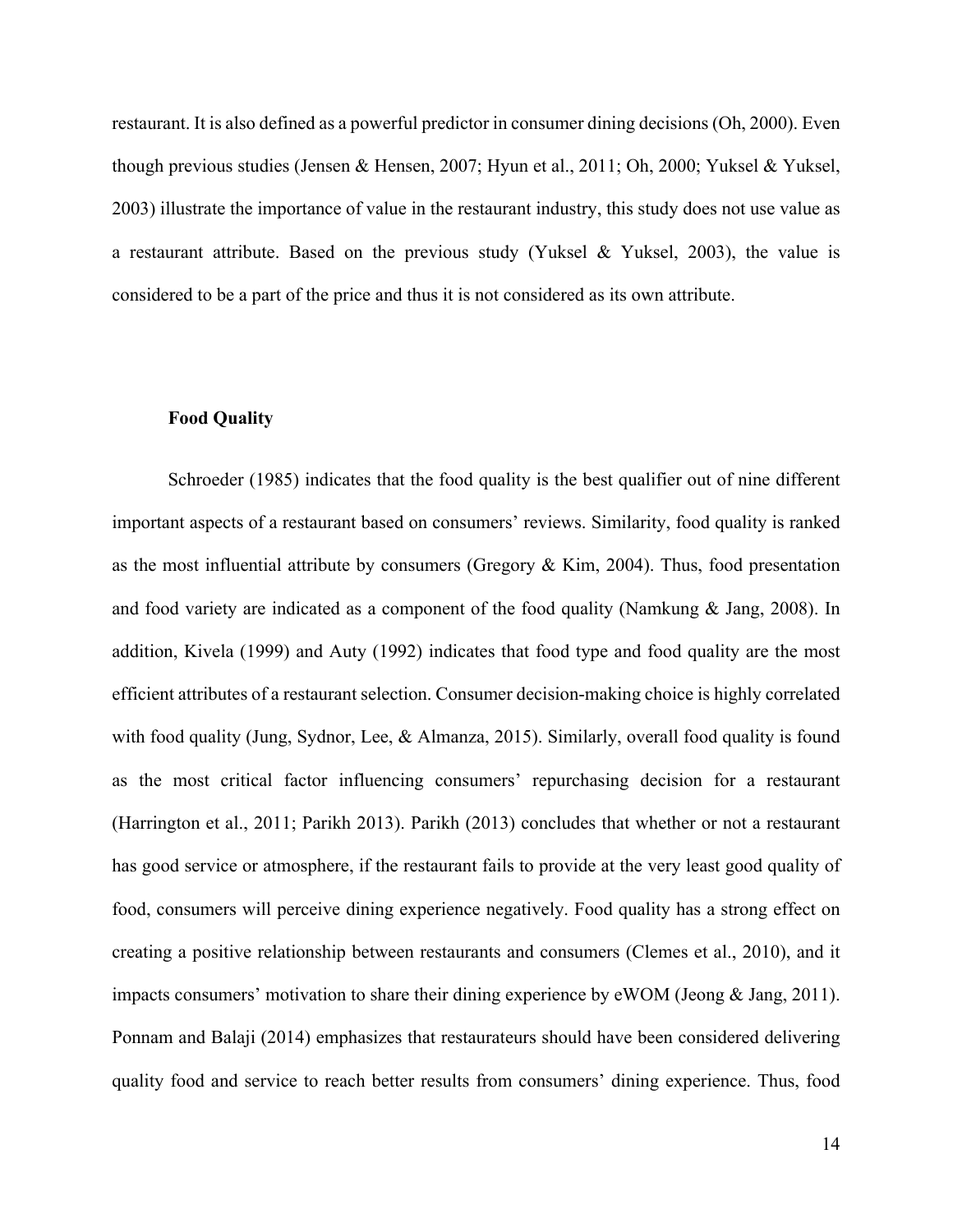quality is considered as a powerful indicator of a consumer's restaurant experience (Raajpoot, 2002). The study investigates the importance of food quality in restaurant selection. In the data analysis, the food quality is displayed as a star between one to five, and each star represents a different level of food quality (e.g., one star  $=$  poor, two stars  $=$  fair, three stars  $=$  good, four stars  $=$  very good, and five stars  $=$  excellent).

#### **Service Quality**

Service quality is initially defined as a difference between customer expectations of service and the performance they received (Parasuraman et al., 1988 cited in Jaksa, Kivela, Inbakaran, John, & Reece, 1999). In fact, service quality is accepted as an evaluation that reflected consumers' perceptions of specific dimensions (Zeithaml, & Bitner, 2003). Service quality is highlighted as a key role of restaurant services, and it is indicated as an effective tool to influence the satisfaction of restaurant consumers. The restaurateurs should have observed the consumer's perceived service quality, and by doing so, would help to reduce any negative emotions, as it helps to maximize customer's satisfaction (Yim, et al., 2014). Thus, positive interactions between service employees and consumers could be an influential factor of quality service and helpful employees could provide consumers' demands of time, cost, and interpersonal service quality (Jin & Lee, 2016). The behavior of employees has a strong effect on consumers' perception of the service quality and it contributes greatly to establishing brand meaning in the industry (Wall & Berry, 2007). Additionally, Fox (2013) states that both qualities of food and quality of service are major attributes that are quite often mentioned by consumers on their online reviews. This study investigates the importance of service quality in restaurant selection. Service quality is displayed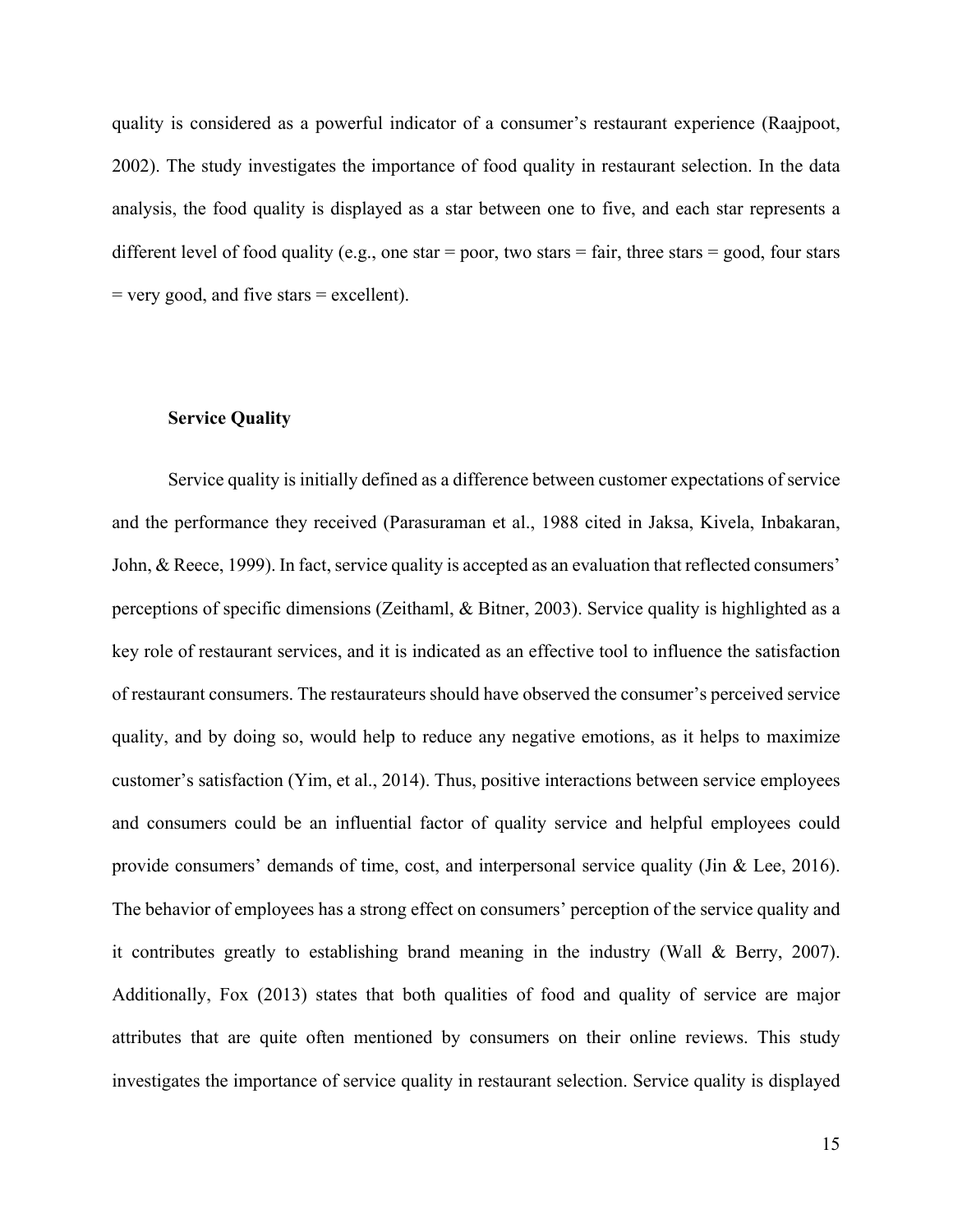as a star between one to five, and each star represents different level of service quality of a restaurant (e.g., one star  $=$  poor, two stars  $=$  fair, three stars  $=$  good, four stars  $=$  very good, and five stars  $=$  excellent).

## **Atmosphere**

According to Sulek and Hensley (2004), the atmosphere is presented as an important aspect of the restaurant's physical environment. Restaurant atmosphere encompasses several factors, including décor, noise level, temperature, cleanliness, odors, lighting, color, and music. A comfortable dining atmosphere helps restaurateurs to retain consumers who are most likely to revisit as well as those who might not have been so inclined to revisit before visiting the restaurant for the first time, and it should have been one of important implication for restaurateurs (Kim et al., 2009). Namkung and Jang (2007) states that atmosphere is shown in all consumer's positive comments based on their dining experience. Therefore, Kim (1996) points out that atmosphere should have been considered as a component of the total dining experience. A study done by Jeong and Jang (2011) mentions that a good restaurant atmosphere motivated restaurant consumers to spread positive eWOM. Auty (1992) emphasizes that a restaurant's style and its atmosphere becomes an important element of consumers' restaurant choice process. For instance, the creative restaurant design might have served as an appealing marketing tool and may contribute to the overall favorable dining experience (Heung & Gu, 2012). Ha and Jang (2010) reveals that there is a relationship between consumer's' quality perception and restaurant atmosphere. Basically, the consumers' perceived quality depends on the atmosphere of a dining area. This study investigates the importance of atmosphere in restaurant selection. Therefore, the atmosphere is presented as a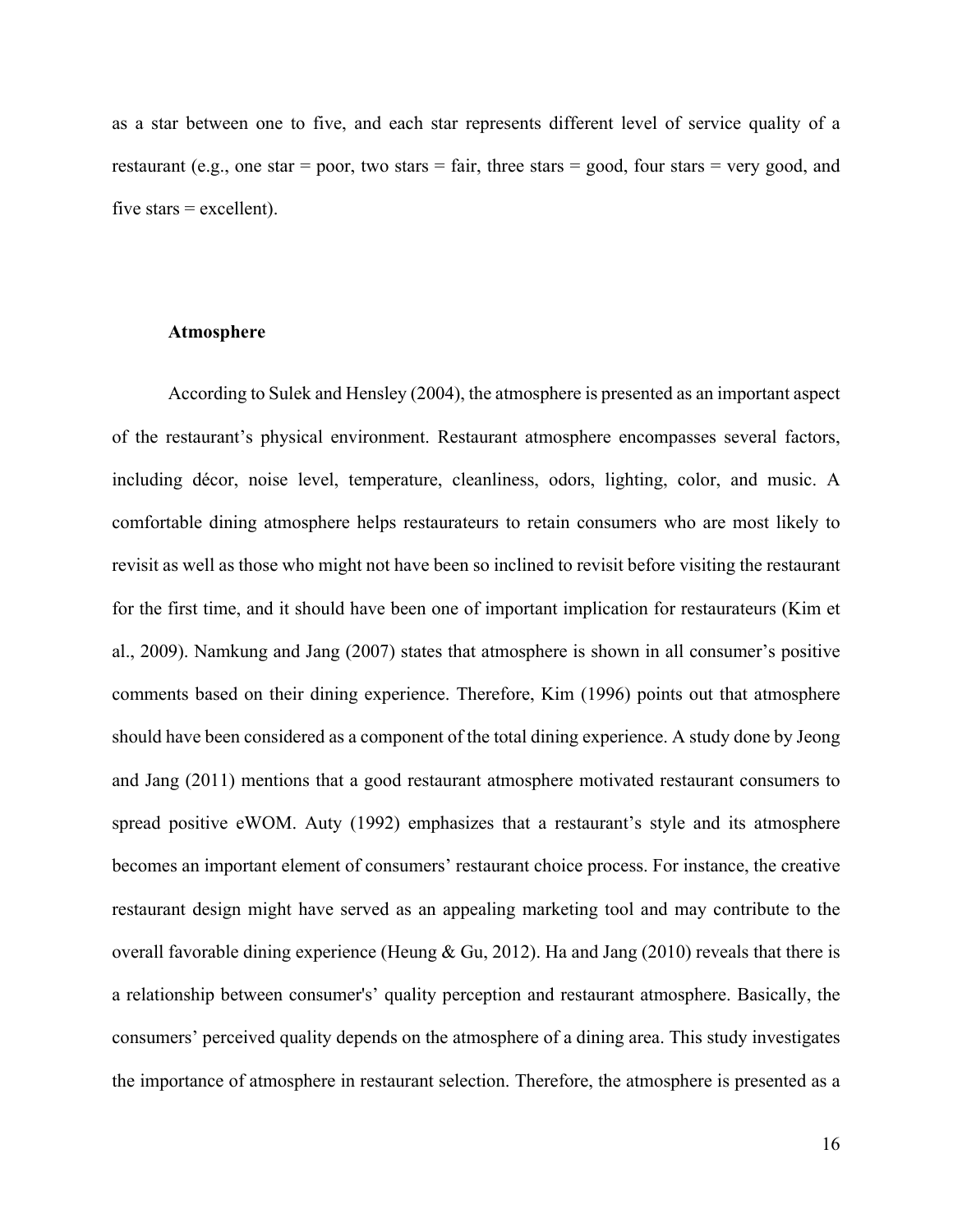star from one to five stars, and each star shows a different level of service quality of a restaurant (e.g., one star  $=$  poor, two stars  $=$  fair, three stars  $=$  good, four stars  $=$  very good, and five stars  $=$ excellent)

#### **Price of the Meal**

The price is identified as a strong impact on consumer behavior as well as being an important aspect of the restaurant industry itself. Due to restaurant consumers' experiences including personal experience, it would be more subjective, as each individual consumer perceives experiences differently. Due to this, a wide range of prices is shown in a variety of dining menus to restaurant consumers (Jung, 2013). Because of this, the restaurant industry might have encouraged itself to view price as a strong aspect of consumers' decision-making process (Han & Ryu, 2009). A study by Kim et al. (2006) states that price is an expense to purchase a product or service from a consumer's perspectives. Also, the price is consistently ranked the most critical factor influencing consumers dining choices (Jung et al., 2015). Price is indicated as a significant predictor of satisfaction, and it may impact both restaurant's profits and consumer satisfaction (Kim et al., 2006; Yuksel & Yuksel, 2003). As a result, the price is found as one of the most important aspects of restaurant selection, and it is critically assessed by consumers while choosing between multiple alternatives (Kwun & Oh, 2004). For this reason, restaurateurs have started using the pricing strategy as a surrogate communicator of perceived quality and value. They have also mentioned that price, in general, did impact consumer's perceptions of quality and value (Naipaul & Parsa, 2001). According to Parikh (2013), online reviews are a form of restaurant advertising. For instance, when reviewers notice a restaurant has online reviews in terms of good quality, they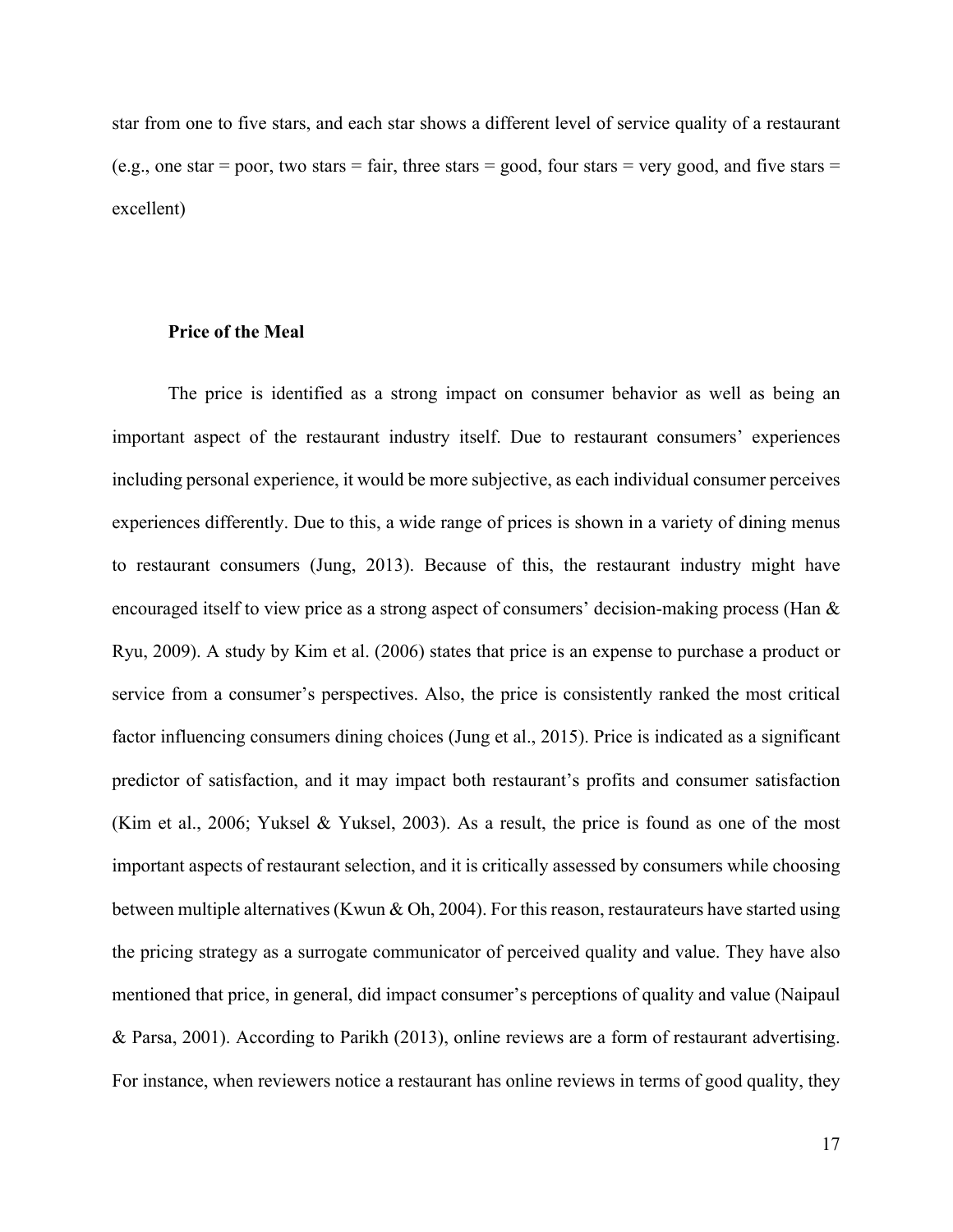might have attempted to pay more. Also, restaurateurs might have been acutely aware of consumers' concern. For instance, if consumers mention that the restaurant is too pricy, the restaurateurs should possibly consider revisiting their pricing policies as to avoid pushing away potential new and revisiting consumers. Thus, restaurants should offer reasonable prices in a competitive environment to attract and retain consumers (Soriano, 2002). Accordingly, the price is found as one of the most important aspects of restaurant selection. For the data analysis, the price range is adopted from the study "Yelp Versus Inspection Reports: Is Quality Correlated with Sanitation in Retail Food Facilities?" done by Park, Kim, and Almanza, (2016). Based on the study, price range signs are defined as: \$ (under \$10), \$\$ (\$11–30), \$\$\$ (\$31–\$60), \$\$\$\$ (above \$61), and is shown in Table 1.

The six attributes, which have been presented above in the literature review, are examined with statistical analysis. Based on the literature review this study proposes the following research question:

R1: What attributes are the most important in restaurant selection?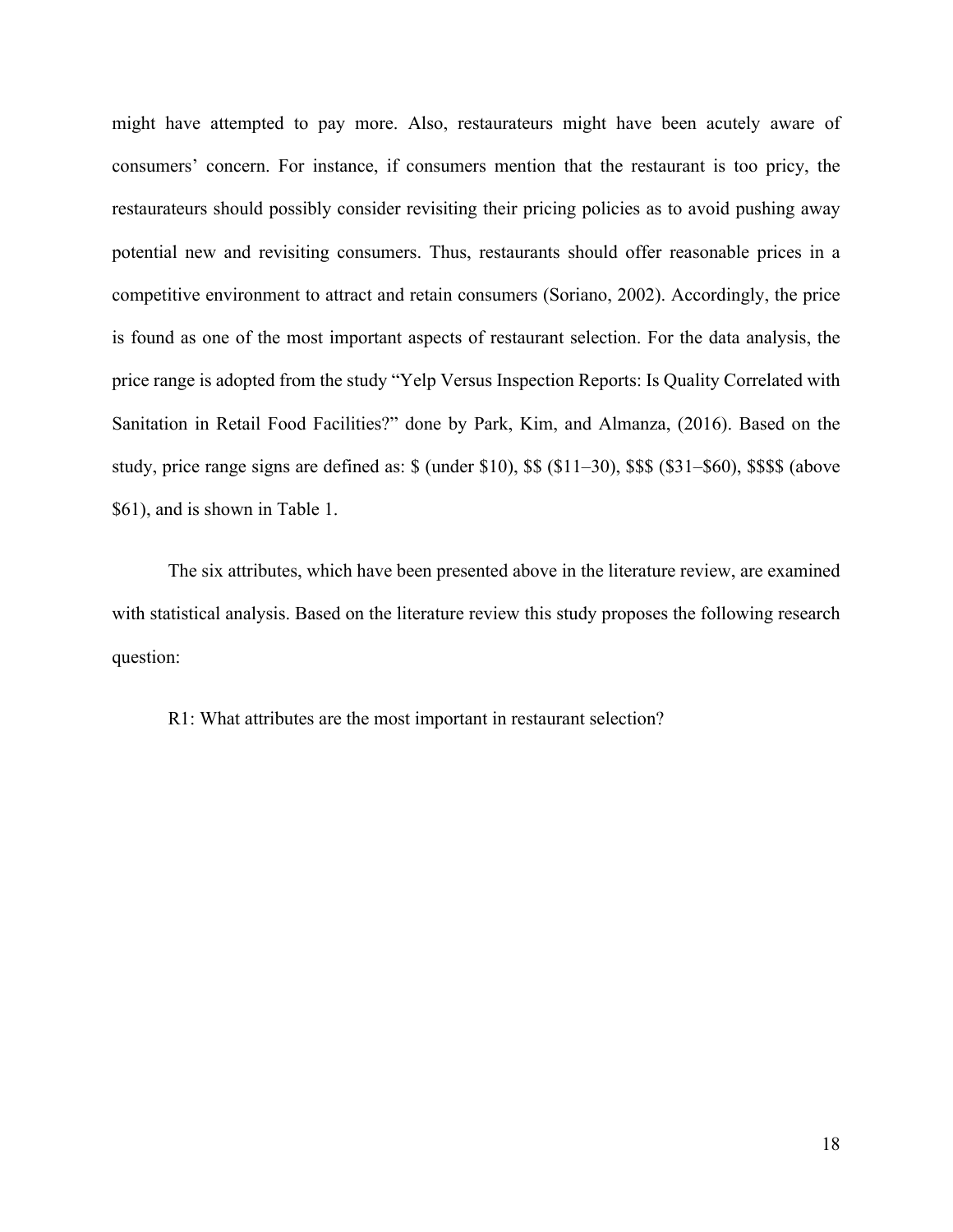| Attributes                                               | Levels                                                                                                                                                                                                                                                                                                                                                             | References           |
|----------------------------------------------------------|--------------------------------------------------------------------------------------------------------------------------------------------------------------------------------------------------------------------------------------------------------------------------------------------------------------------------------------------------------------------|----------------------|
|                                                          | $\star$ (Poor)                                                                                                                                                                                                                                                                                                                                                     | Gupta et al., (2010) |
| Food Quality (Shown as $\triangle$ )                     | $\star$ (Fair)                                                                                                                                                                                                                                                                                                                                                     |                      |
|                                                          | (Good)<br>$\frac{1}{2}$                                                                                                                                                                                                                                                                                                                                            |                      |
|                                                          | (Very good)<br>$\frac{1}{2}$                                                                                                                                                                                                                                                                                                                                       |                      |
|                                                          | (Excellent)<br><b>ANALY</b>                                                                                                                                                                                                                                                                                                                                        |                      |
|                                                          | $\star$ (Poor)                                                                                                                                                                                                                                                                                                                                                     | Gupta et al., (2010) |
| Service Quality (Shown as $\angle$ )                     | $\star$ (Fair)                                                                                                                                                                                                                                                                                                                                                     |                      |
|                                                          | (Good)<br>$\mathbb{R}$                                                                                                                                                                                                                                                                                                                                             |                      |
|                                                          | (Very good)<br>$\frac{1}{2}$                                                                                                                                                                                                                                                                                                                                       |                      |
|                                                          | (Excellent)<br><b>XXXX</b>                                                                                                                                                                                                                                                                                                                                         |                      |
| Atmosphere (Shown as $\star$ )                           | $\star$ (Poor)                                                                                                                                                                                                                                                                                                                                                     | Gupta et al., (2010) |
|                                                          | $\star$ (Fair)                                                                                                                                                                                                                                                                                                                                                     |                      |
|                                                          | (Good)<br>$\mathbb{R}$                                                                                                                                                                                                                                                                                                                                             |                      |
|                                                          | (Very good)<br>$\mathbf{X}$                                                                                                                                                                                                                                                                                                                                        |                      |
|                                                          | (Excellent)<br><b>XXXX</b>                                                                                                                                                                                                                                                                                                                                         |                      |
|                                                          | $\mathcal{S}$ = under \$10                                                                                                                                                                                                                                                                                                                                         | Park et al. (2016)   |
|                                                          | \$\$=\$11-\$30                                                                                                                                                                                                                                                                                                                                                     |                      |
| Price Range (Shown as "\$")                              | $$$ \$\$= \$31-\$60<br>$$$ \$\$\$= above \$61                                                                                                                                                                                                                                                                                                                      |                      |
|                                                          | 4                                                                                                                                                                                                                                                                                                                                                                  | Ciftci et al. (2017) |
|                                                          | 24                                                                                                                                                                                                                                                                                                                                                                 |                      |
| Number of Online Reviews                                 | 107                                                                                                                                                                                                                                                                                                                                                                |                      |
|                                                          | 256                                                                                                                                                                                                                                                                                                                                                                |                      |
|                                                          | 547<br>$\star$ (Poor)                                                                                                                                                                                                                                                                                                                                              | Gupta et al., (2010) |
| Overall Restaurant Rating (Yelp.com) (Shown as $\star$ ) | $\star$ (Fair)                                                                                                                                                                                                                                                                                                                                                     |                      |
|                                                          | (Good)<br>$\rightsquigarrow$                                                                                                                                                                                                                                                                                                                                       |                      |
|                                                          | (Very good)<br>$\mathbb{A}^{\mathbb{A} \mathbb{A}}$                                                                                                                                                                                                                                                                                                                |                      |
|                                                          | (Excellent)<br>$\begin{picture}(120,10) \put(0,0){\line(1,0){10}} \put(15,0){\line(1,0){10}} \put(15,0){\line(1,0){10}} \put(15,0){\line(1,0){10}} \put(15,0){\line(1,0){10}} \put(15,0){\line(1,0){10}} \put(15,0){\line(1,0){10}} \put(15,0){\line(1,0){10}} \put(15,0){\line(1,0){10}} \put(15,0){\line(1,0){10}} \put(15,0){\line(1,0){10}} \put(15,0){\line($ |                      |

**Table 1.** *The attributes, levels, and the references*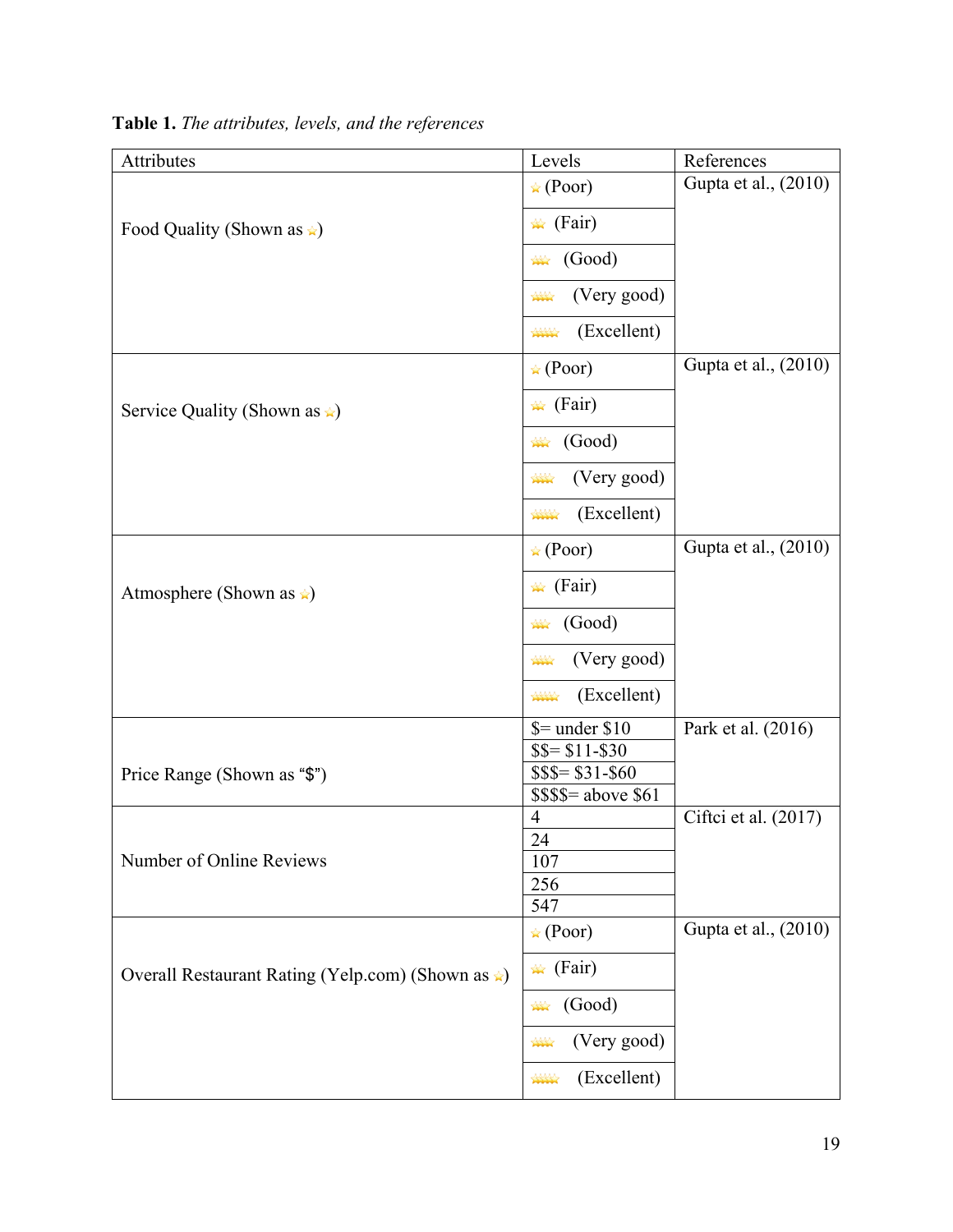#### **CHAPTER THREE: METHOD**

This study takes a quantitative approach to addressing the proposed research question while incorporating a choice-based conjoint analysis. Choice-based conjoint (CBC) experiments investigate which attributes are the most important in restaurant selection. The main purpose of the study is to examine the most important attributes in restaurant selection. Six restaurant attributes (e.g. food quality, service quality, atmosphere, price, the number of online reviews, overall restaurant rating) are selected after a thorough review of the literature.

#### **Conjoint Model**

This study measure what attributes are important in restaurant selection by using CBC analysis. Green & Wind (1973) mention that conjoint analysis provides valuable information about the relative importance of various attributes of products. Conjoint analysis is described as a tradeoff analysis, and two basic assumptions are based on the conjoint analysis. First, the set of attributes could be described as a combination of levels of product/service, and, second, these attribute levels determine the importance attributes of product/service from consumers' perspectives (Koo, et al., 1999). The CBC methods consider the consumers' decision-making process, and it makes the respondents choose between two different combinations (Danaher, 1997). In addition, the CBC analysis could help to understand how consumers trade off one product attribute against another (Orme, 2010).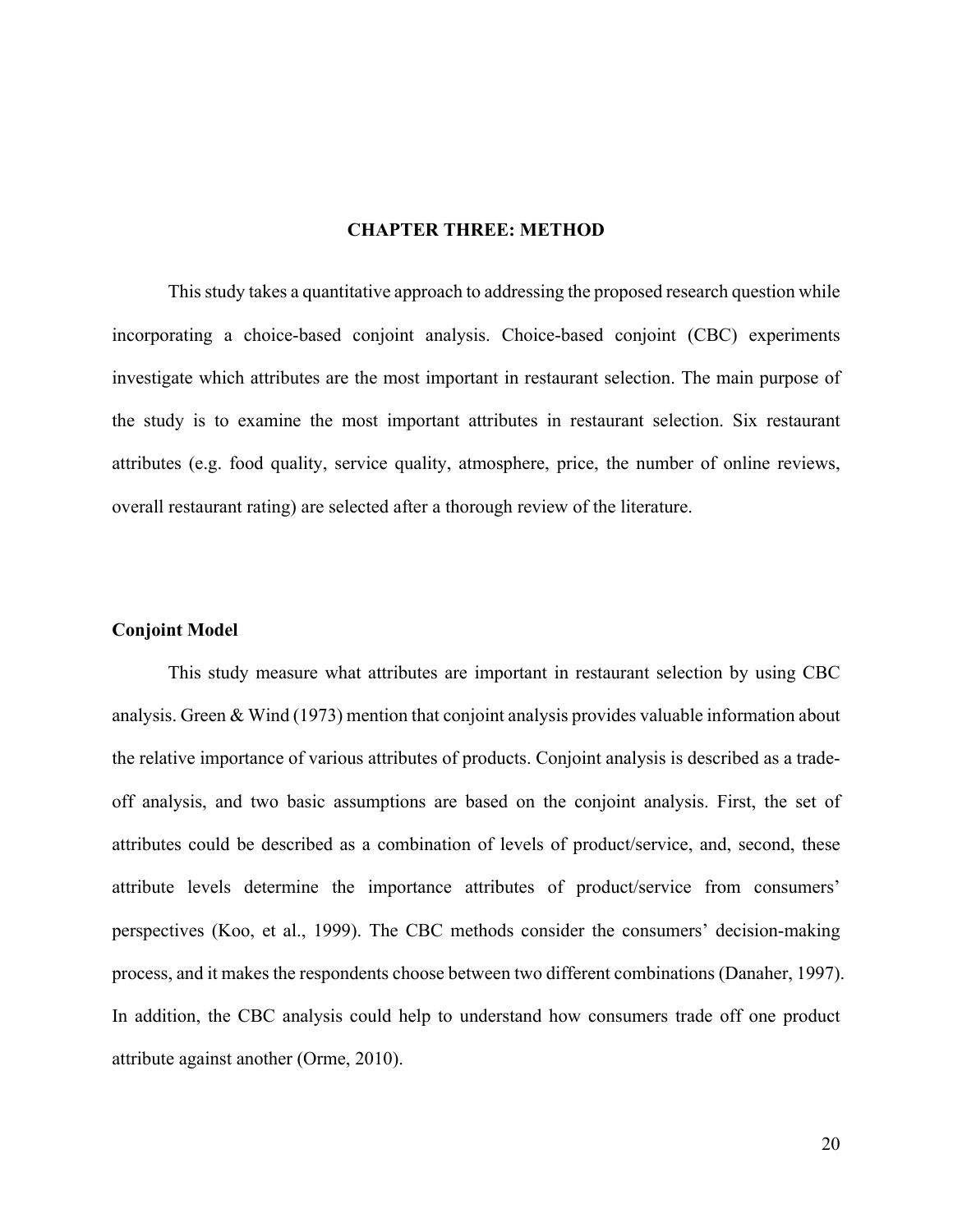The study investigates the most important attributes in restaurant selection by using the CBC method. The CBC method presents different combinations of CBC analysis, and asks respondents to choose a restaurant from out of two options, as well as presenting an option for "neither of them". The combinations include each attribute with levels such as poor, fair, good, very good, and excellent, and each combination is presented to the respondents one at a time.

#### **Sample and Data Collection**

The target population for this study consists of US resident who has been at a restaurant at least once and also who checks online reviews for restaurant selection. The online survey is designed in Question-Pro, and Amazon's Mechanical Turk (MTurk) platform is used to recruit respondents. The MTurk platform lists a study's link in their online platform and the workers (as they called) select to be a part of the study. Additionally, the MTurk platform offers a diverse population and an access to subjects for researchers, and it costs lower than the other options (Mason & Suri, 2011).

Orme (2010) suggests that the sample size for conjoint studies generally range from 150 to 1,200 respondents. This study should recruit 350 respondents based on the recommendations from Orme's (2010) work. The number of incomplete surveys and invalid responses are included. The researcher determines the minimum sample size using the formula shown in Equation 1 :

**Equation 1***. Choice-Based-Conjoint Sample Size Formula*

$$
\frac{n*t*a}{c} \ge 500
$$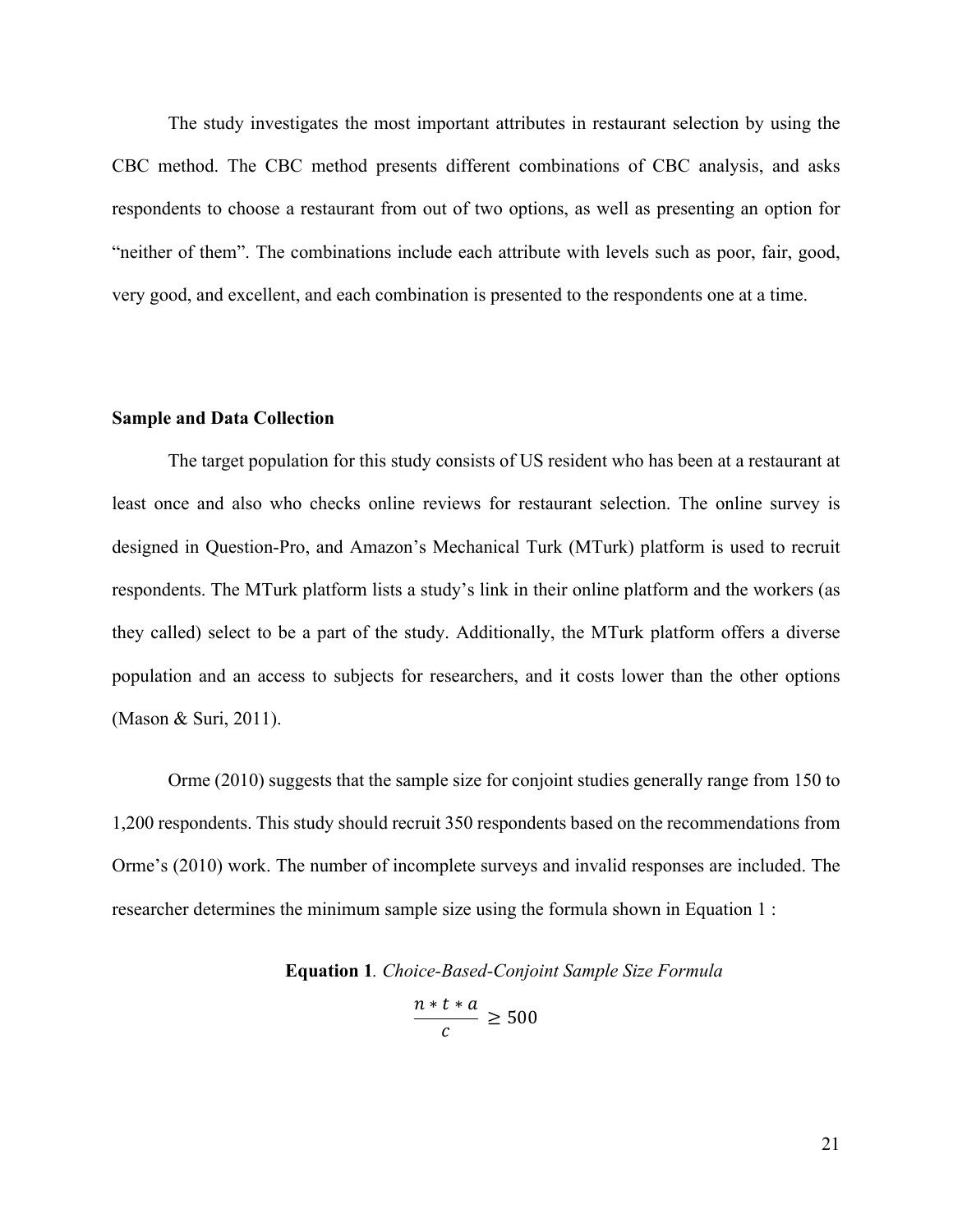Where n is the number of respondents, t is the number of tasks, a is the number of alternatives per task (not including the none alternative), and c is the number of analysis cells (Orme, 2010). Therefore, with two choice alternatives ( $a=2$ ), five choice tasks ( $t=5$ ) and five as the maximum number of levels ( $c=5$ ), the sample is calculated as  $n=250$  (threshold) using this formula. The number of incomplete surveys and valid responses are added to this amount, and for this reason, this study has recruited 353 respondents. Orme (2010) recommends at least 300 respondents for conjoint studies, and this number fits well within this recommendation.

#### **The Questionnaire**

The survey questions are developed based on literature review. A structured questionnaire consists of four sections: the first part states the purpose of the study; the second part of the questionnaire is intended to understand more about respondents' restaurant preferences. In addition, the second part of questionnaires comprises of three qualifying questions. The respondents are deleted from the final data who failed with these qualifying questions. The 18 item questionnaire is adopted from Chen & Chen (2015)'s work to identify the most important attributes. This study adopts the measurement scale form Chen & Chen (2015)'s work to support the proposed research question. The measurement scale includes eighteen questions and respondents rated on a 7-point Likert-scale ranging from 1=Very unimportant to 7=Very important. The third section includes different scenarios with CBC analysis built in Question-Pro. In each scenario, the respondents are asked to choose one restaurant from two options presented to them. Respondents also have an option to choose none of the restaurants. The fourth part of the questionnaire collects respondents' demographic data.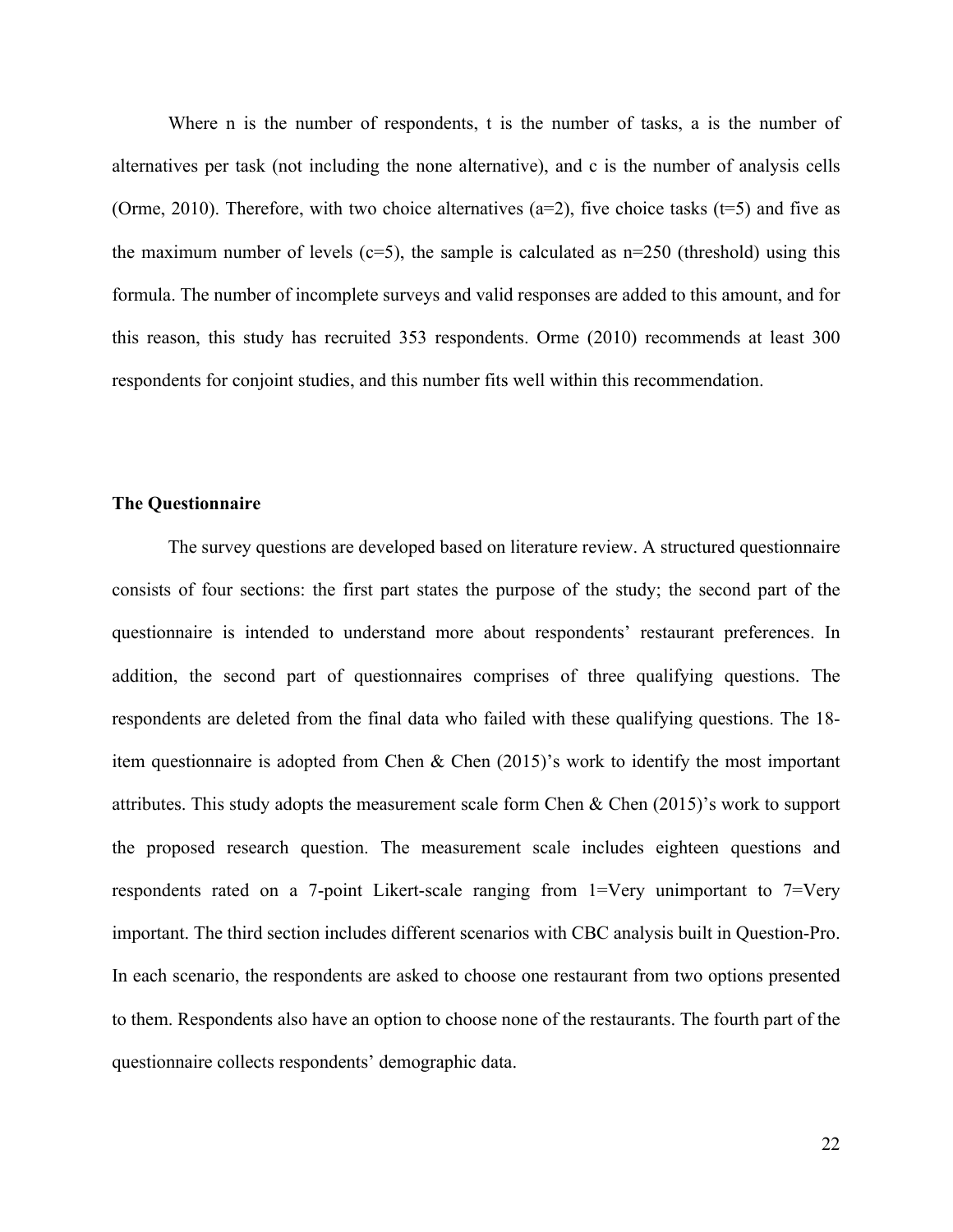#### **Reliability and Validity**

The reliability refers to how consistent respondents are in applying an evaluative strategy (Orme, 2010). Segal (1984) suggests that the study of reliability and validity should be considered by using conjoint analysis. According to Orme (2010), if the simple combinations (e.g., the product has the lowest price) are asked to the respondents, the study would receive much higher reliability scores than complex combinations. Orme (2010) suggests that the researchers should have repeated a conjoint questions or choice task later in the questionnaire to examine if the respondents would give the same answer again. In addition, this practice helps researchers to measure how consistently respondents answer if given the same question multiple times in a process called holdout sample. Thus, 75 to 80 percent of respondents should answer the same way with the repeated conjoint questions (Orme, 2010). In fact, the researcher (Zhu, 2007) indicates that reliability is difficult to evaluate when the researcher use simulation data in online formats. The validity has demonstrated the ability of conjoint analysis to predict the actual choice behavior of respondents (Green & Srinivasan, 1990). In addition, validity is identified as a correspondence between predicted and observed choice measures of respondents in real markets (Louviere, 1988). This study adopts the face validity to clarify whether the respondents understand the choice sets. The pilot study then checks if the combinations of CBC are clear to them. Furthermore, the study compares the results of ranking and CBC analysis to check the reliability of choice sets. The reliability and validity of CBC analysis are explained in chapter four.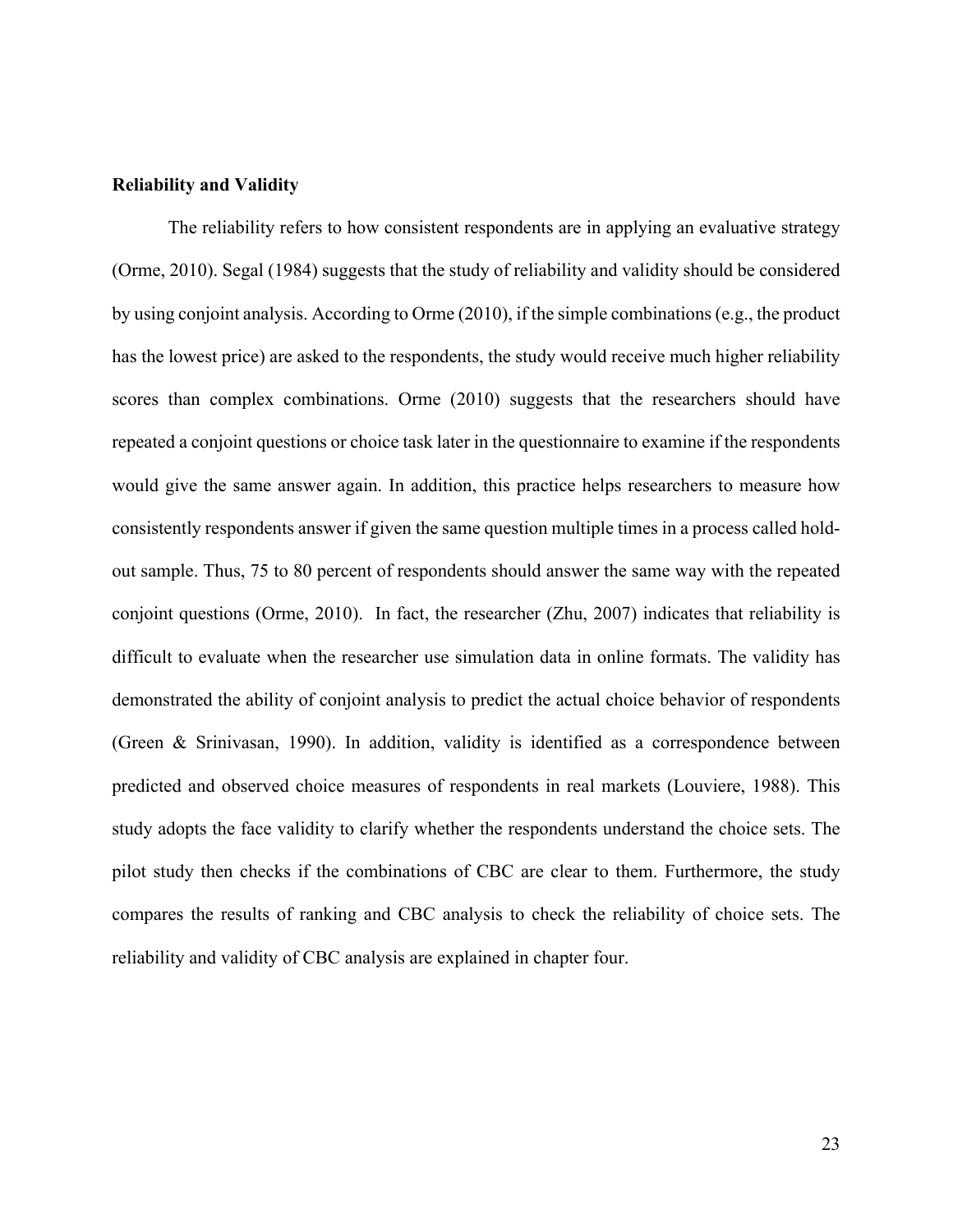#### **Data Analysis**

This study chooses the six attributes based on the previous literature review: food quality, service quality, atmosphere, price, the number of online reviews, and overall restaurant rating scale. The five attributes are added in each set and each choice is determined by 5 levels, and the price is also determined by 5 levels. The five attributes are varied at 5 levels and the four attributes (food quality, service quality, atmosphere, overall restaurant rating) are indicated as a star (Gupta et al., 2010). For instance, one star represents quality as "very poor", 2 stars represents as "poor", 3 stars represents as "fair", 4 stars represents as "good", and 5 stars represents quality as "excellent". The study uses the price range from Yelp.com, and the price is shown with the "\$" symbol. This study adopts "\$" to indicate the levels of the attribute from the study of Park, Kim, and Almanza, (2016). For instance, "\$" presents the under \$10 for a meal, "\$\$" represents the cost between \$11 and \$30, "\$\$\$" represents the cost between \$31 and \$60, and "\$\$\$\$" represents the cost above \$61 (Park et al., 2016). Yelp allows visitors to leave reviews for each restaurant, and it displays total numbers when the readers select a restaurant. This study performs a pilot test to check the clarity and reliability of measurement items employed in the survey. The pilot test is used to develop the levels of the number of reviews attribute. The pilot test questionnaire ideally will prove right that the number of online reviews that they associated with every level of this variable. Each level of this variable is adopted from the study "Winning the Battle: The Importance of Price and Online Reviews for Hotel Selection" done by Ciftci et al. (2017). Based on the results, the levels for the number of online reviews are developed and are integrated into the conjoint analysis. In addition, the pilot study asks respondents to provide their comments on the instrument developed for this study. The pilot test recruits 61 respondents via MTurk.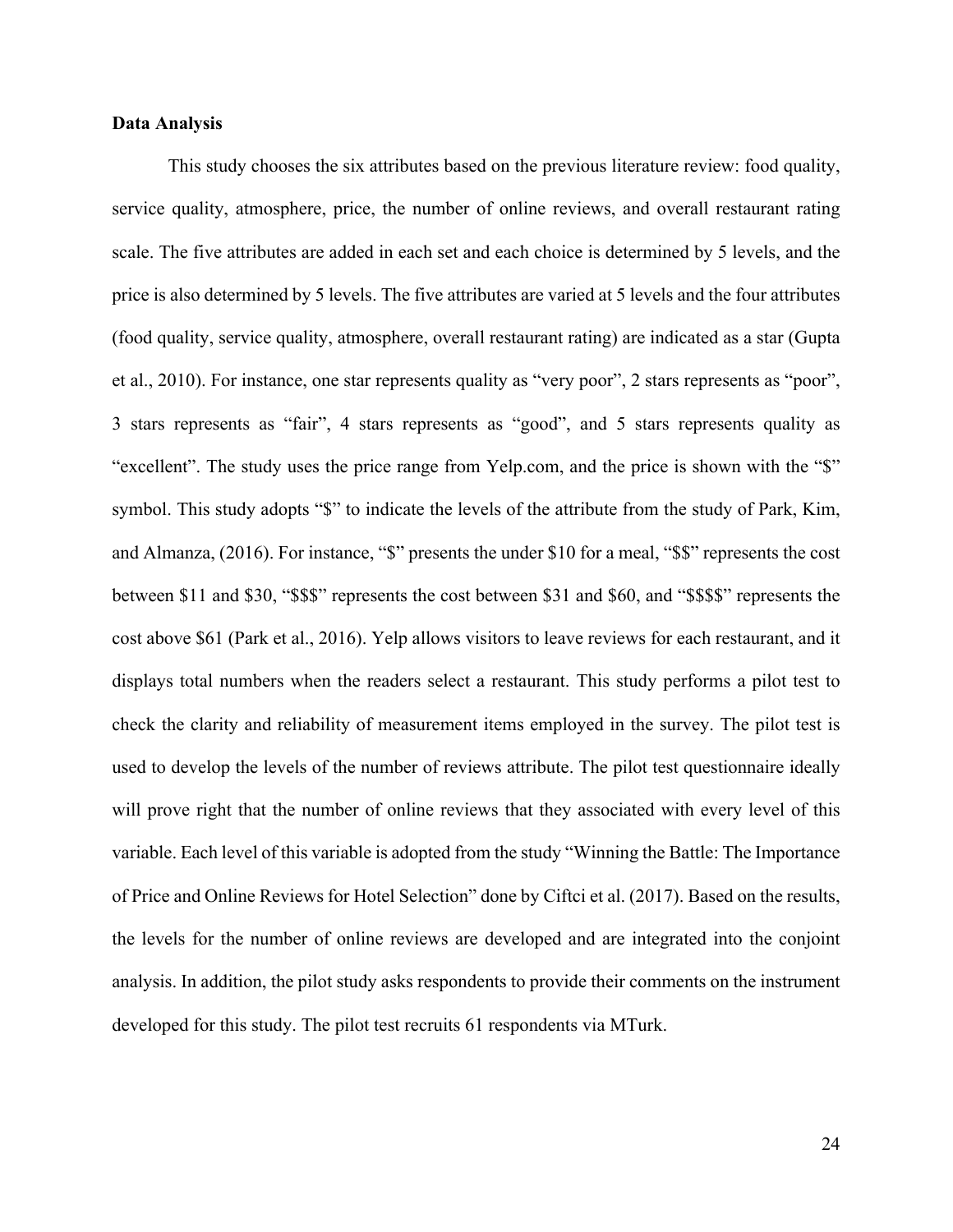# **CHAPTER FOUR: RESULTS**

## **MTurk Pilot Test**

The pilot test is designed in Question-Pro, and the MTurk platform is used to recruit respondents. A total of 102 responses is collected. However, 61 valid responses are analyzed after a thorough analysis of the data, which includes deleting complete responses and responses that failed to adequately answer the qualifying questions.

# **Demographic Characteristics**

The pilot survey is taken by US resident who has been at a restaurant at least once and who checks online reviews for the restaurant selection. The remaining 41 responses are either incomplete or failed qualifying questions and are therefore excluded from the analyses. The gender proportion of online reviewers is 60.7% female and 37.7% male. 41% of respondents are between 25 and 34 years old, and 44.5% of the respondents are married. The majority of the respondents (90.2%) have a university bachelor's or advanced degree. The detailed demographic characteristics are presented in Table 2.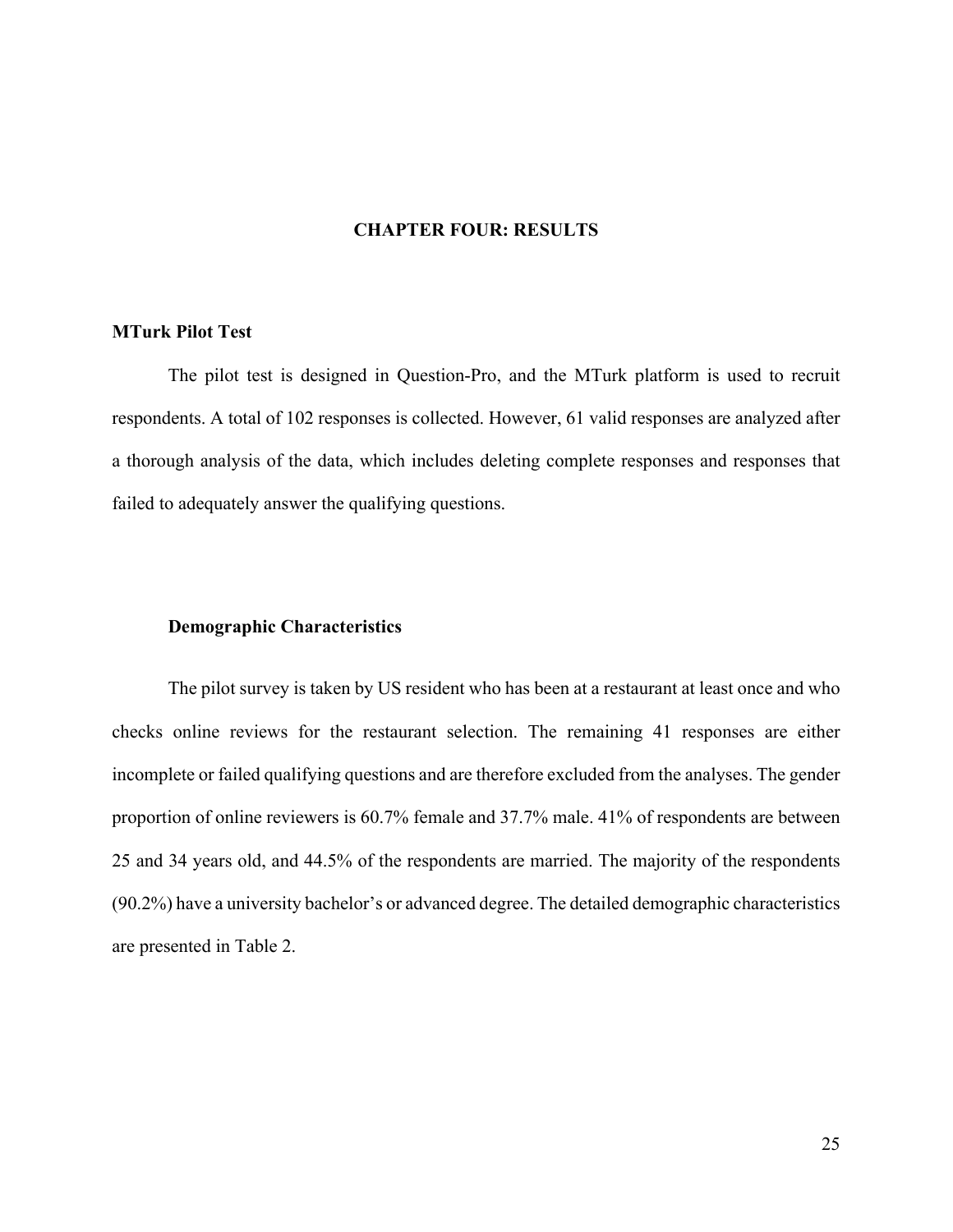| Variables            | F              | $(\%)$ | Variables                             | F  | $(\%)$ |
|----------------------|----------------|--------|---------------------------------------|----|--------|
| Gender               |                |        | <b>Marital Status</b>                 |    |        |
| Male                 | 23             | 37.7   | Single                                | 17 | 27.9   |
| Female               | 37             | 60.7   | In a relationship not living together | 5  | 8.2    |
| Prefer not to answer | $\overline{2}$ | 1.6    | Living with a partner                 | 10 | 16.4   |
| Age                  |                |        | Married without children              | 10 | 16.4   |
| 18 to 24-year-old    | 8              | 13.1   | Married with children                 | 17 | 27.9   |
| 25 to 34-year-old    | 25             | 41.0   | Divorced                              | 1  | 2.6    |
| 35 to 44-year-old    | 18             | 29.5   | Prefer not to answer                  |    | 1      |
| 45 to 54-year-old    | 7              | 11.5   | <b>Level of Education</b>             |    |        |
| 55 to 64-year-old    | $\overline{2}$ | 3.3    | High school GED                       | 5  | 8.2    |
| Prefer not to answer | 1              | 1.6    | Some college                          | 11 | 18     |
|                      |                |        | 2year College Degree                  | 9  | 14.8   |
|                      |                |        | 4year College Degree                  | 25 | 16.4   |
|                      |                |        | Master's Degree                       | 10 | 1.6    |

**Table 2***. Demographic Characteristics*

*\*N=61*

# **Reliability of the Scale**

Cronbach's coefficient alpha, which measures the reliability of a set of questions in a survey instrument (Grau, 2007), is the most commonly used measurement of internal consistency (Pallant, 2013). Cronbach's alpha has been widely used in many studies, and the instrument is considered to be very reliable based on the use of alpha by researchers in all social sciences (DeVellis 2012). Pallant (2013) concludes that if the value of Cronbach's alpha is above 0.7, it could be considered as acceptable, and also if values are above 0.8, it could be preferable. The overall value of Cronbach's alpha is calculated by using SPSS Statistics, and it is 0.941.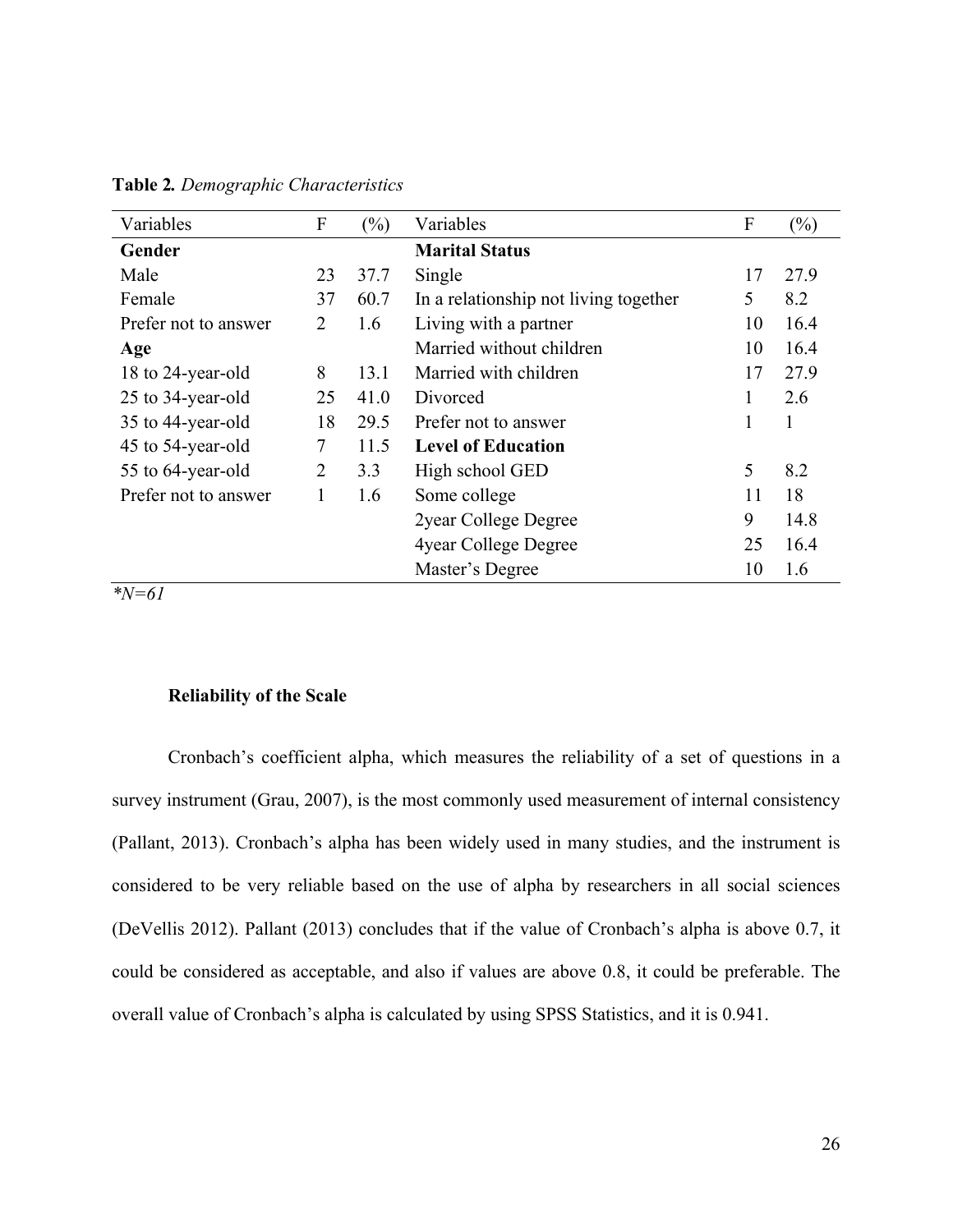#### **Data Analysis Method**

The purpose of the pilot study is to prove accurate the levels of the number of online reviews, validate the data, and eliminate any unnecessary or unreliable scores in the collected data. For example, for respondents who failed the qualifying questions, their responses are deleted from the final data. The level of the number of online reviews is considered to be accurate and is therefore accepted for the main study. The respondents are asked to clarify if the conjoint combinations look realistic or not. Most of the respondents (91.8%) state that the combinations looked realistic. Similarly, the suggestions and comments are mostly considered to check these items. Based on the results of the pilot study, the restaurant attributes with levels are considered as realistic and each item used with same levels in the further analysis. In order to address the most important restaurant attributes, the ranking question ask the respondents to state their preferences from the most important (1) to the least important (6). The respondent's most preferred choice is food quality  $(M=2.54, SD= 1.946)$  and their least preferred choice is the atmosphere  $(M=4.18, SD=1.455)$ .

# **Final Data Collection**

A sample size of 445 respondents is collected for the final dataset using the MTurk platform. Out of 445 respondents, 92 people failed the attention questions and are excluded from the analysis. A total of 353 respondents are used for answering the research questions. Final data is analyzed both using Question-Pro and the Statistical Package for Social Science (SPSS) Version 20.0 program. In this study, six questions are asked about respondents' demographic characteristics, such as gender, age, marital status, annual income, the level of education, and employment. From the 353 final respondents, 267 respondents prefer to eat dinner, 71 respondents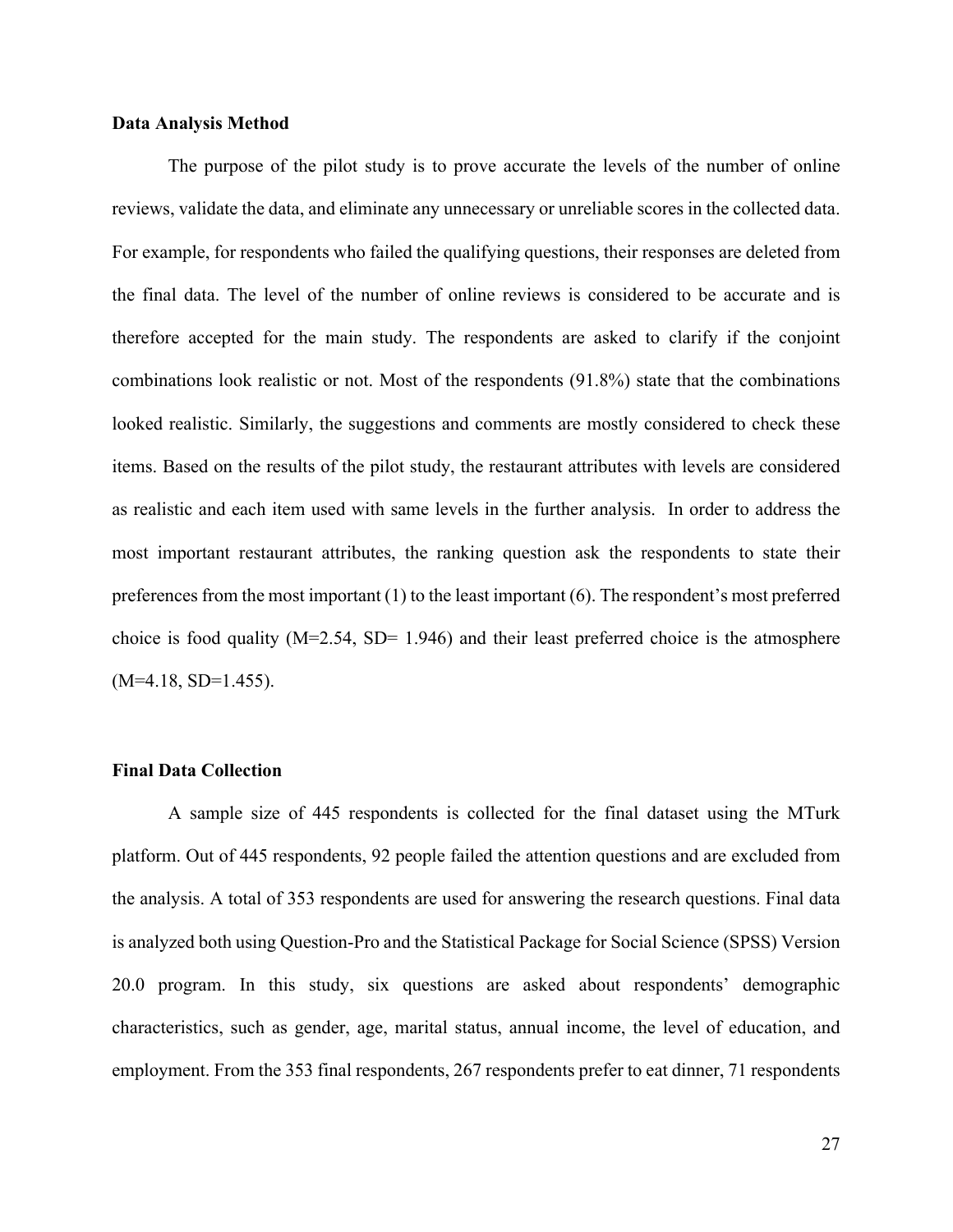prefer to eat lunch, and 14 respondents prefer to eat breakfast at a restaurant. The survey is presented to a US resident who has been at a restaurant and also who checks online reviews for restaurant selection.

#### **Demographic Characteristics**

Respondents are asked about their gender, age, marital status, approximate annual income, level of education, and their current employment status. The majority of the respondents are female whose sample consists of 63.45% or 224 respondents, while the rest of the respondents are male, which consists of 36% or 127 respondents, and 0.57% of respondents' genders are unknown. In terms of age range, those between 24 to 34 years old are the highest proportion among 352 respondents, consisting about 40.8% or 144 respondents, followed by the age range between 35 to 44 years old consisting of 20.1% or 71 respondents. The results reveal that 35.4% or 125 of respondents are married. This is followed by the respondents who are single, which account for 30.9% or 109 of respondents. The rest of the marital status categories have been distributed inconsistently; the respondents that are in a relationship not living together (11.9% or 42), living with a partner (13.6% or 48), divorced (6.5% or 23) and widowed (1.7% or 6). Similarly, the pilot test also determines educational results, with a majority that either attended or graduated from college (75.9% or 268), followed by High school GED (2.9% or 28), graduate school (12.2% or 43) and professional degree JD, MD (4% or 14). The respondents' household incomes are between \$25,000-\$39,000 (21.2% or 75), followed by \$40,000-\$54,999 (19.5% or 69). A majority of the respondents are employed (62.3% or 220), followed by self-employed (13% or 46). All the demographic characteristics of the sample are presented in Table 3.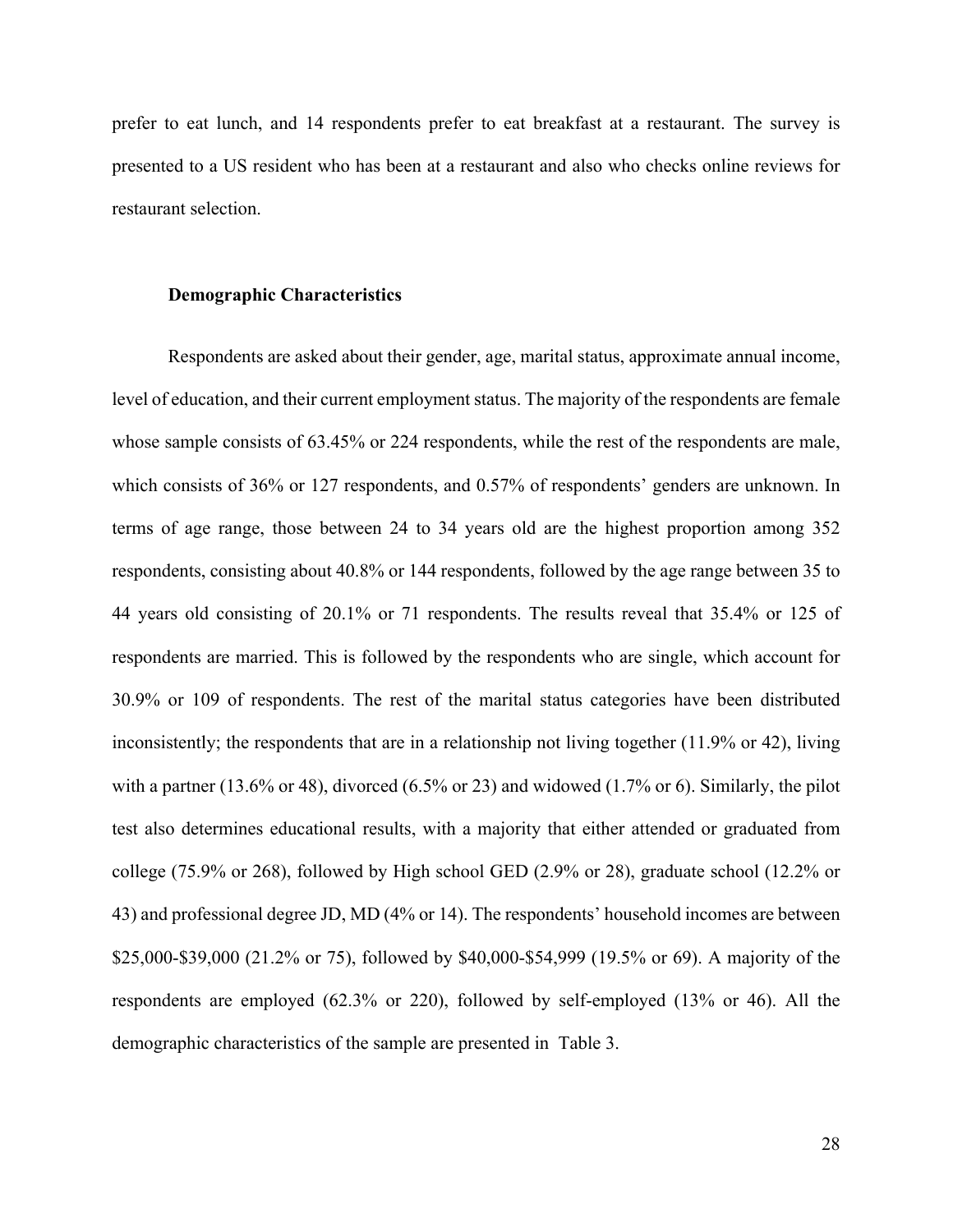| Variables                      | $\overline{F}$ | $(\%)$ | Variables                             | $\overline{F}$ | $(\%)$ |
|--------------------------------|----------------|--------|---------------------------------------|----------------|--------|
| Gender                         |                |        | <b>Marital status</b>                 |                |        |
| Male                           | 127            | 35.98  | Single                                | 109            | 30.9   |
| Female                         | 224            | 63.45  | In a relationship not living together | 42             | 11.9   |
| Prefer not to answer           | $\overline{2}$ | 0.57   | Living with a partner                 | 48             | 13.6   |
| Age                            |                |        | Married without children              | 34             | 9.6    |
| 18 to 24-year-old              | 52             | 14.7   | Married with children                 | 91             | 25.8   |
| 25 to 34-year-old              | 144            | 40.8   | Divorced                              | 23             | 6.5    |
| 35 to 44-year-old              | 71             | 20.1   | Widowed                               | 6              | 1.7    |
| 45 to 54-year-old              | 46             | 13.0   |                                       |                |        |
| 55 to 64-year-old              | 30             | 8.5    |                                       |                |        |
| 65 years and older             | 10             | 2.8    |                                       |                |        |
| <b>Annual household income</b> |                |        | <b>Current employment status</b>      |                |        |
| <b>Under \$25,000</b>          | 50             | 14.2   | Employed for wages                    | 220            | 62.3   |
| \$25,000 - \$39,999            | 75             | 21.2   | Self-employed                         | 46             | 13.0   |
| \$40,000 - \$54,999            | 69             | 19.5   | Out of work and looking for work      | 13             | 3.7    |
| \$55,000 - \$69,999            | 53             | 15.0   | Out of work but not currently         | 3              | 0.8    |
|                                |                |        | looking for work                      |                |        |
| \$70,000 - \$84,999            | 40             | 11.3   | A homemaker                           | 23             | 6.5    |
| \$85,000 - \$99,999            | 24             | 6.8    | A student                             | 27             | 7.6    |
| Over \$100,000                 | 36             | 10.2   | Military                              | $\overline{2}$ | 0.6    |
| Prefer not to answer           | 6              | 1.7    | Retired                               | 15             | 4.2    |
|                                |                |        | Unable to work                        | $\overline{4}$ | 1.1    |
| <b>Level of education</b>      |                |        |                                       |                |        |
| High school GED                | 28             | 7.9    |                                       |                |        |
| Some college                   | 83             | 23.5   |                                       |                |        |
| 2-year College Degree          | 47             | 13.3   |                                       |                |        |
| 4-year College Degree          | 138            | 39.1   |                                       |                |        |
| Master's Degree                | 39             | 11.0   |                                       |                |        |
| <b>Doctoral Degree</b>         | $\overline{4}$ | 1.1    |                                       |                |        |
| Professional Degree JD, MD     | 14             | 4.0    |                                       |                |        |

**Table 3.** *Demographic Characteristics*

*\*N=363*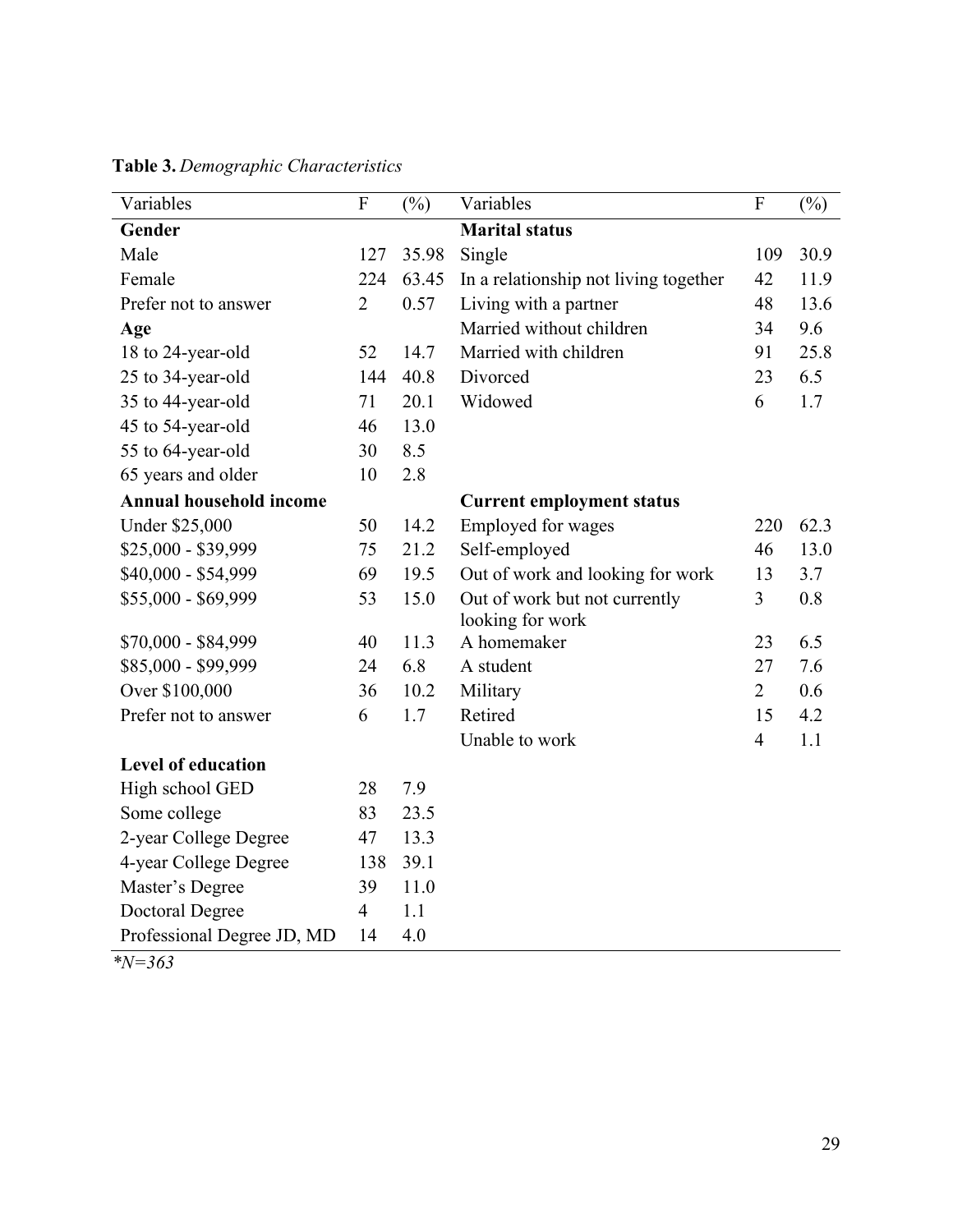### **Descriptive Statistics**

Table 4 shows the descriptive statistics of food quality, service quality, atmosphere, price, the number of online reviews, and overall restaurant rating. Respondents are asked to rank each restaurant attributes based on their decision about selecting a restaurant from 1=the most important to 6=the least important. The mean values of the six attributes are calculated and presented in Table 4. The number of online reviews has the highest mean of 4.65, which indicates that it is selected as the least important. Subsequently, it is followed by the atmosphere and overall restaurant rating, which are 4.18 and 4.05 respectively. Table 4 indicates that food quality  $(M=1.85, SD=1.518)$  has the lowest mean at 1.85, therefore, it is ranked as the most important factor in restaurant selection.

| Variables                        | Mean | <b>SD</b> |     | $\%$ |
|----------------------------------|------|-----------|-----|------|
| Food Quality                     | 1.85 | 1.518     | 233 | 66.0 |
| Price                            | 3.12 | 1.352     | 11  | 3.1  |
| <b>Service Quality</b>           | 3.16 | 1.168     | 52  | 14.7 |
| <b>Overall Restaurant Rating</b> | 4.05 | 1.646     | 27  | 7.6  |
| Atmosphere                       | 4.18 | 1.340     | 20  | 5.7  |
| The Number of Online Reviews     | 4.65 | 1.567     | 10  | 2.8  |

**Table 4.** *Ranking of the Most Important Attributes When Select a Restaurant*

*\* N=363*

The mean values of importance for all 18 restaurant attributes are calculated and displayed in Table 5. SPSS is used to display the overall mean values for the importance of restaurant attributes. The measurement scale includes eighteen questions, and respondents are asked to rate on a 7-point Likert-scale ranging from 1=Very unimportant to 7=Very important. As it is shown in the table, the taste of the food (M=6.68, SD=0.840) is rated as the most important. The rest of mean values of the restaurant attributes is shown in Table 5.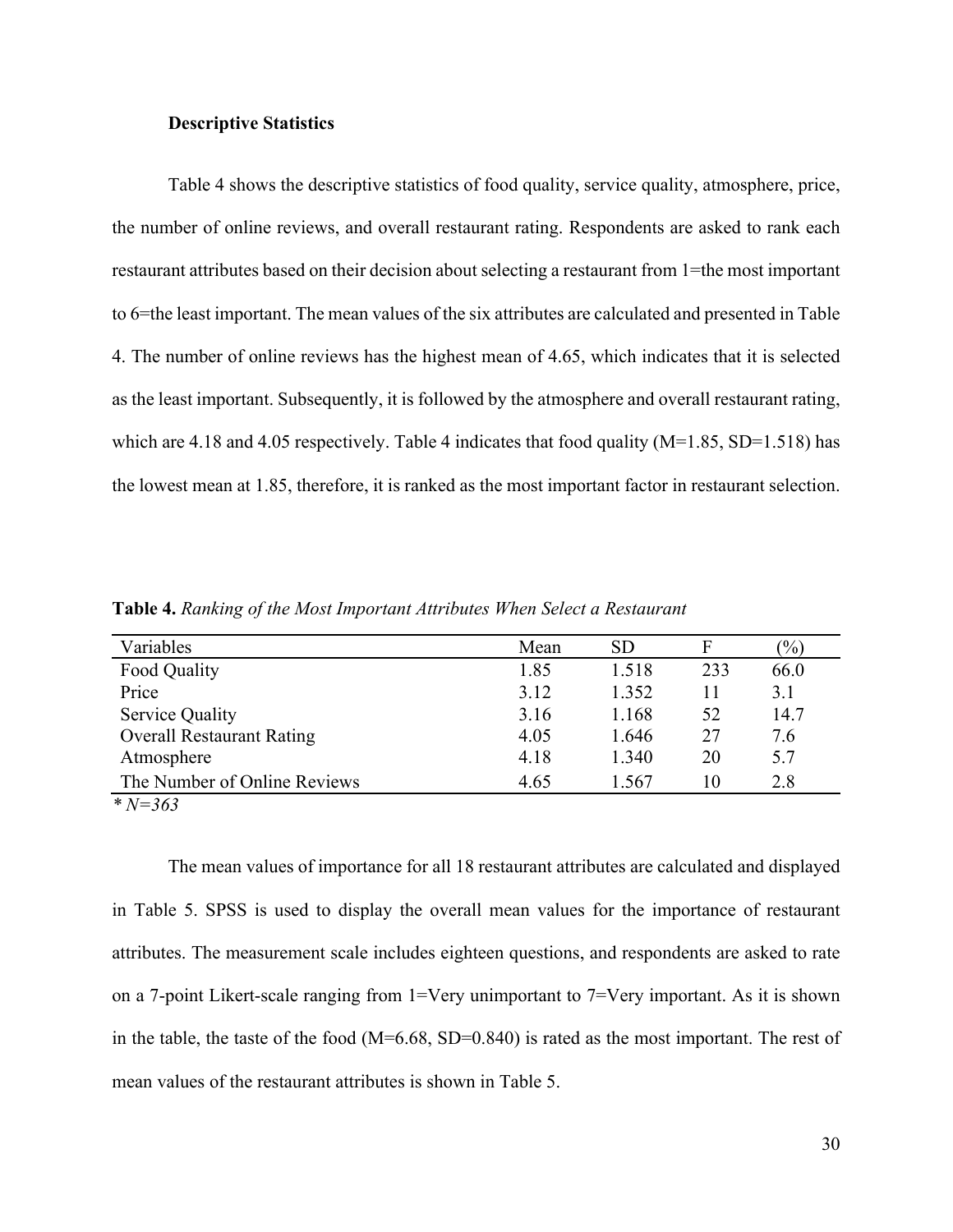| Variables                                 | Mean | <b>SD</b> | Variables                      | Mean | <b>SD</b> |
|-------------------------------------------|------|-----------|--------------------------------|------|-----------|
| Taste of the food                         | 6.68 | .840      | Level of comfort in the dining | 5.76 | 1.116     |
| Overall quality of food                   | 6.67 | .860      | Attentive staff                | 5.66 | 1.140     |
| Freshness of the food                     | 6.38 | 1.007     | Dining area environment        | 5.56 | 1.221     |
| Cleanliness of facilities                 | 6.32 | 1.038     | Eye appeal of the food         | 5.35 | 1.361     |
| Good value for the price                  | 6.27 | .966      | Convenient location            | 5.35 | 1.319     |
| Reasonable price                          | 6.27 | .986      | Staff's professional knowledge | 5.25 | 1.318     |
| Reliable service                          | 6.08 | .959      | Staff appearance               | 4.76 | 1.482     |
| Appropriate amount of food                | 5.94 | 1.115     | Please select neutral          | 4.00 | .000      |
| Overall value of the dining<br>experience | 5.93 | 1.045     | Short walking distance         | 3.51 | 1.915     |
| Staff's service attitude                  | 5.89 | 1.146     |                                |      |           |
| $N = 363$                                 |      |           |                                |      |           |

**Table 5**. *The Mean Values of Importance*

**Scale Measurement**

#### **Reliability Test**

It is necessary to perform reliability analysis, and Cronbach's alpha is used to examine the reliability of the total 18 items as it is used for the pilot test previously. Final data is analyzed using SPSS software. Based on the recommendation of Pullant (2013), the reliability of all variables could be considered acceptable if the alpha is 0.7 or above. The overall reliability score is calculated by using SPSS Statistics, and it is 0.898.

## **Respondents' Restaurant Preferences**

In terms of the frequency of visits to a restaurant, a 34.3% or 121 of respondents dine at a restaurant every week, followed by every month 21% or 24, and every two weeks 20.7% or 73. In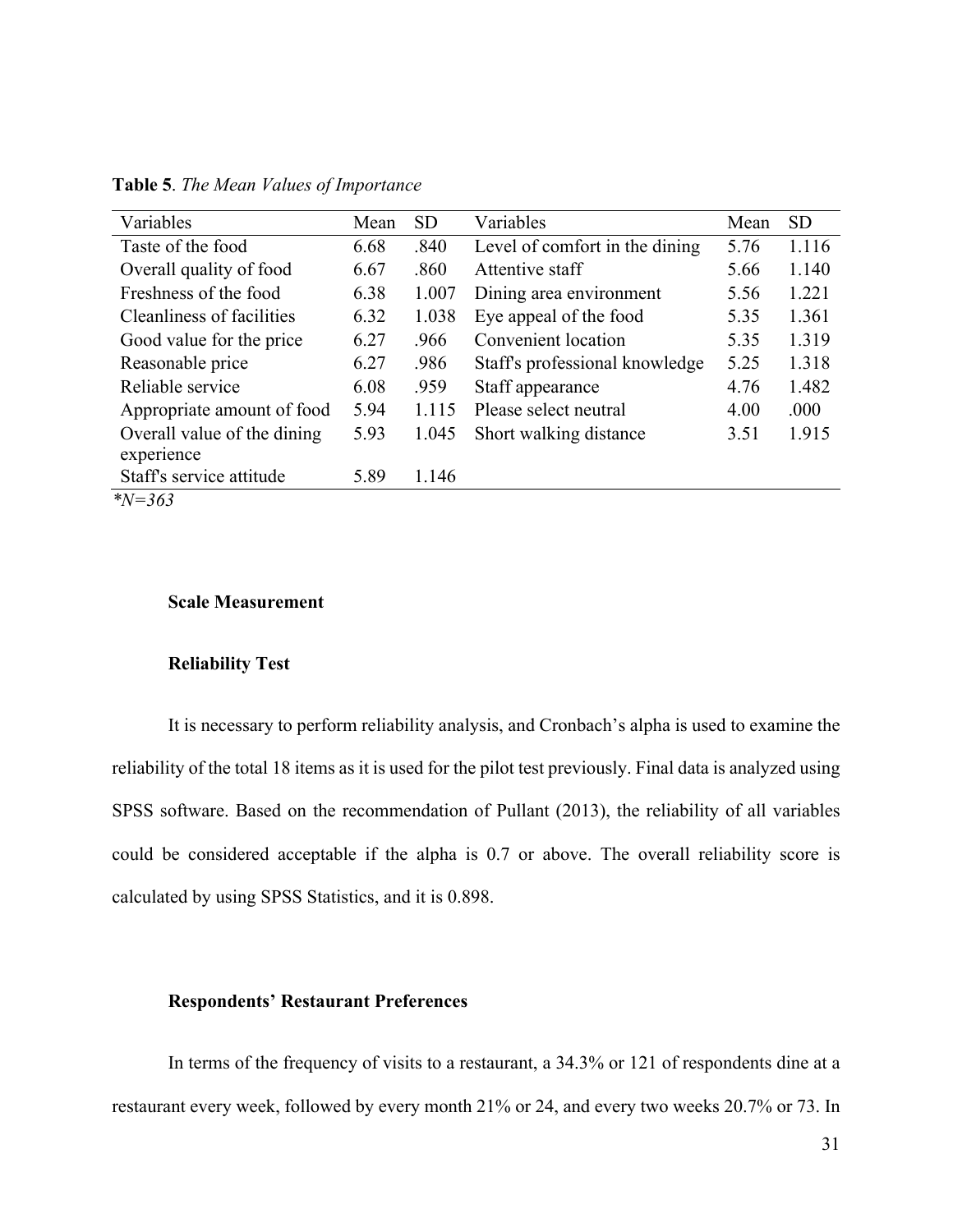addition, respondents are asked to verify the last time they dined at a restaurant. Similarly, most of the respondents (37.4% or 132) dine at a restaurant within a week, followed closely by 33.1% or 117 who dine at a restaurant within the past days. The majority of respondents (91.3% or 322) dine at a restaurant more than once a month. The largest number of respondents (75.6% or 282) are those who dine at a restaurant for dinner, followed by those who dine for lunch (20.1% or 71). The lowest number of respondents (4.0% or 14) dine at a restaurant for breakfast. All the results are displayed in Table 6.

| Variables                        | F              | $\frac{1}{2}$ | Variables                  | F   | $(\%)$ |
|----------------------------------|----------------|---------------|----------------------------|-----|--------|
| <b>Frequency of dining out</b>   |                |               | Last dining out            |     |        |
| Multiple times a week            | 54             | 15.3          | Within the past days       | 117 | 33.1   |
| Every week                       | 121            | 34.3          | Within a week              | 132 | 37.4   |
| Every two weeks                  | 73             | 20.7          | Within a month             | 81  | 22.9   |
| Every month                      | 74             | 21            | Within three months        | 13  | 3.7    |
| Every three months               | 18             | 5.1           | Within six months          | 6   | 1.7    |
| Every six months                 | 7              | 2             | Within a year              | 3   | 0.8    |
| Less often than every six months | $\overline{4}$ | 1.1           | More than a year ago       |     | 0.3    |
| Other                            | 2              | 0.6           | <b>Preferred meal time</b> |     |        |
|                                  |                |               | <b>Breakfast</b>           | 14  | 4      |
|                                  |                |               | Lunch                      | 71  | 20.1   |
|                                  |                |               | Dinner                     | 267 | 75.6   |
|                                  |                |               | Other                      |     | 0.3    |

**Table 6.** *Frequency of Dining Out, Last dining out, Preferred Meal Time*

*\*N=363*

Table 7 indicates that out of 353 respondents, the majority (62%) of the respondents report online reviews that influenced their restaurant selection for dining out, followed by word-of-mouth (17.8%), Google search and reviews (14.4%), restaurant websites (3.7%), radio advertisements (2%), and television advertisements (1.1%).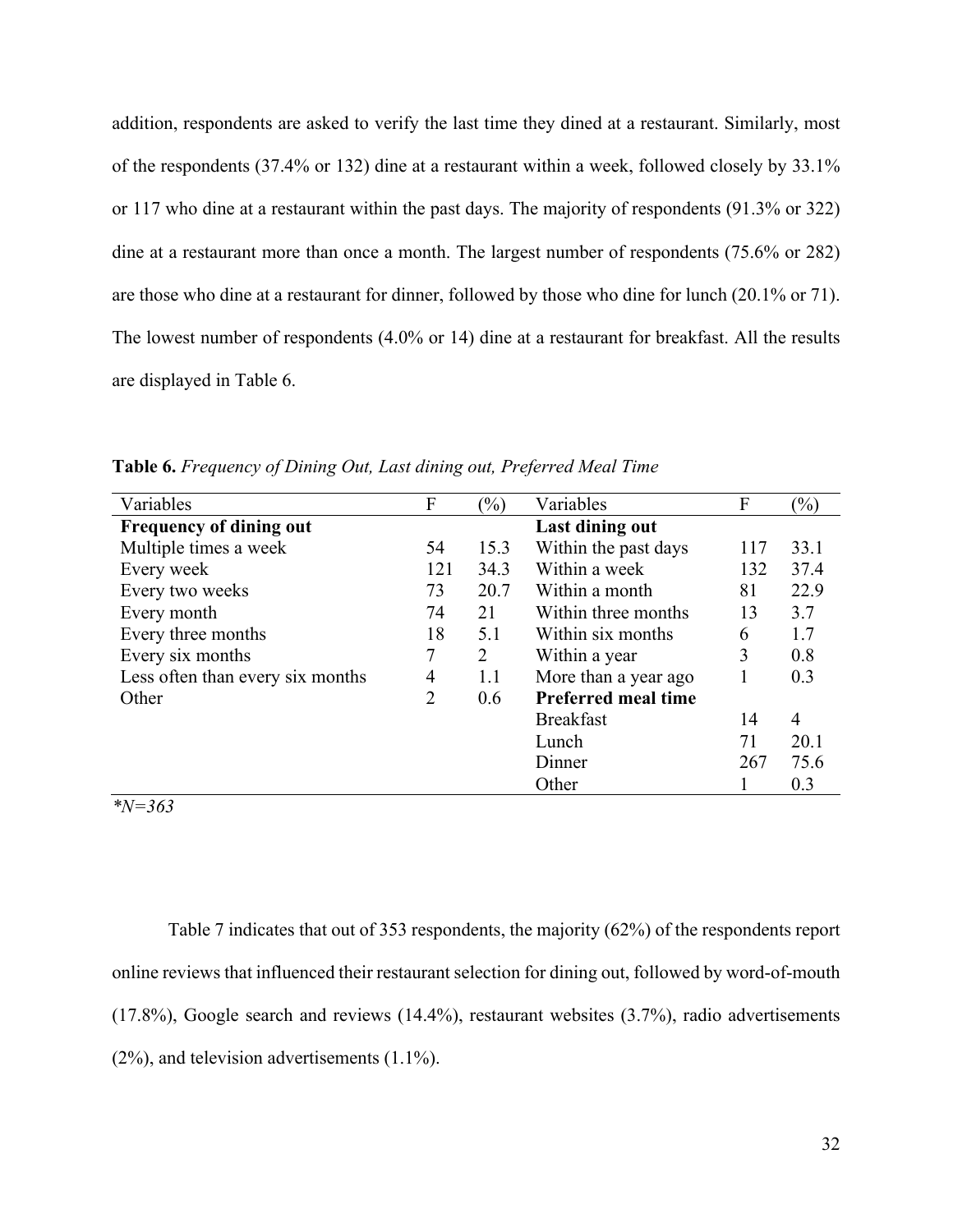| Variables                                                      | F              | $\left(\frac{0}{0}\right)$ |
|----------------------------------------------------------------|----------------|----------------------------|
| The modes of social media which influence restaurant selection |                |                            |
| Online Reviews (Yelp, TripAdvisor, Zagat)                      | 219            | 62                         |
| Restaurant's Websites                                          | 13             | 3.7                        |
| Google Search, Google Reviews                                  | 51             | 14.4                       |
| Word-of-mouth                                                  | 63             | 17.8                       |
| Television adverts shows                                       | 4              | 1.1                        |
| Radio adverts                                                  | $\overline{7}$ | $\overline{2}$             |
| Frequency of checking online reviews before dining             |                |                            |
| Sometimes                                                      | 81             | 22.9                       |
| About half of the time                                         | 76             | 21.5                       |
| Most of the time                                               | 148            | 41.9                       |
| Always                                                         | 48             | 13.6                       |
| <b>Trustworthiness other's online reviews</b>                  |                |                            |
| Strongly disagree                                              | 1              | 3                          |
| Somewhat disagree                                              | 16             | 4.5                        |
| Neither agree or disagree                                      | 41             | 11.6                       |
| Somewhat agree                                                 | 250            | 70.7                       |
| Strongly agree                                                 | 45             | 12.7                       |
| $N = 363$                                                      |                |                            |

**Table 7.** *The social media choice, Frequency of Checking Online Reviews, and Trustworthiness Other's Online Reviews*

The results indicate that 41.9% of respondents check online reviews before dining out most of the time, followed by the respondents who sometimes check online reviews (22.9%), the respondents who check online reviews about half of time (21.5%), and then followed by the respondents who always check online reviews (13.6%) before dining at a restaurant.

For this study, the respondents are asked to rate whether the other's online reviews are trustworthy on a 5-point Likert scale, with 1 representing 'strongly disagree' and 5 representing 'strongly agree'. The majority of the respondents (83.4%) either strongly agree (12.7%) or somewhat agree (70.7%) to trust the other's online reviews.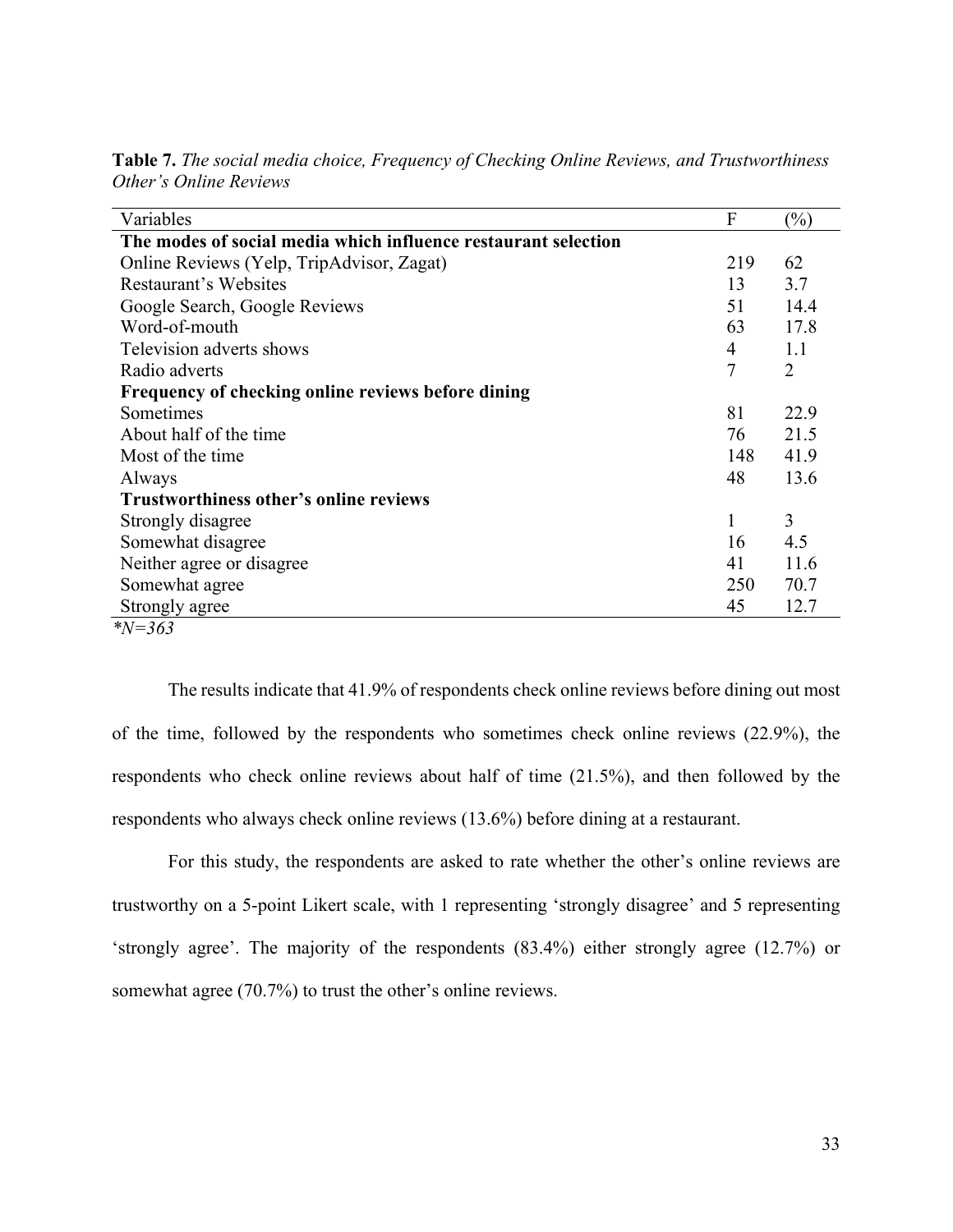### **Conjoint Analysis Results**

This study utilizes a CBC analysis to explore the importance of the key attributes in evaluating restaurants from the perspectives of restaurant consumers who frequently use online reviews. CBC has been used by marketing researchers since the early 2000s, and CBC analysis has been determined as an excellent technique to understand how consumers develop their preferences for a product or service (Millar, 2009), as well as serving as an excellent method of directly asking respondents to choose products or services (Orme, 2010). Additionally, CBC is a research method where respondents are shown three to five product or service concepts at the same and are asked which one they would choose (Orme, 2010). The analysis of CBC is explained in the following paragraphs.

In this study, the importance scores for six attributes (food quality, service quality, atmosphere, price, the number of online reviews, and overall restaurant rating) are calculated using conjoint analysis. The Question-Pro produces a score for the relative importance of each attribute. Essentially, the relative importance of each attribute explains which attribute makes a difference in restaurant selection. The importance of attributes can be directly compared with each other. Table 8 shows the importance values for each attribute, and this provides answers to the research question. A higher score represents a greater value of the attribute which is placed on by respondents. Attribute important scores are usually calculated by finding the percentage of the range in utilities across all of the attributes (Orme, 2010), and the relative importance scores across all attributes will total up to 100 percent (Hair et al., 2010). The attribute importance is directly connected with the attribute level ranges (Orme, 2010), and the importance of attribute is determined by the part-worth scores. As it is shown in Table 9, food quality has a part-worth score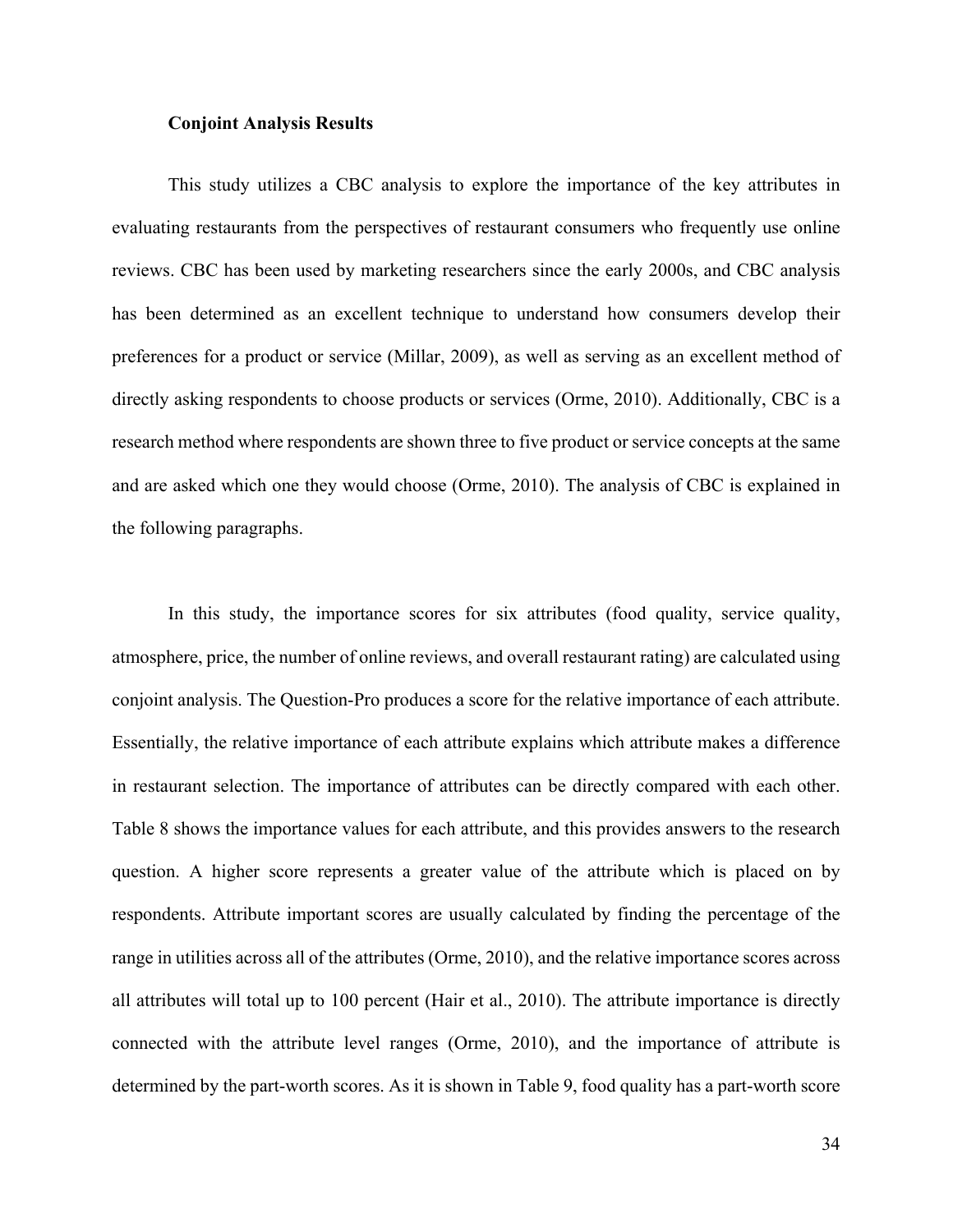which is equal to 1.09, and this indicates that food quality is the most desirable aspect. The results of the conjoint analysis show that food quality is considered the most important factor in restaurant selection, with a score of 34.42. Similarly, overall restaurant rating (21.62%), price (15.25%), service quality (15.09%) are identified as important attributes to respondents. Conversely, the total number of online reviews (6.92%), and atmosphere (6.69%) both score comparatively lower than other attributes. Based on the findings, it seems that food quality, overall restaurant rating, and price are relatively more important than service quality, the total number of online reviews, and atmosphere.

**Table 8***. Relative Attribute Importance Scores*

| Attributes                   | Importance $(\% )$ | Rank |
|------------------------------|--------------------|------|
| Food quality                 | 34.42              |      |
| Overall restaurant rating    | 21.62              |      |
| Price                        | 15.25              |      |
| Service quality              | 15.09              |      |
| The number of online reviews | 6.92               |      |
| Atmosphere                   | 6.69               |      |
| $\cdots$ $\cdots$            |                    |      |

#### *\*N=363*

In general, conjoint analysis allows consumers to evaluate the value of products or services based on the importance of attributes, and the sum of these values represent the consumers' overall preference of a product or service. "Utility" represents the total worth or overall preference of an object and can be thought of as the sum of what the product parts are worth (Hair, Black, Babin, & Anderson, 2010). Because each attribute level displays exactly once with every other level, it is recommended to compute the utility scores for each level, which is also known as part-worths. Additionally, it is assumed that products or services with higher utility values are more preferred and have a higher opportunity of choice. Because of this, the part-worth scores are extremely useful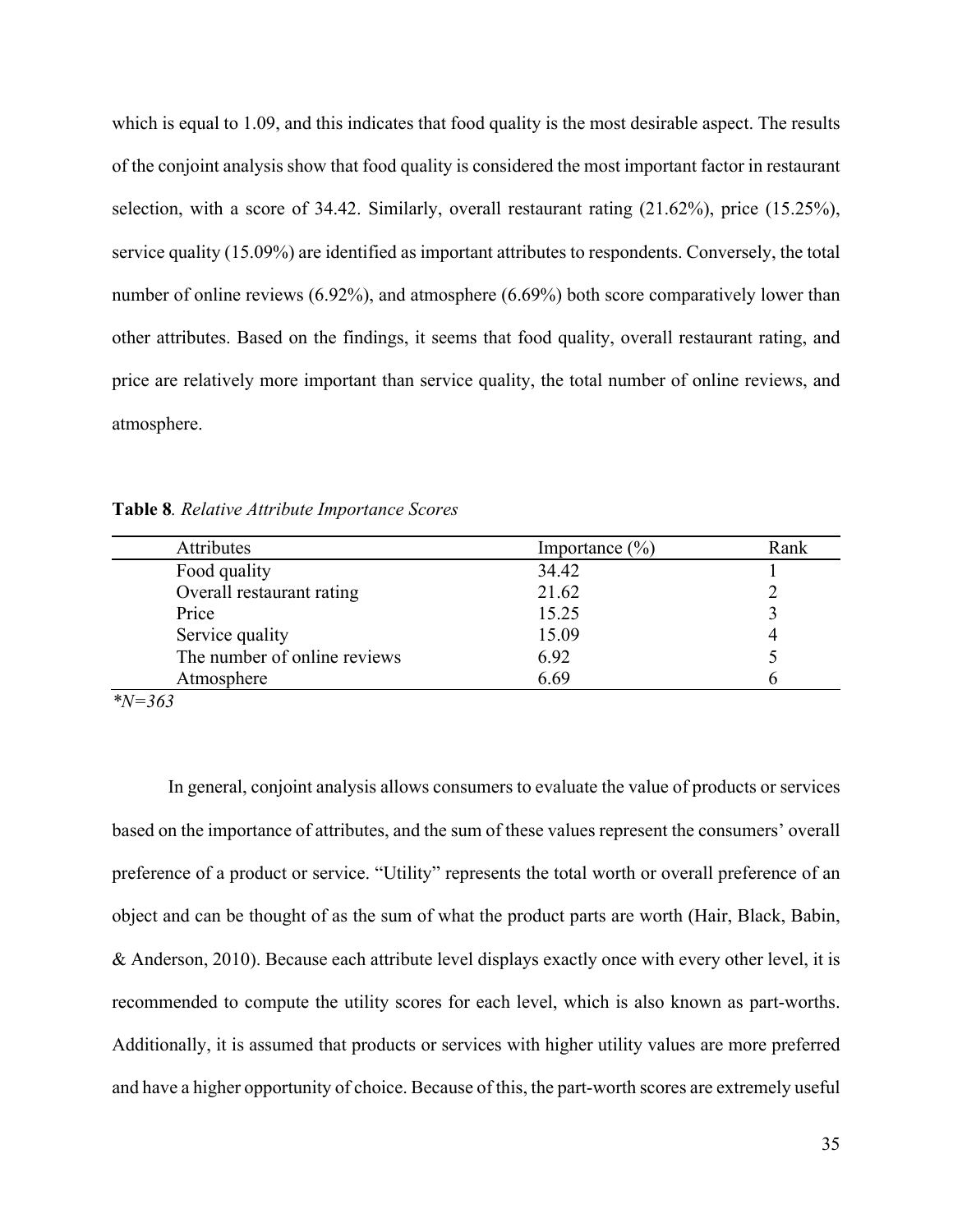for determining which levels are preferred, and the relative importance of each attributes (Orme, 2010). Hair et al., (2010) states that the part-worths might have been both negative and positive values, and many different software programs convert the part-worth scores to some common scale, such as minimum of zero to a maximum of 100 points. In this study, the part-worth for each level of attributes, and relative importance of restaurant attributes, are presented in the following paragraphs.

The CBC analysis used here is built in Question-Pro, and it calculates the utility scores (or part-worths) for each attribute with its levels. The research question can be addressed based on these part-worths values. The research question asks which restaurant attributes would be the most important for restaurant consumers. Each restaurant attribute has 5 levels, except for price, thus each of these attributes has resulting part-worth scores. The part-worth scores are presented in Table 9. The attribute level with the greatest positive part-worth score is perceived the most important by all the respondents that are displayed. The part-worth score depends on the level of each attribute. The results display that food quality has the highest part-worth score (1.09), and the highest relative score as well (34.42%). Consequently, it is determined the most important attribute in restaurant selection. It shows that food quality is more desirable than other attributes. Based on the findings, the remaining restaurant attributes are perceived less important followed by overall restaurant rating (part-worth is equal to 0.6), price (part-worth is equal to 0.52), service quality (part-worth is equal to 0.45), and the number of online reviews (part-worth is equal to 0.23). Based on these results, the score for price decreases from 0.48 to -0.72 when the price increases. It seems that the conjoint analysis is able to identify that the respondents have rather acute price sensitivity in restaurant selection. The conjoint results indicate that most of the respondents are willing to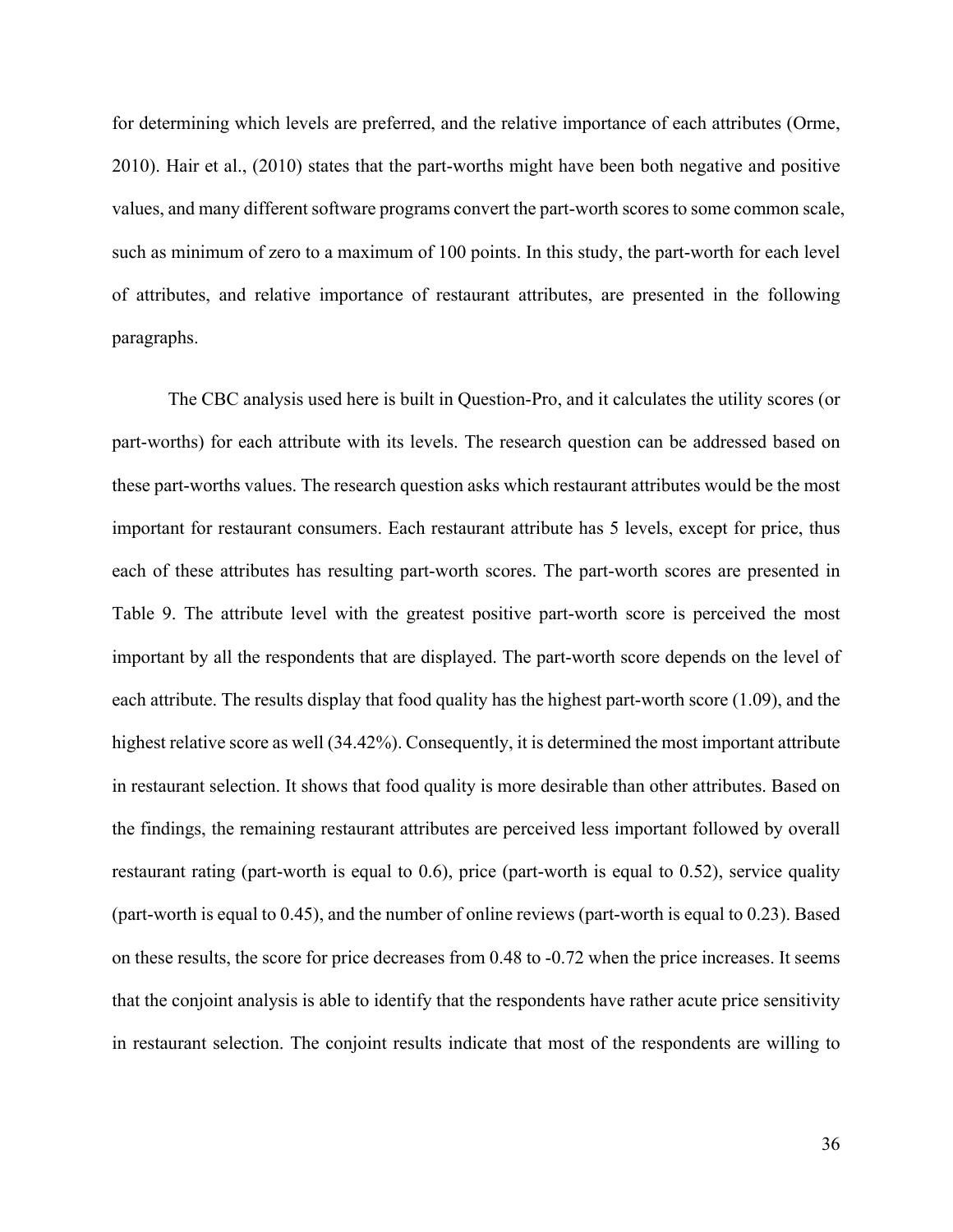select a restaurant that costs on average \$11-\$30. However, the rest of the respondents typically do not prefer to dine at a restaurant that cost above \$30.

| <b>Attributes Levels</b> | Part-Worths   | Part-              | Part-Worths   | Part-Worths  | Part-      |
|--------------------------|---------------|--------------------|---------------|--------------|------------|
|                          |               | Worths             |               |              | Worths     |
| Food quality             | Poor: $-1.71$ | Fair: -0.56        | Good: 0.39    | Very good:   | Excellent: |
|                          |               |                    |               | 0.79         | 1.09       |
| Service quality          | Poor: $-0.78$ | Fair: -0.38        | Good: 0.28    | Very good:   | Excellent: |
|                          |               |                    |               | 0.42         | 0.45       |
| Atmosphere               | Poor: $-0.33$ | Fair: -0.14        | Good: 0.14    | Very good:   | Excellent: |
|                          |               |                    |               | 0.22         | 0.11       |
| Overall restaurant       | Poor: $-1.16$ | Fair: -0.20        | Good: 0.40    | Very good:   | Excellent: |
| rating                   |               |                    |               | 0.36         | 0.60       |
| The number of            | $4: -0.33$    | $24: -0.03$        | $107: -0.05$  | 256: 0.18    | 547: 0.23  |
| online reviews           |               |                    |               |              |            |
| Price                    | \$ (Under     | $$ $ ( $ 11 - $ )$ | \$\$\$ (\$31- | \$\$\$=above |            |
|                          | \$10): 0.48   | \$30): 0.52        | $$60$ : -0.28 | $$61: -0.72$ |            |

**Table 9.** *Part-Worths Utilities*

#### **Conjoint Reliability and Validity**

The questionnaire used for this study is built in the software Question-Pro, and it is distributed to the respondents as various scenarios. Respondents make their choices from these scenarios. Bhaskaran (2005) states that these scenarios are simulations and as per Zhu (2007), it is challenging to assess the reliability of CBC analysis based on the simulation data. Considering these arguments, the reliability of CBC cannot be evaluated for the current study. CBC analysis asks the respondent to choose a product/service from a set of alternatives profiles as a choice set which contains the inherent face validity (Hair et al., 2010). In order to check the validity of the study, the choice sets are tested in the pilot test with 61 respondents before they are used for the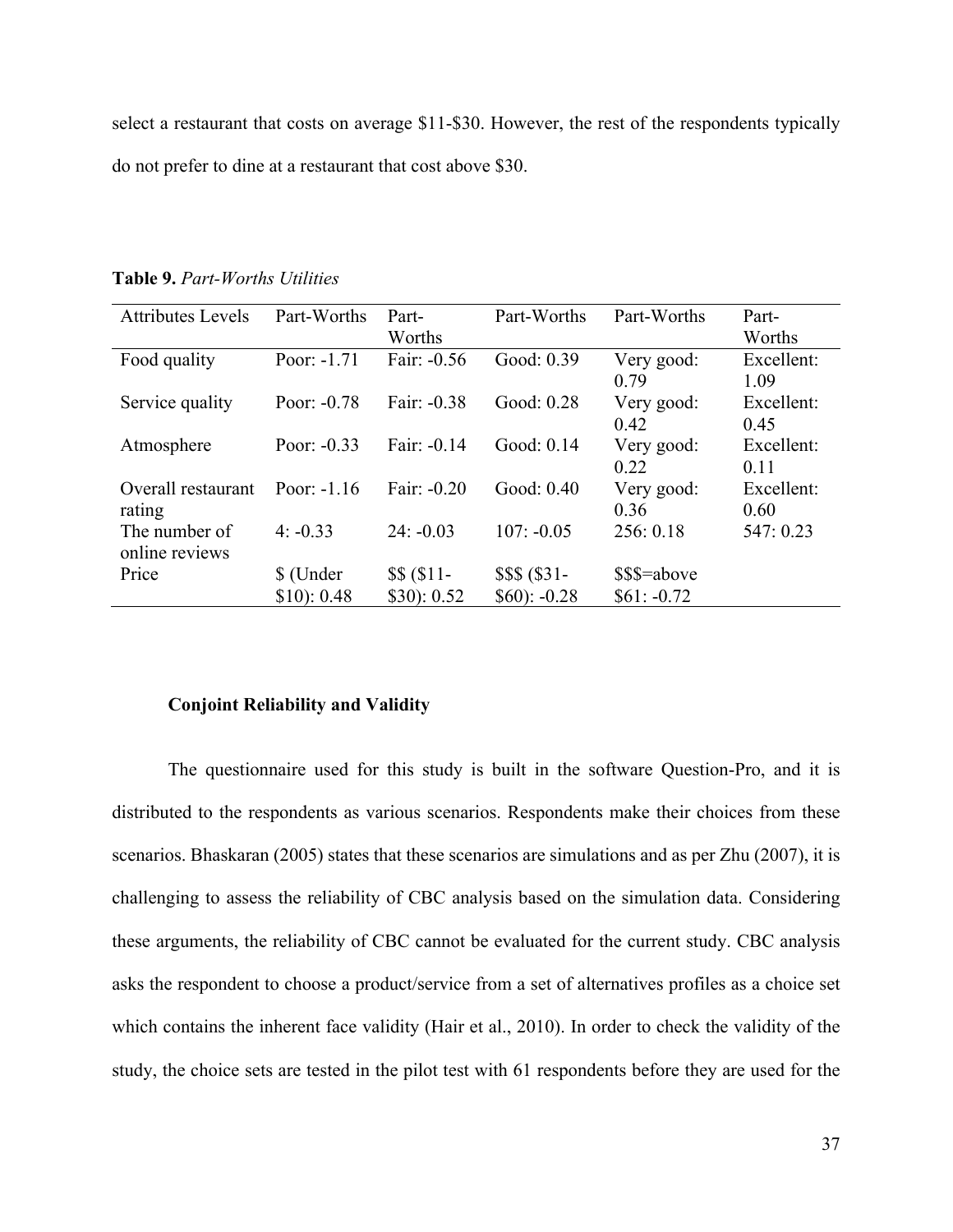main study. The choice sets are observed by the respondents in order to examine clarity, as well as to ensure the respondents understand what is being asked. The reality check question is asked to the respondents to identify the validity of choice sets.

### **Best and Worst Profiles**

In this study, the respondents are asked to select a restaurant they would be mostly likely to dine at within each choice set. In general, CBC allow respondents to choose a full profile from a set of an alternative profile, known as a "choice set". This method is much more representative of the actual selection process of a product from a set of competing products (Hair et al., 2010). Furthermore, Orme, (2010) concludes that CBC shows the choice sets of products in full-profile, and it facilitates the respondents to choose a product/service. Furthermore, this study adopts a fullprofile model to understand the actual process of selecting a restaurant. This method offers the respondents two restaurant choices as well as an option for "none of them". The full-profile model includes each attribute with levels, and a set of choices are presented to the respondents once at a time. Question-Pro is also used to capture the best profile and the worst profile based on the method known as "full-profile method". The results display both profiles in Table 10. As shown in Table 10, the majority of the respondents select a restaurant which offered excellent food and service quality, very good atmosphere, excellent overall restaurant rating, 547 online reviews, and price range of \$11-30\$. Additionally, the worst restaurant option has poor overall quality (food, service), atmosphere, overall rating, only 4 online reviews, and a high price range (above \$61).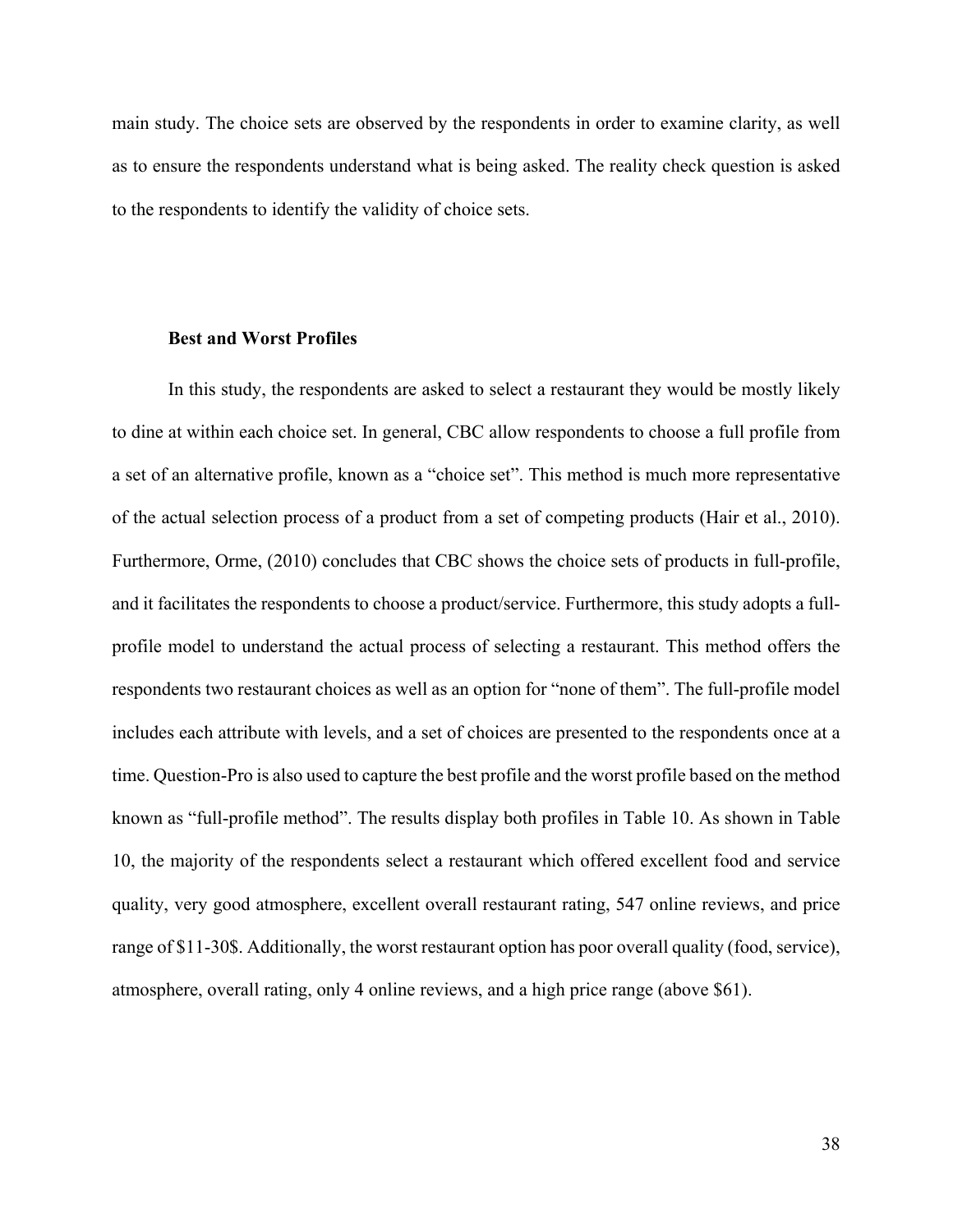| Variables                    | Best Profile     | Worst Profile          |
|------------------------------|------------------|------------------------|
| Food quality                 | Excellent        | Poor                   |
| Service quality              | Excellent        | Poor                   |
| Atmosphere                   | Very good        | Poor                   |
| Price                        | $$S = $11 - $30$ | $$$ \$\$\$= above \$61 |
| The number of online reviews | 547              | 4                      |
| Overall restaurant rating    | Excellent        | Poor                   |

**Table 10.** *The Best and Worst Profile*

### **Market Simulations**

In the study, key attributes are used to examine the impact of different levels on the market share. The market share simulations are performed using Question-Pro, and are presented in Table 11 and Table 12.

| Service<br>Quality | Atmospher<br>e | Pric<br>e    | Number<br>of<br>Online<br>Review<br>S | Overal<br>Rating | Food<br>Quality<br>Concept | Food<br>Quality<br>Concep<br>t2 | <b>Market</b><br><b>Share</b><br>Concep<br>t 1 | <b>Market</b><br><b>Share</b><br>Concep<br>t2 | <b>Differenc</b><br>e in<br><b>Market</b> |
|--------------------|----------------|--------------|---------------------------------------|------------------|----------------------------|---------------------------------|------------------------------------------------|-----------------------------------------------|-------------------------------------------|
| Excellen           | Excellent      | Very<br>good | 547                                   | $$31-$<br>\$60   | Excellen                   | Poor                            | 79.44%                                         | 20.56%                                        | 58.88%                                    |
|                    |                |              |                                       |                  | Excellen                   | Fair                            | 70.24%                                         | 29.76%                                        | 40.48                                     |
|                    |                |              |                                       |                  | Excellen                   | Good                            | 58.49%                                         | 41.51%                                        | 16.98                                     |
|                    |                |              |                                       |                  | Excellen                   | <b>Very</b><br>Good             | 54.16%                                         | 45.84%                                        | 8.32                                      |

**Table 11***. Market Simulation for Food Quality*

The study also uses the market share simulations for different level of food quality which are displayed in Table 11. While service quality (excellent), atmosphere (very good), price (\$31- 60), and number of reviews (547) are kept constant, the decrease of food quality (from excellent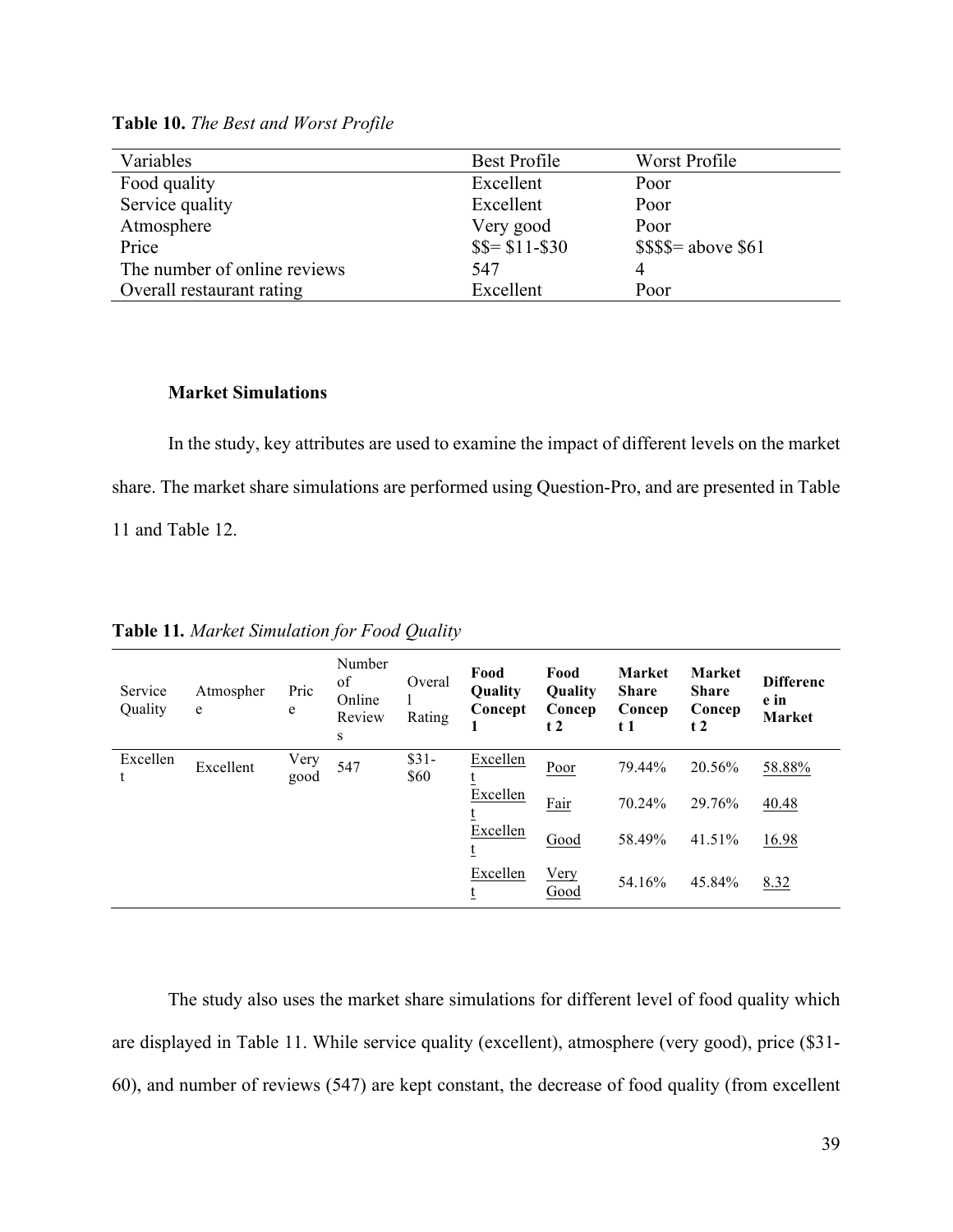to poor) influences the market share by a remarkable 58.88%, and it is followed by the decrease of level (from excellent to fair) that influences the market share by 40.48%, the decrease of level (from excellent to good) influences the market share by 16.98%, and the decrease of level (from excellent to very good) influences the market share by 8.32%.

| Food<br>Quality | Service<br>Quality | Atmospher<br>${\bf e}$ | Pric<br>e      | Number<br>of<br>Online<br>Review<br>S | Overall<br>Rating<br>Score of<br>Concept<br>1 | Overall<br>Rating<br>Score of<br>Concep<br>t2 | Market<br><b>Share</b><br>Concep<br>t 1 | Market<br><b>Share</b><br>Concep<br>t2 | <b>Differenc</b><br>in<br>e<br><b>Market</b> |
|-----------------|--------------------|------------------------|----------------|---------------------------------------|-----------------------------------------------|-----------------------------------------------|-----------------------------------------|----------------------------------------|----------------------------------------------|
| Excellen<br>t   | Excellen<br>t      | Very good              | $$31-$<br>\$60 | 547                                   | Excellen                                      | Poor                                          | 66.44%                                  | 33.56%                                 | 32.88%                                       |
|                 |                    |                        |                |                                       | Excellen                                      | Fair                                          | 60.24%                                  | 39.76%                                 | 20.48%                                       |
|                 |                    |                        |                |                                       | Excellen<br>t                                 | Good                                          | 53.72%                                  | 46.28%                                 | 7.44%                                        |
|                 |                    |                        |                |                                       | Excellen<br>t                                 | Very<br>Good                                  | 54.35%                                  | 45.65%                                 | 8.7%%                                        |

**Table 12***. Market Simulations for Overall Restaurant Rating*

The result of the market share simulations demonstrates that when overall rating decrease from excellent to poor, while food quality (excellent), service quality (excellent), atmosphere (very good), price (\$31-60), and number of reviews (547) are kept constant, the market share decreases by 32.88%. In the other case, while each attribute is kept constant, the changes of overall rating from excellent to fair influences the market share by 20.48%, and it is followed by the decrease of level from excellent to good affecting the market share by 7.44%, while the decrease of level (from excellent to very good) influences the market share by 8.7%.

The largest decrease (58.88%) is determined in the market share simulation when food quality decreases from excellent to poor, while service quality, atmosphere, price, the number of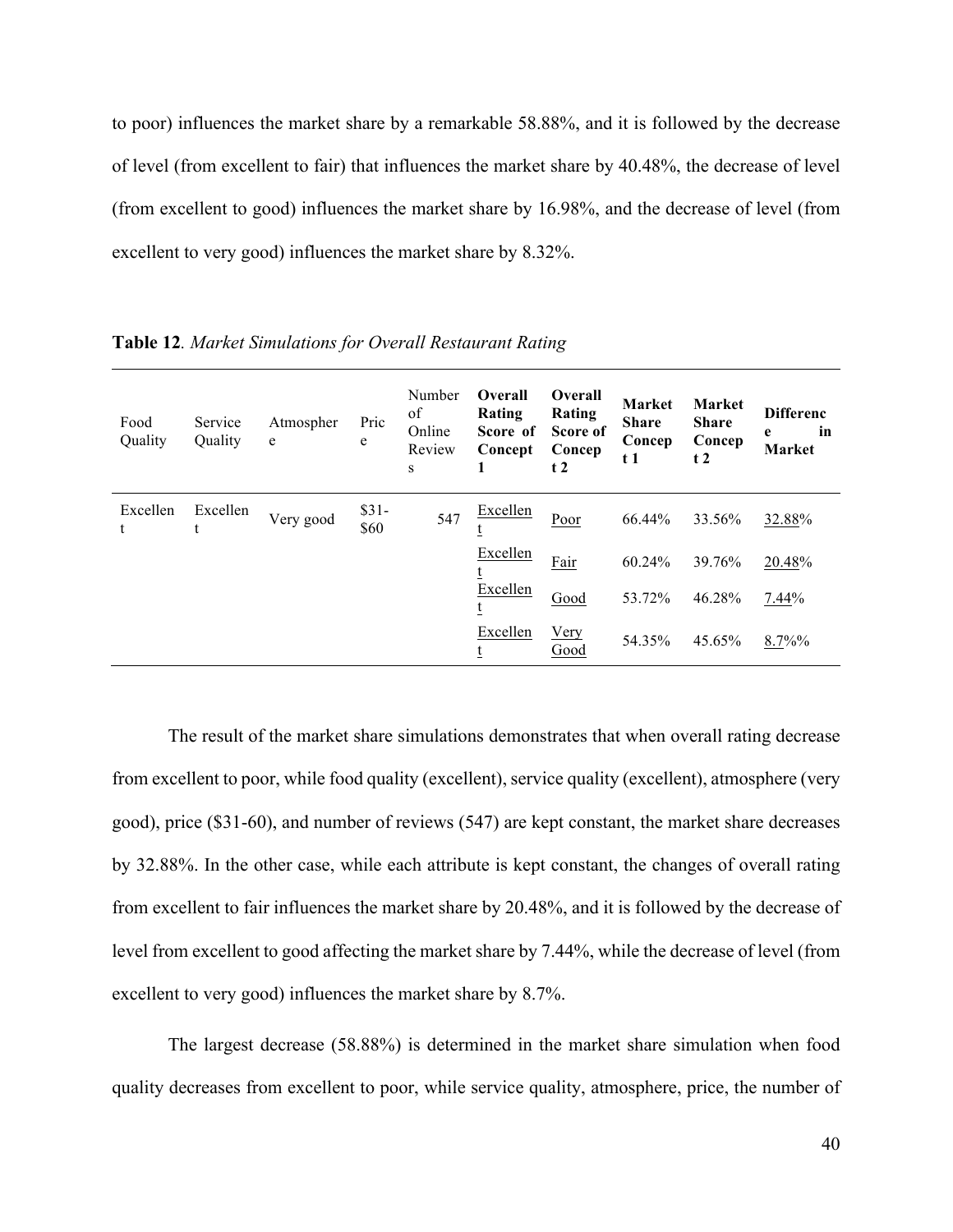online reviews, and overall rating are kept constant at a fixed level. As Table 11 and Table 12 show, all of the market simulations indicate the great changes in market share among different choices sets.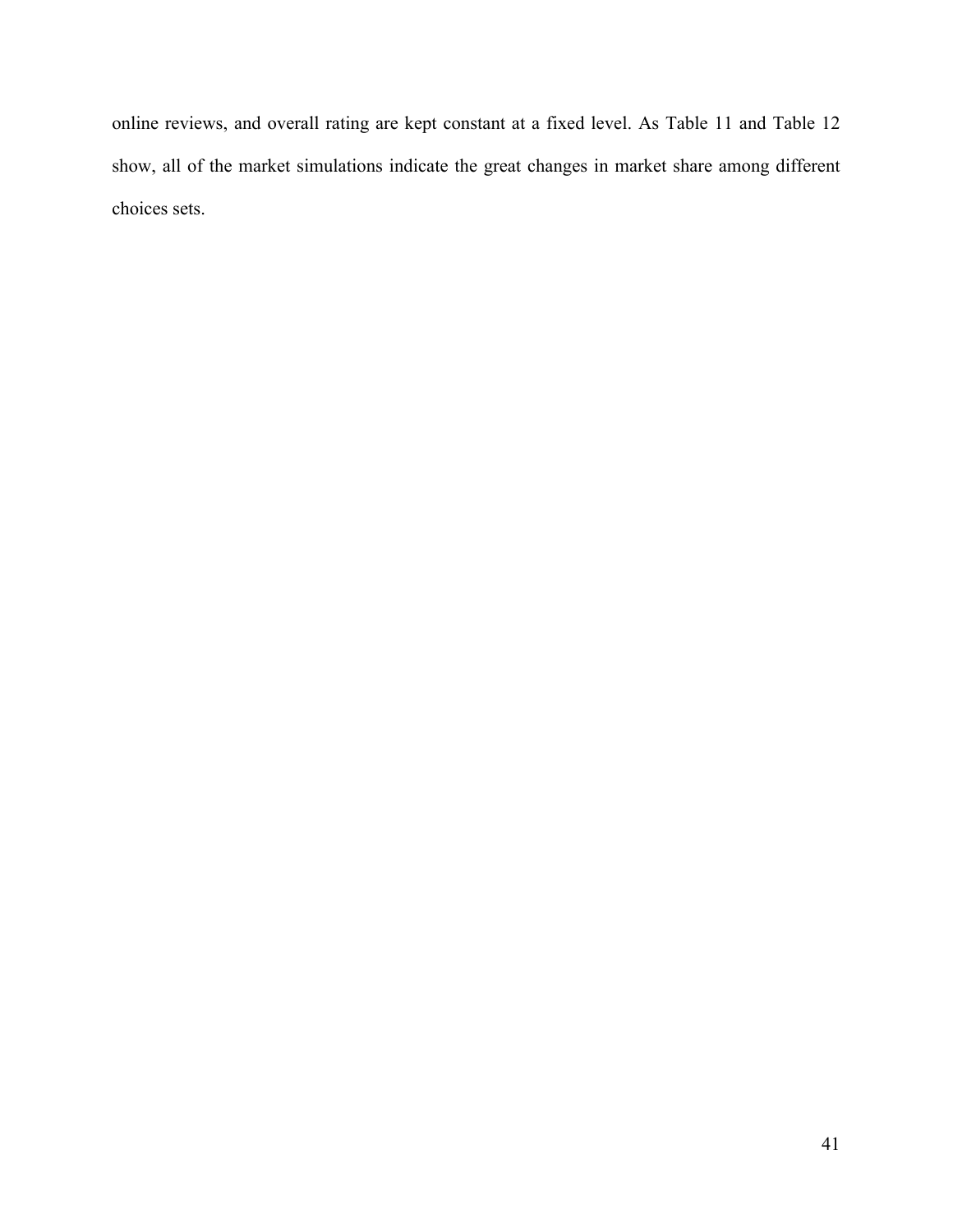### **CHAPTER FIVE: CONCLUSION and DISCUSSION**

#### **Conclusion**

Restaurant consumers are increasingly using and relying on online reviews to make their dining choices. Also, restaurant attributes that influenced consumers' restaurant selection have been studied greatly by many researchers (Chen et al., 2015; Danaher, 1997; Harrington et al., 2011; Kim et al., 2009; Koo et al., 1999; Ponnam et al., 2014; Sulek & Hensley, 2004). Previous studies has examined the different attributes that influenced restaurant selection, such as food quality, (Clemes et al., 2010; Jung et al., 2015; Namkung et al., 2007;), the number of reviews, (Gan et al., 2016; Lee, 2016; Luca et al., 2016; Lu et al., 2013), and the overall restaurant rating (Gan et al., 2016; Ha et al., 2016; Jurafsky et al., 2014). The objective of this study is to examine the most important attributes in restaurant selection by consumers. Most of the previous studies on this topic has examined the importance of the frequent restaurant attributes (e.g., food quality, service quality, atmosphere, price), and the importance of the number of reviews and overall restaurant rating. Additionally, the current study is intended to fill a gap in terms of the connection between restaurant attributes and online reviews.

The current study intends to explore the most important attributes of selecting a restaurant, and conjoint analysis is performed to help achieve this goal. The results of conjoint analyses reports the importance of each attributes score, and the impact of level changes for each attribute on the market share. Additionally, the respondents are asked to rank the restaurant attributes from one to six that would be considered by consumers in restaurant selection.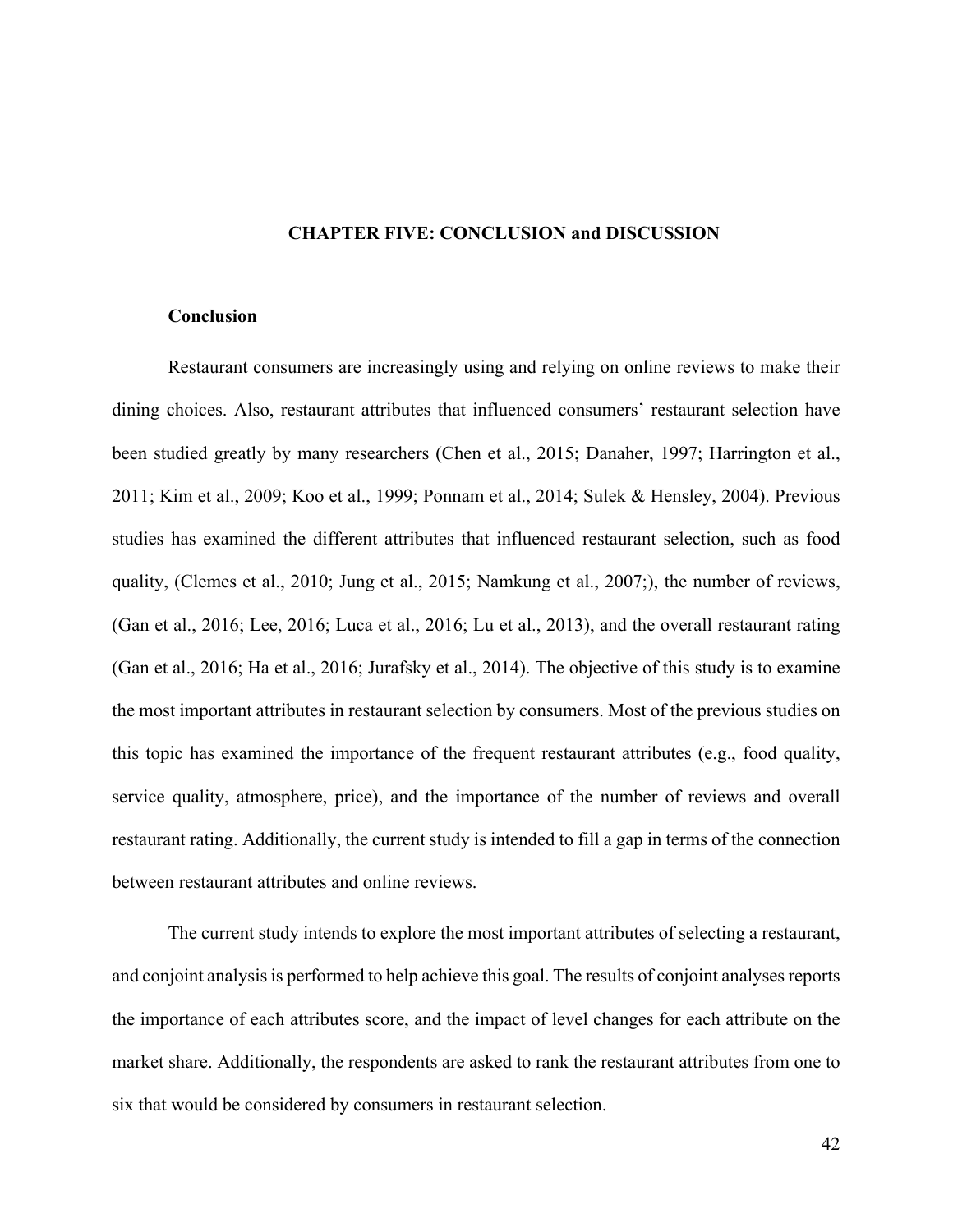The findings of the ranking questions demonstrate that the food quality is ranked as the single most important attribute in restaurant selection. Through the conjoint analysis, food quality is reported to be the most important factor that influences consumer restaurant selection, with an important score of 34.42%. Additionally, the findings of market simulations reports that food quality has the greatest impact on the market share. For instance, when the food quality decreases from excellent to fair, it influenced the market share by a startling 58.88%.

The previous studies concluded that price has a significant impact on consumer restaurant selection (Jung et al., 2015, Kim et al., 2006; Kwun & Oh, 2004; Yuksel & Yuksel, 2003). In fact, this study indicates that price is ranked as the second important factor that influences consumer restaurant selection. However, based on the conjoint analysis, the price is reported as the third important factor in consumer restaurant selection, with a score of 15.25%. It seems that price is ranked as the second important when it is asked the respondents to rank options, however, the price is perceived less important when they selected a restaurant out of two options.

Service quality is ranked as the third most important factor that influences consumer restaurant selection. In fact, the conjoint analysis indicates that service quality is perceived as being less important than price and overall restaurant rating, with a score of 15.09%. The results indicate that service quality is an important concern to consumers just as much as price and food quality. In contrast, it is found to not be all too important to consumers when they select a restaurant from a variety of available choices when compared to other attributes, such as price.

The overall restaurant rating is examined as an important indication of building consumer trust (Tran, 2015), and it is influenced by restaurant consumers' overall opinions regarding food, service, ambiance and price (Gan et al., 2016). Consequently, overall restaurant rating is ranked as the fourth most important attributes by respondents. Nevertheless, overall restaurant rating is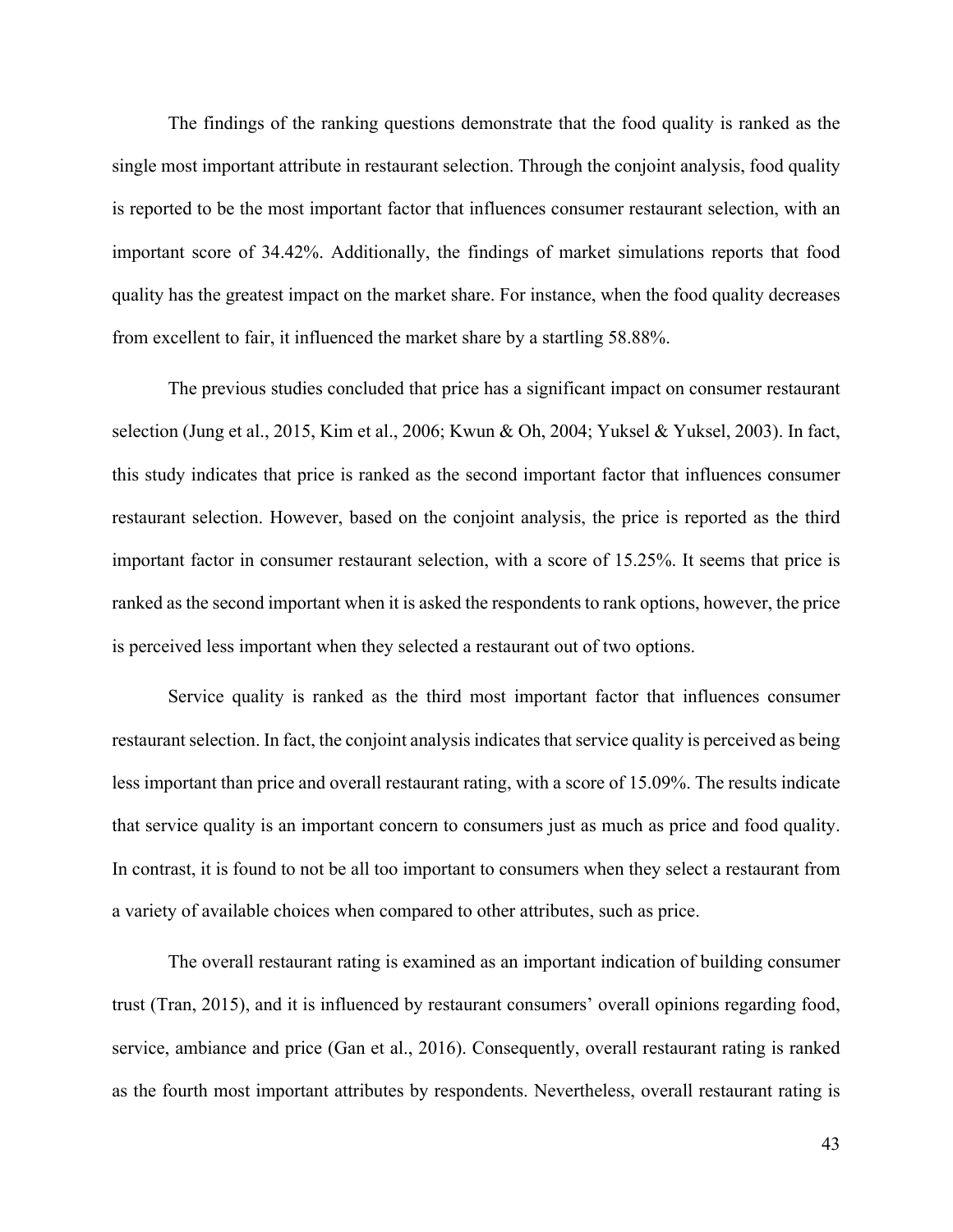reported as the second most important attribute in regard to conjoint analysis, with a noticeable score of 21.62%. Likewise, in relation to market simulations, overall restaurant rating has a large impact on the market share (32.88%).

In regard to the atmosphere studies, it has been examined that the effect of the atmosphere in a restaurant is an important factor that motivates consumers to select a restaurant (Kim, 1996; Namkung & Jang, 2007; Sulek & Hensley, 2004). However, the current study indicates that atmosphere is ranked as the least most important attributes out of six. Similarly, the atmosphere is reported to be an insignificant attribute based on the conjoint analysis, with a score of 6.69%.

Overall, the number of online reviews has been examined by several researchers (Luca et al., 2016; Lu et al., 2013; Gan et al., 2016; Yim et al., 2014) in relation to consumer restaurant selection. Restaurant consumers mostly select a restaurant which has a large number of online reviews (Luca et al., 2016), and the number of online reviews have become a significant influence for restaurant consumers in their decision-making process (Yim et. al., 2014). Despite this, the current study discovers that the number of online reviews is an unimportant restaurant attribute. For instance, it is ranked as the fifth attribute out of six. This study determines there is less impact of the number of online reviews on consumer restaurant selection.

#### **Discussion**

In this study, online reviews (the number of online reviews, and overall restaurant rating) are examined with the restaurant attributes simultaneously in terms of their importance on consumer restaurant selection. In addition, the current study attempts to fill the gap in regard to the connection between online reviews and significant restaurant attributes. The current study determines that the overall restaurant rating has a larger influence on restaurant consumer choice

44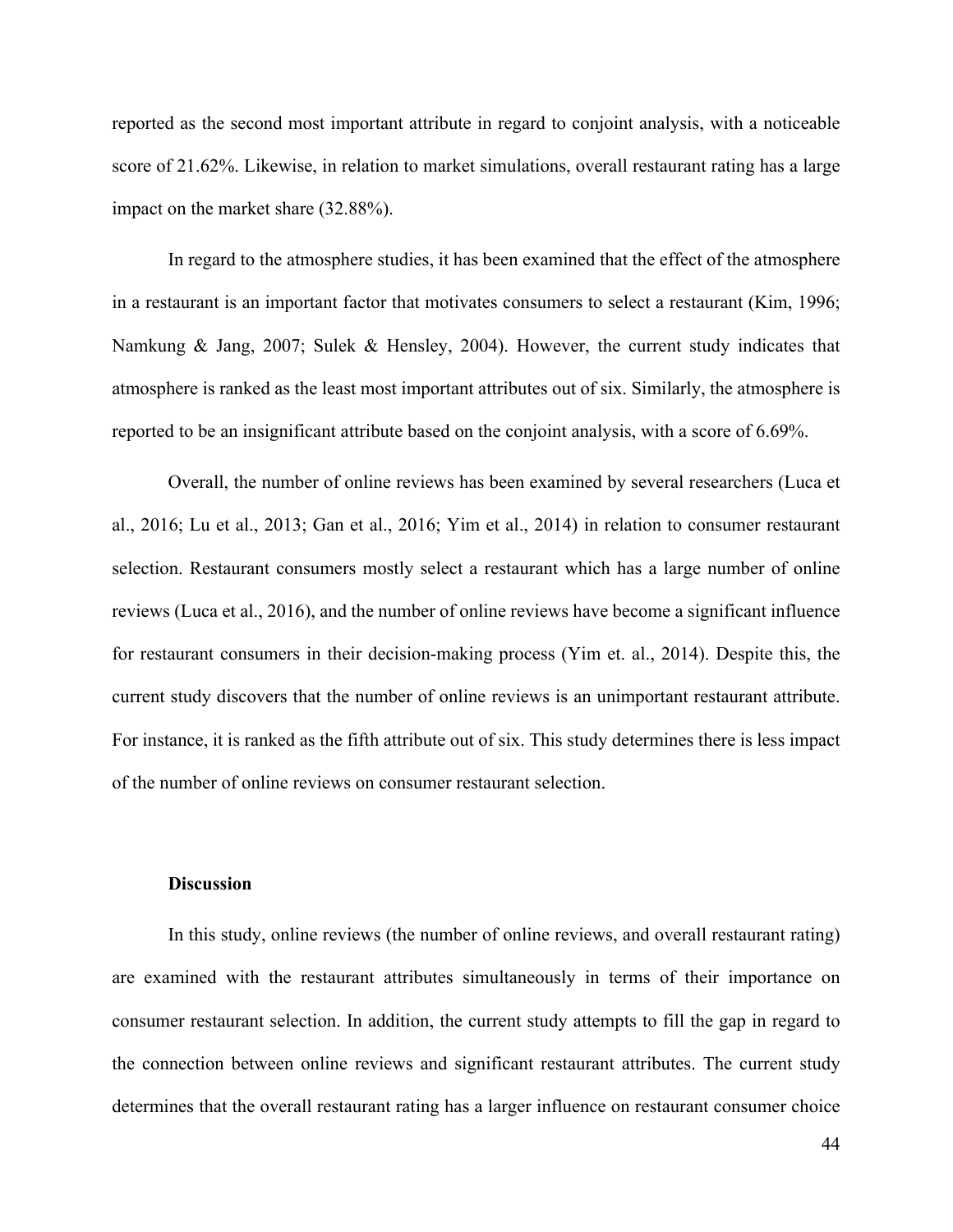than the number online reviews. Consistent with the results of other studies (Lu et al., 2013; Luca & Zervas, 2016; Yim et al., 2014; Zhang et al., 2010), the restaurant overall rating has a large impact on consumer restaurant selection. Whereas, the existing literature related to the number of online reviews (Gan et al., 2016; Luca et al., 2016; Lu et al., 2013; Yim et al., 2014; Zhang et al., 2010; Zhang et al., 2014). stated that it is very important in consumer restaurant selection, the current study demonstrates that the number of online reviews is less effective in terms of restaurant attributes. In addition, restaurant consumers are found to be more concerned about overall rating rather than both the number of online reviews and other restaurant attributes.

The study uses CBC methods to address the research question that is "What attributes are the most important in restaurant selection?". The most important implication of this study is that CBC methods report the importance score of each attribute, as well as utility score of each level. These findings lead to the discussion that which attributes mostly influence the respondents' restaurant preferences may be readily examined and obtained via conjoint analysis. Similar to other studies (Chaves et al., 2014; Pantelidis, 2010), food quality is determined to be the most important attributes in regard to the findings of CBC methods. The atmosphere is found to be a minor attribute in consumer restaurant selection unless it is indicated as an important factor that influences consumer restaurant selection in the previous studies (Kim, 1996; Namkung & Jang, 2007; Sulek & Hensley, 2004). Unlike other studies where price is found as a significant attribute in restaurant selection (Jung et al., 2015; Kwun & Oh, 2004), the current study reports that price is a less important attribute in consumer restaurant selection. Lastly, service quality is determined as the most important attributes after overall restaurant rating and food quality.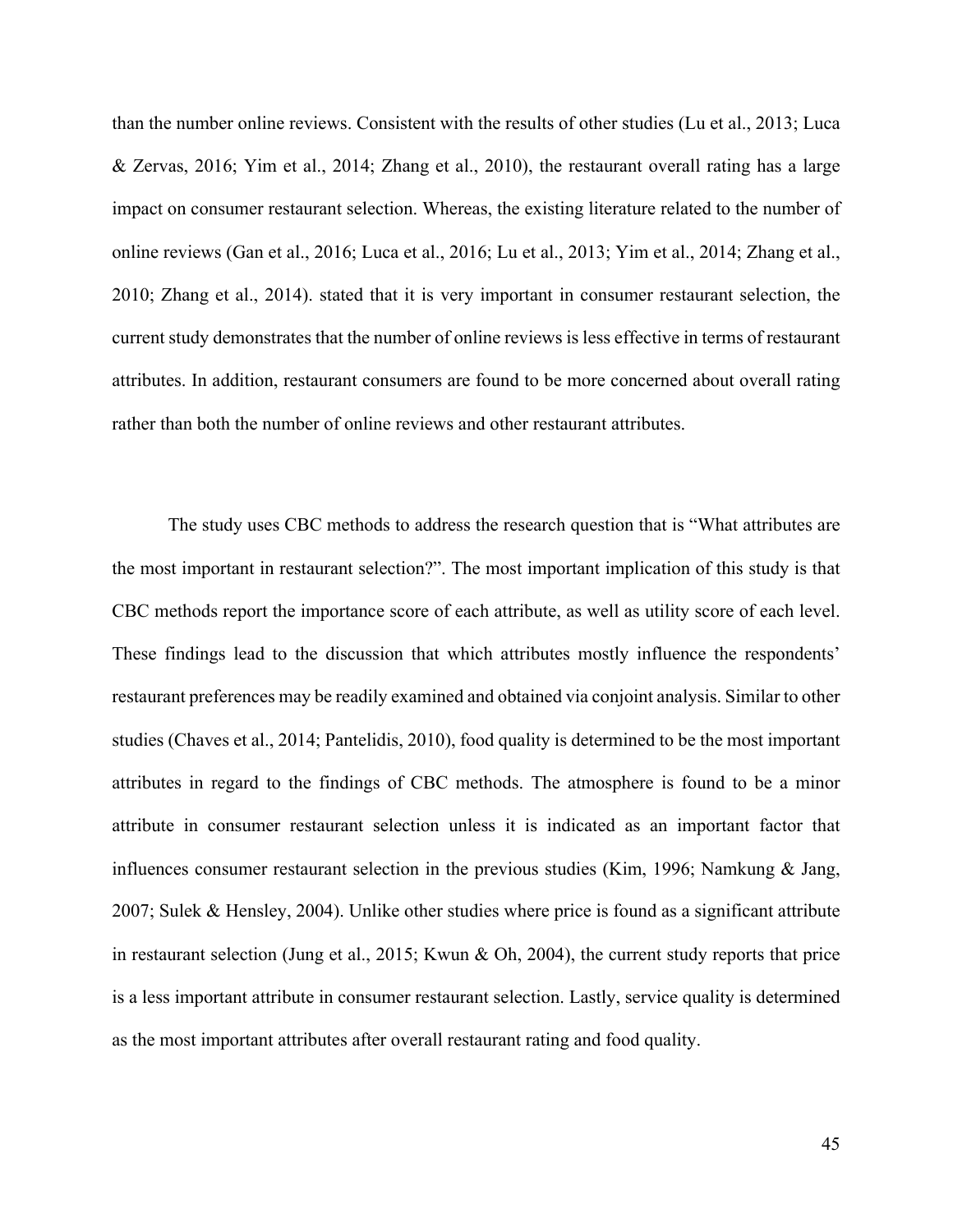## **Implications**

This research attempts to fill the gap in terms of linkage between online reviews and restaurant attributes that are perceived as important factors when selecting a restaurant. The results of the study indicate that food quality and overall restaurant rating of the restaurant have the greatest impact on consumer's restaurant selection. Thus, the current study contributes greatly towards the importance of food quality and perceived ratings for overall quality in the restaurant industry. For instance, restaurant management may start tracking the overall restaurant rating on online platforms to inquire about opinions and feelings from respondents based on their dining experience. Therefore, it presents an opportunity to restaurant management to develop strategies to improve the overall dining experience, and to become prosperous in the restaurant industry. Particularly, restaurant management should have increased utilization of online rating platforms within the industry to increase the number of consumers, which would in turn result in higher restaurant revenues. Research of previous studies indicates that as the overall rating increases, the number of consumers (Tina, 2016), and restaurant revenues overall increase (Luca & Zervas, 2016). Implementation of rating systems has been examined by Pantelidis, (2010) who suggests that restaurant management should use a star rating system to track overall ratings over the longterm. Gan et al. (2014) indicates that overall ratings are also influenced by food quality, service quality and ambience. Similarly, the restaurant management should maintain or increase food quality to increase the overall rating in restaurant reviews. Overall, restaurant management should prioritize key attributes such as: food quality, and overall restaurant rating, to create a favorable reputation in the market.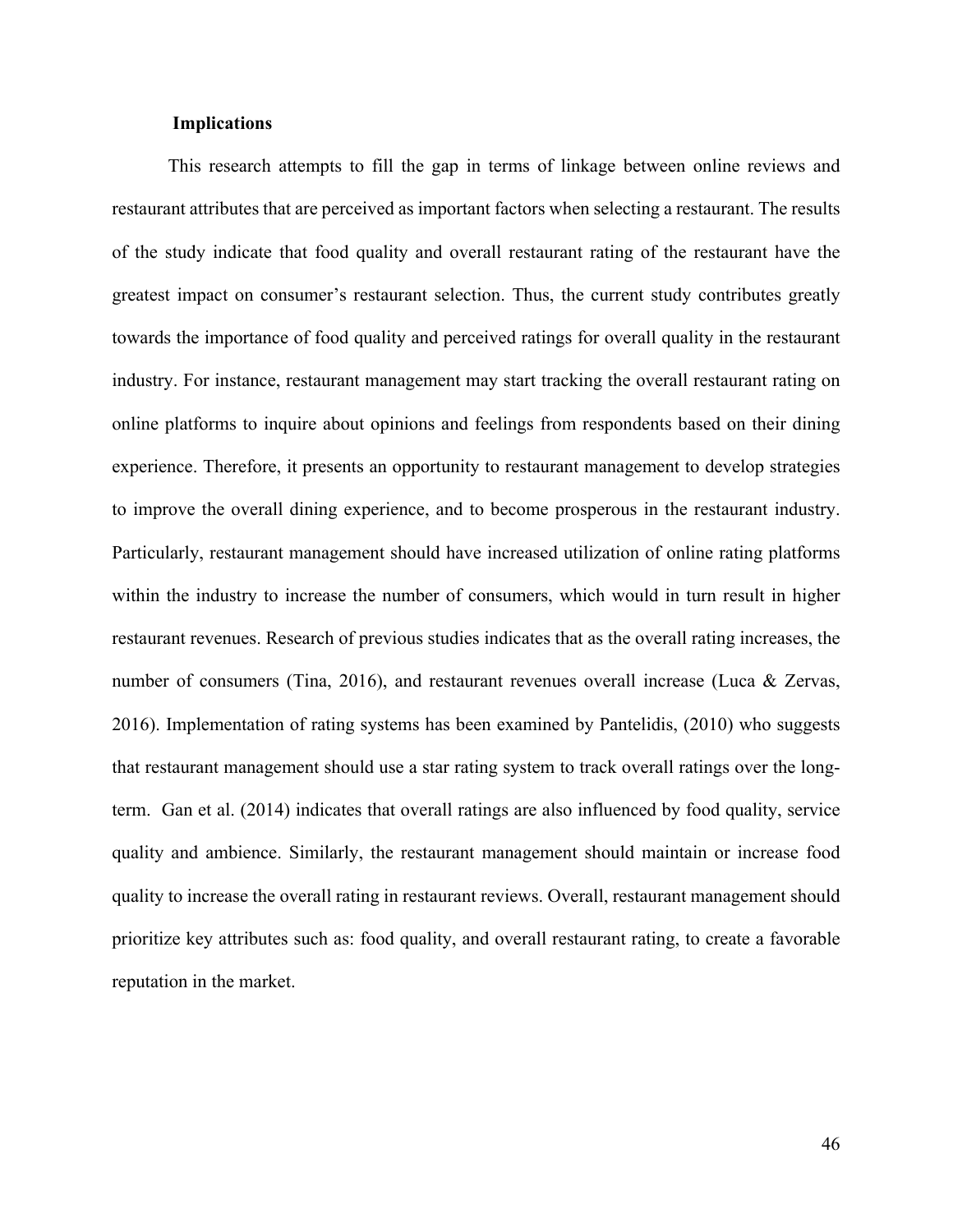### **Limitations and Future Research**

The study has identified four main aspects that limit the results. The greatest hindering limitation of the study is the type of restaurant in analyses. The author does not focus on a specific type of restaurant in the experiments' design. For this reason, the results are generalized to encompass all type of restaurants, such as full-service restaurants or even fast food restaurants. For example, the impact of taste of the food is found as a significant factor that influenced the consumers' preferences in the fast food restaurant demographic (Chen & Then, 2015). In contrast, the fine dining restaurant consumers considers the price/ value (e.g., value of food, value of experience, drinks or services) when they select a restaurant (Harrington et al., 2011). Additionally, the responsiveness, gourmet taste, and food presentation are ranked as significant factors that influence the consumer's preference within the casual dining restaurant demographic. Findings from respondents' comments indicate that restaurant location is requested, however, this is considered as lack of information from the study. Respondents' state that this might affect their restaurant selection. The current study present the different combinations of food quality, service quality, atmosphere, price, number of reviews, and overall restaurant rating to the respondents, and the author is unable to control the scenarios. Respondent comments identify that several scenarios presented and these are considered unrealistic. Additionally, the study does not evaluate the reliability based on the researcher's conclusion on the previous study (Zhu, 2007).

Lastly, future studies may reattempt this experiment with the additional factor of restaurant type to gain better understanding of the greatest attribute that influence consumers. Therefore, the researchers might have verified the location of restaurant to verify the environment in consumer restaurant selection. In addition, the researchers may use different software such as Sawtooth. That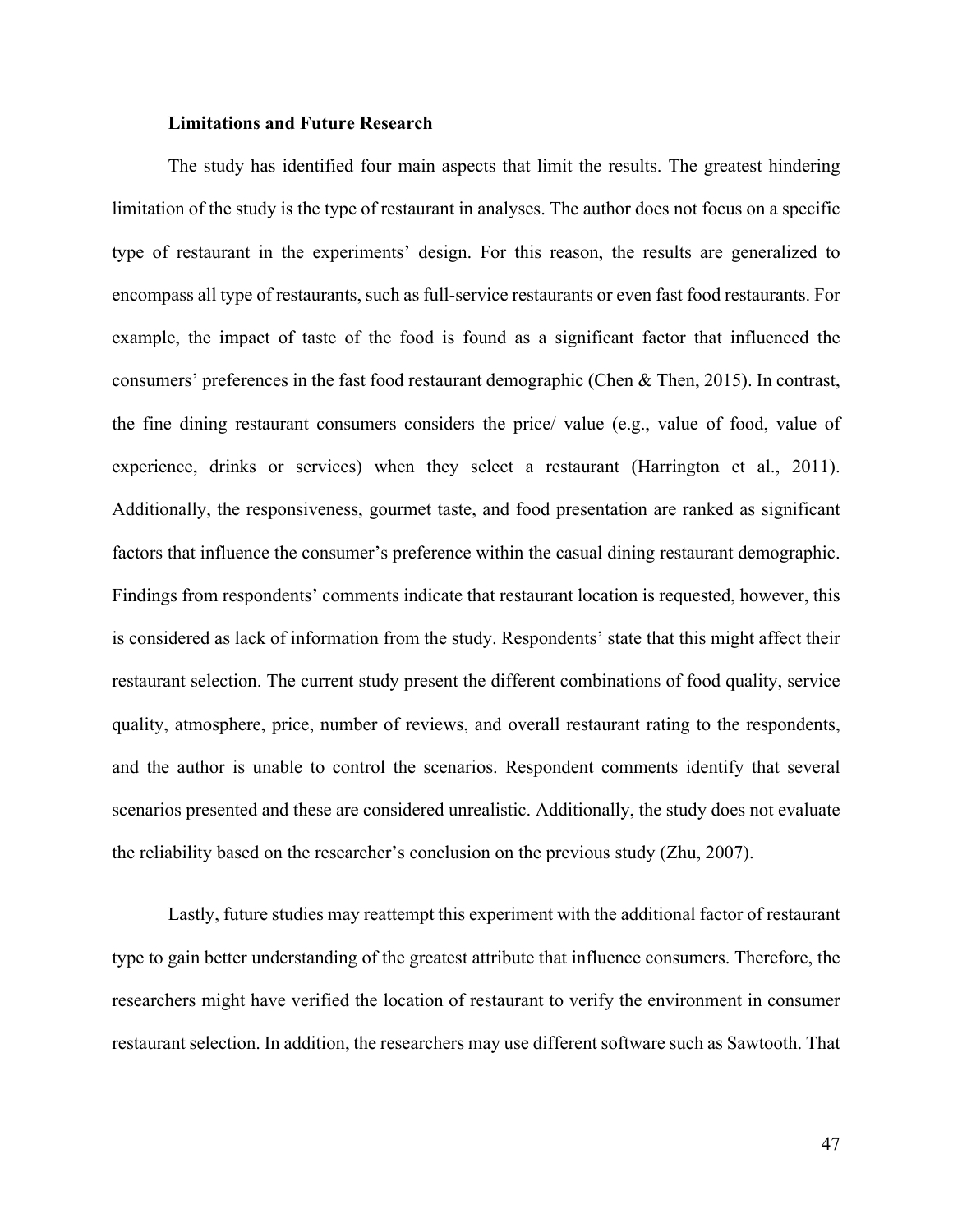software also allows the researcher to provide holdout question to evaluate the reliability. Also, future studies may apply internal and external validity to check validity of CBC analysis.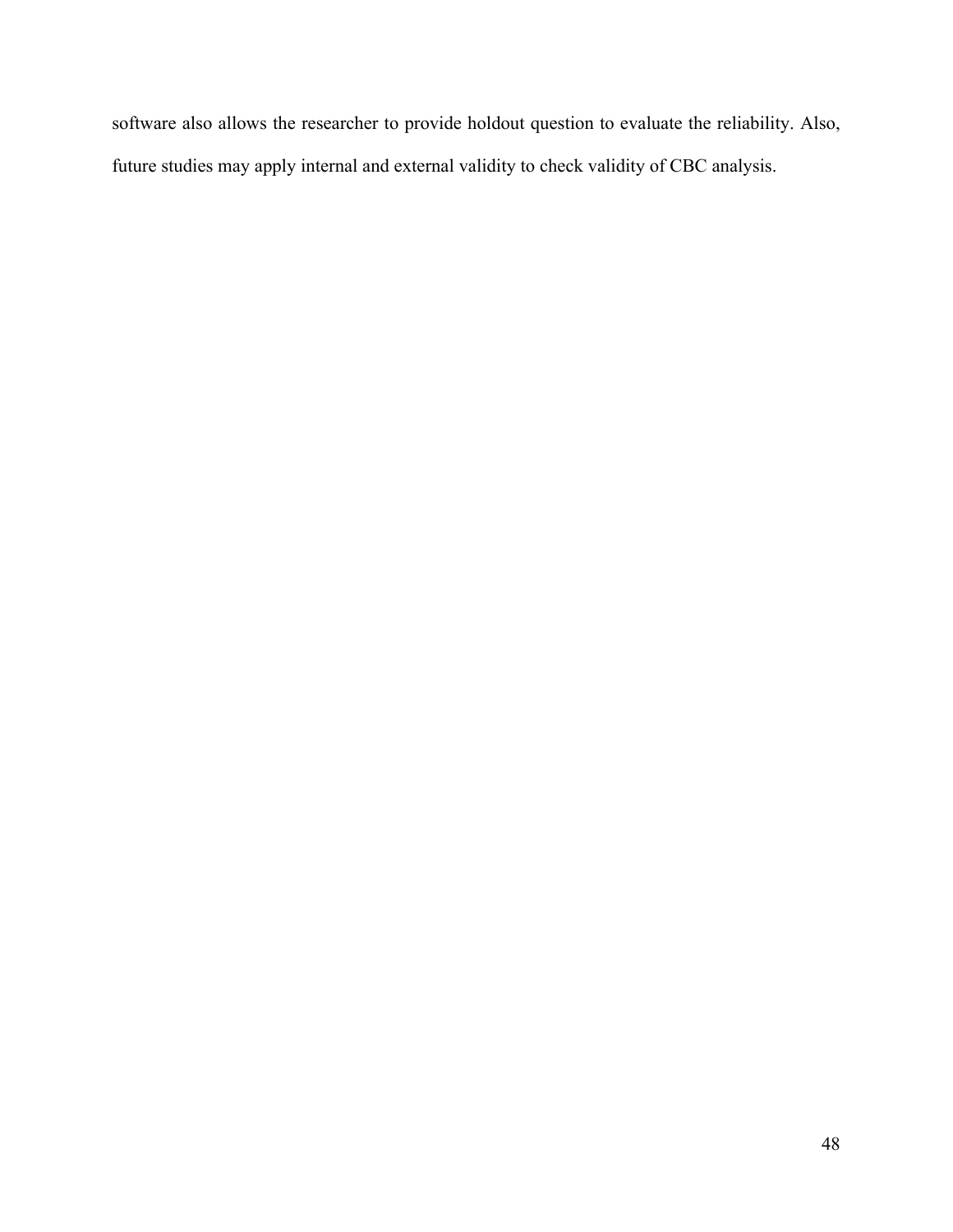### **REFERENCES**

- Anderson, M., & Magruder, J. (2012). Learning from the crowd: Regression discontinuity estimates of the effects of an online review database. *The Economic Journal*, 122(563), 957-989. doi:10.1111/j.1468-0297.2012.02512.x
- Aral, S. (2014). The problem with online ratings. MIT Sloan Management Review, 55(2), 47.
- Auty, S. (1992). Consumer choice and segmentation in the restaurant industry. *The Service Industries Journal*, (3). 324.

Bhaskaran, V. (2005). Online research a handbook for online data collection.

- Beuscart, J. S., Mellet, K., & Trespeuch, M. (2016). Reactivity without legitimacy? Online consumer reviews in the restaurant industry. *Journal of Cultural Economy*, *9*(5), 458-475.
- Chaves, M. S., Laurel, A., Sacramento, N., & Pedron, C. D. (2014). Fine-grained analysis of aspects, sentiments and types of attitudes in restaurant reviews. *Tourism & Management Studies*, 10(1), 66-72.
- Chen, H. T., & Chen, B. T. (2015). Integrating kano model and sipa grid to identify key service attributes of fast food restaurants. *Journal of Quality Assurance in Hospitality & Tourism*, 16(2), 141-163.
- Cheng, J. M. S., Lin, J. Y. C., & Wang, E. S. T. (2010). Value creation through service cues: The case of the restaurant industry in Taiwan. *Services Marketing Quarterly* 31(2), 133-150. doi:10.1080/15332961003604303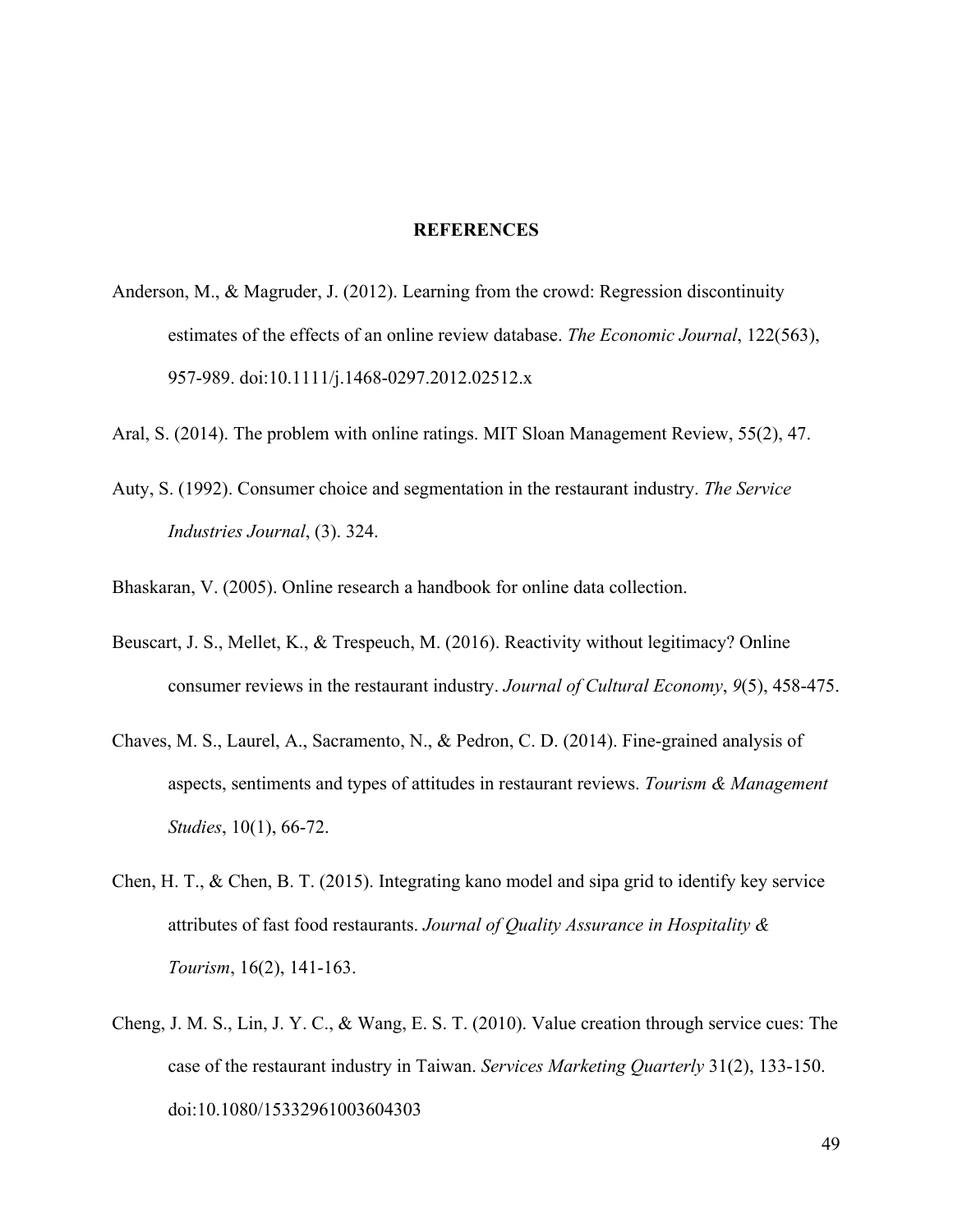- Cheung, C. M., & Lee, M. K. (2012). What drives consumers to spread electronic word of mouth in online consumer-opinion platforms. *Decision Support Systems*, *53*(1), 218-225.
- Ciftci, O., Cavusoglu, M., Berezina, K., Cobanoglu, C (January, 2017). Proceedings from the 22nd Annual Graduate Education and Graduate Student Research Conference in Hospitality and Tourism. Winning the Battle: The Importance of Price and Online Reviews for Hotel Selection. Houston, TX
- Clemes, M. D., Gan, C., & Ren, M. (2011). Synthesizing the effects of service quality, value, and customer satisfaction on behavioral intentions in the motel industry: An empirical analysis. *Journal of Hospitality & Tourism Research*, 35(4), 530-568. doi:10.1177/1096348010382239
- Danaher, P. J. (1997). Using conjoint analysis to determine the relative importance of service attributes measured in customer satisfaction surveys. *Journal of Retailing*, 73(2), 235- 260.
- DeVellis, R. F. (2012). Scale development: Theory and applications (3rd ed.). Thousand Oaks, CA: Sage Publications, Inc.
- DiPietro, R. B., Crews, T. B., Gustafson, C., & Strick, S. (2012). The use of social networking sites in the restaurant industry: Best practices. *Journal of Foodservice Business Research*, 15(3), 265. doi:10.1080/15378020.2012.706193

doi: 10.1016/j.annals.2014.10.007 https://doi.org/10.1016/j.annals.2014.10.007

eMarketer, (2013). Social serves many purposes for restaurant industry marketers: one- on-one connections, brand affinity among key benefits. Retrieved from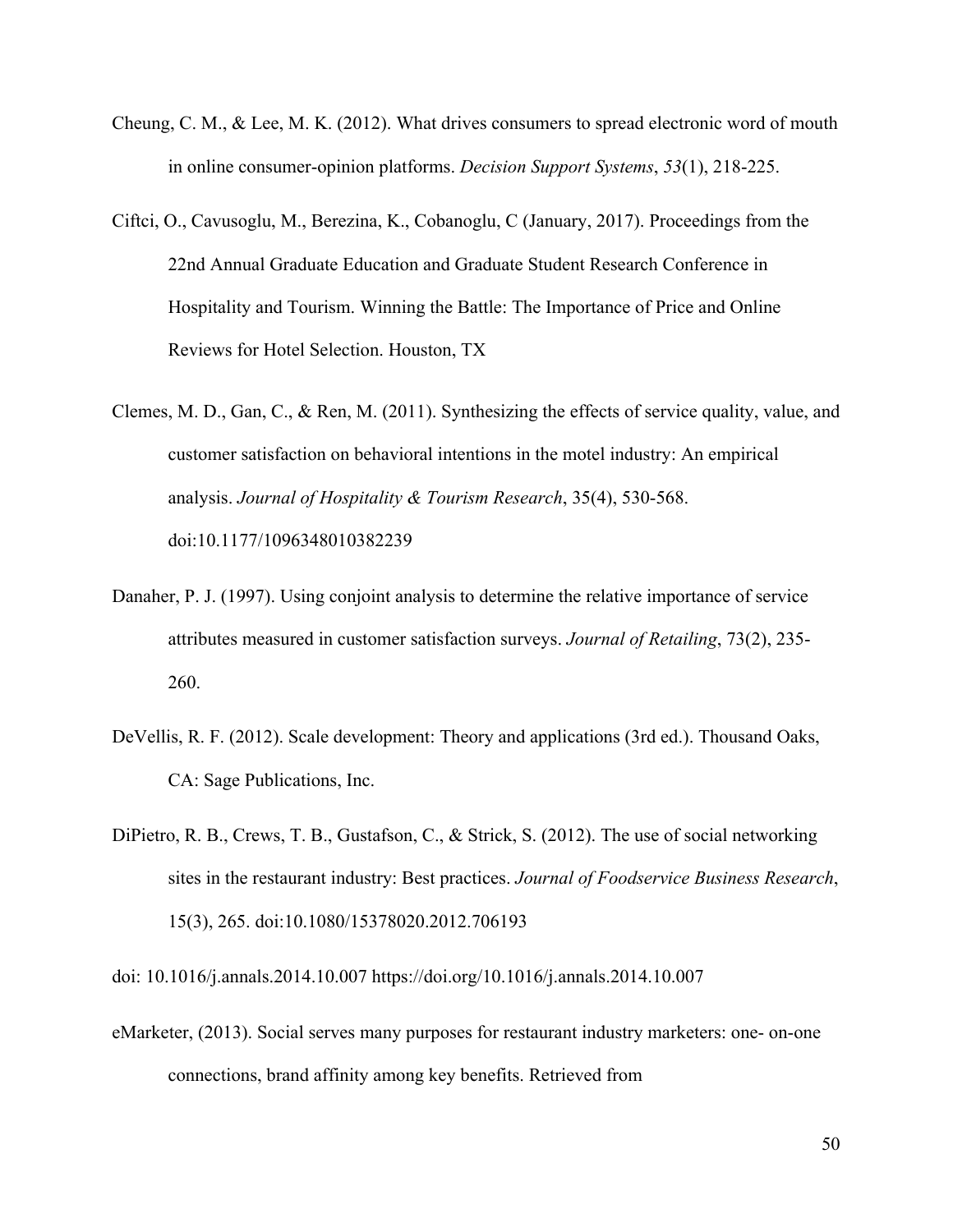http://www.emarketer.com/Article/Social-Serves-Many-Purposes-Restaurant-Industry-Marketers/1010366

- Fox, G. (2013). Can restaurant marketers create positive electronic word-of-mouth through the use of social media? An explorative study investigating the influence of consumer communications via social media (Doctoral dissertation, Dublin, National College of Ireland). Retrieved from http://trap.ncirl.ie/858/1/gavinfox.pdf
- Fredericks, J. O., & Salter II, J. M. (1995). Beyond customer satisfaction. *Management Review*, 84(5), 29.
- Gan, Q., Ferns, B. H., Yu, Y., & Jin, L. (2016). A Text Mining and Multidimensional Sentiment Analysis of Online Restaurant Reviews. *Journal of Quality Assurance in Hospitality & Tourism*, 1-28.
- Green, P. E., & Srinivasan, V. (1990). Conjoint analysis in marketing: new developments with implications for research and practice. *The Journal of Marketing*, 3-19.
- Green, P. E., Wind, Y., & Carroll, J. D. (1973). Multi attribute decisions in marketing: A measurement approach (Vol. 973). Hinsdale, IL: Dryden Press.
- Gregory, S., & Kim, J. (2004). restaurant choice: The role of information. *Journal of Foodservice Business Research*, 7(1), 81. doi:10.1300/J369v07n01-06
- Gupta, N., Di Fabbrizio, G., & Haffner, P. (June, 2010). Proceedings from the NAACL HLT 2010 Workshop on Semantic Search (pp. 36-43). Capturing the stars: predicting ratings for service and product reviews. Los Angeles, CA.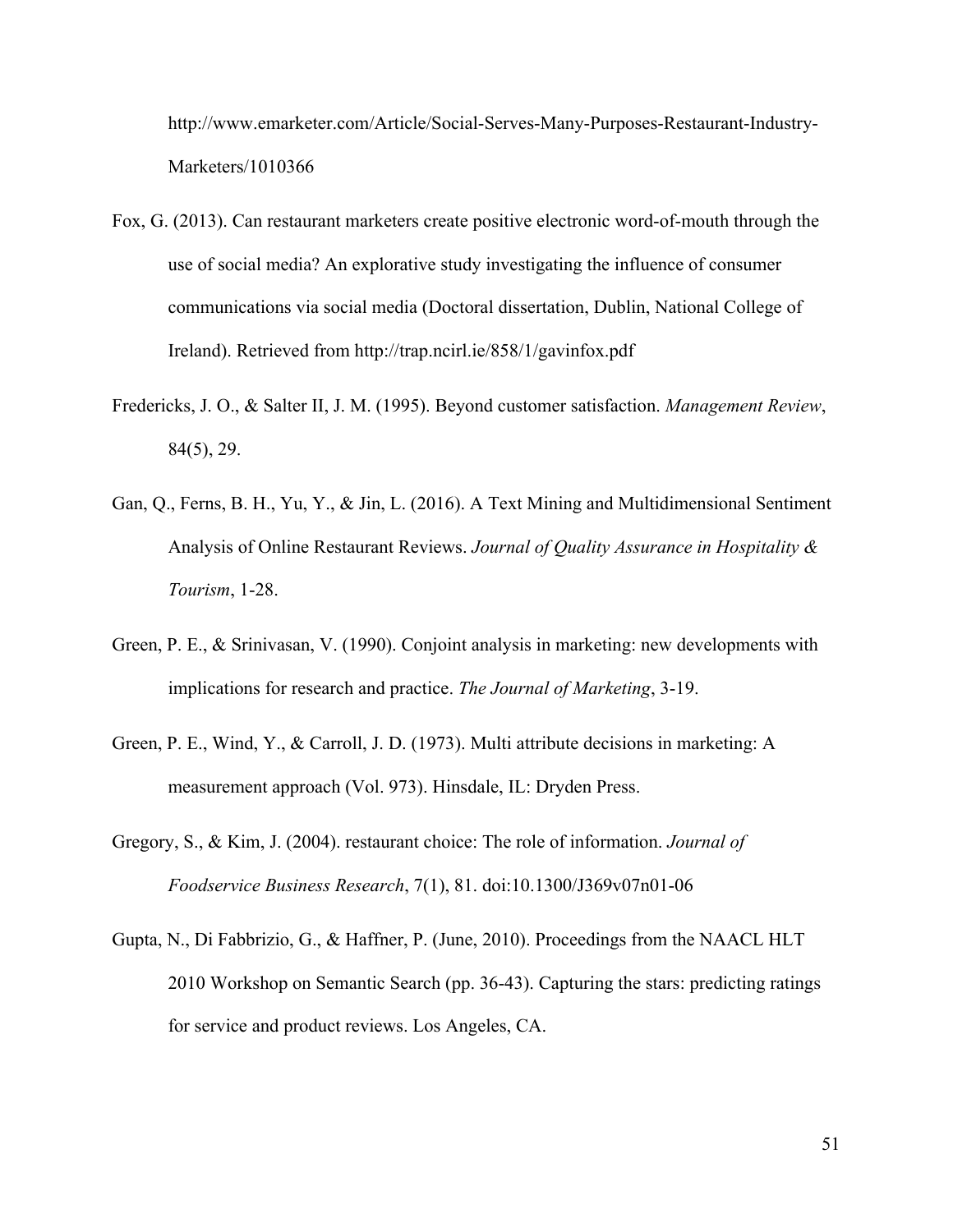- Ha, J. and Jang, S. (2010). Effects of service quality and food quality: The moderating role of atmospherics in an ethnic restaurant segment. *International Journal of Hospitality Management 29*, 520-529.
- Ha, J., Park, K., & Park, J. (2016). Which restaurant should I choose? Herd behavior in the restaurant industry. *Journal of Foodservice Business Research*, *19*(4), 396-412.
- Ha, J., Park, K., & Park, J. (2016). Which restaurant should I choose? Herd behavior in the restaurant industry*. Journal of Foodservice Business Research*, 19(4), 396-412. doi:10.1080/15378020.2016.1185873
- Hair, J., Black, W., Babin, B., Anderson, R., & Tatham, R. (2010). Multivariate data analysis (7th ed.). Upper Saddle River, NJ: Pearson Prentice Hall.
- Han, H., & Ryu, K. (2009). The roles of the physical environment, price perception, and customer satisfaction in determining customer loyalty in the restaurant industry. *Journal of Hospitality & Tourism Research*, *33*(4), 487-510.
- Hansen, K. V. (2014). Development of SERVQUAL and DINESERV for measuring meal experiences in eating establishments. *Scandinavian Journal of Hospitality and Tourism*, 14(2), 116-134. doi:10.1080/15022250.2014.886094
- Harrington, R. J., Ottenbacher, M. C., & Kendall, K. W. (2011). Fine-Dining restaurant selection: Direct and moderating effects of customer attributes. *Journal of Foodservice Business Research*, 14(3), 272-289. doi:10.1080/15378020.2011.594388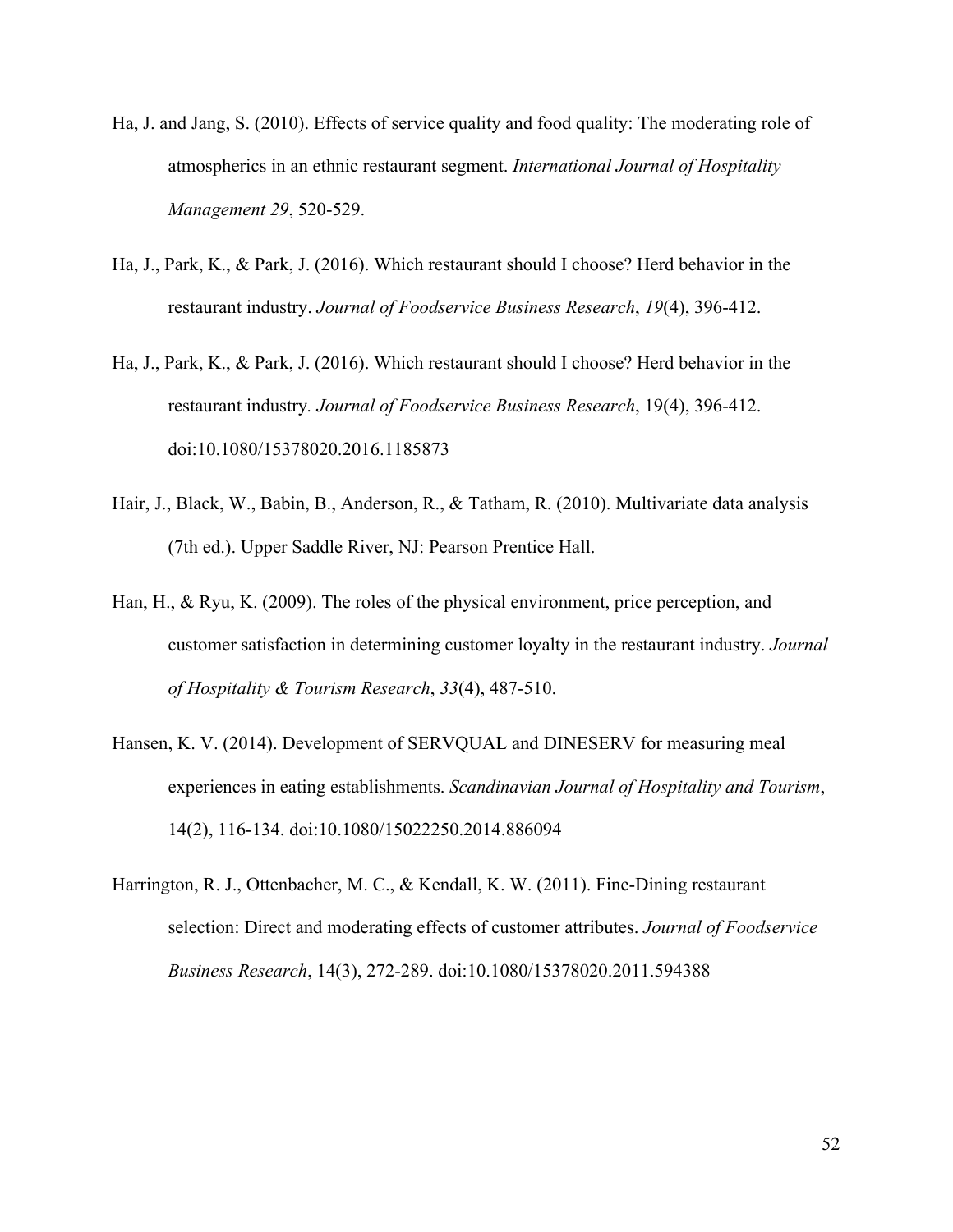- Heung, V. C., & Gu, T. (2012). Influence of restaurant atmospherics on patron satisfaction and behavioral intentions. *International Journal of Hospitality Management*, 31 1167-1177. doi:10.1016/j.ijhm.2012.02.004
- Hyun, S. S., Kim, W., & Lee, M. J. (2011). The impact of advertising on patrons' emotional responses, perceived value, and behavioral intentions in the chain restaurant industry: The moderating role of advertising-induced arousal. *International Journal of Hospitality Management*, 30689-700. doi:10.1016/j.ijhm.2010.10.008
- Jaksa, K., Kivela, J., Robert, I., Inbakaran, R., John, R., & Reece, J. (1999). Consumer research in the restaurant environment, Part 1: A conceptual model of dining satisfaction and return patronage. *International Journal of Contemporary Hospitality Management*, 11(5), 205.
- Jalilvand, M. R., Jalilvand, M. R., Salimipour, S., Salimipour, S., Elyasi, M., Elyasi, M., ... & Mohammadi, M. (2017). Factors influencing word of mouth behavior in the restaurant industry. *Marketing Intelligence & Planning*, *35*(1), 81-110.
- Jensen, Ø., & Hansen, K. V. (2007). Consumer values among restaurant customers. *International Journal of Hospitality Management*, 26603-622. doi:10.1016/j.ijhm.2006.05.004
- Jeong, E., & Jang, S. (2011). Restaurant experiences triggering positive electronic word-ofmouth (eWOM) motivations. *International Journal of Hospitality Management*, 30356- 366. doi:10.1016/j.ijhm.2010.08.005
- Jin, N., & Lee, S. (2016). the impact of restaurant experiences on mature and nonmature customers: Exploring similarities and differences. *International Journal of Hospitality & Tourism Administration*, 17(1), 1. doi:10.1080/15256480.2016.1123580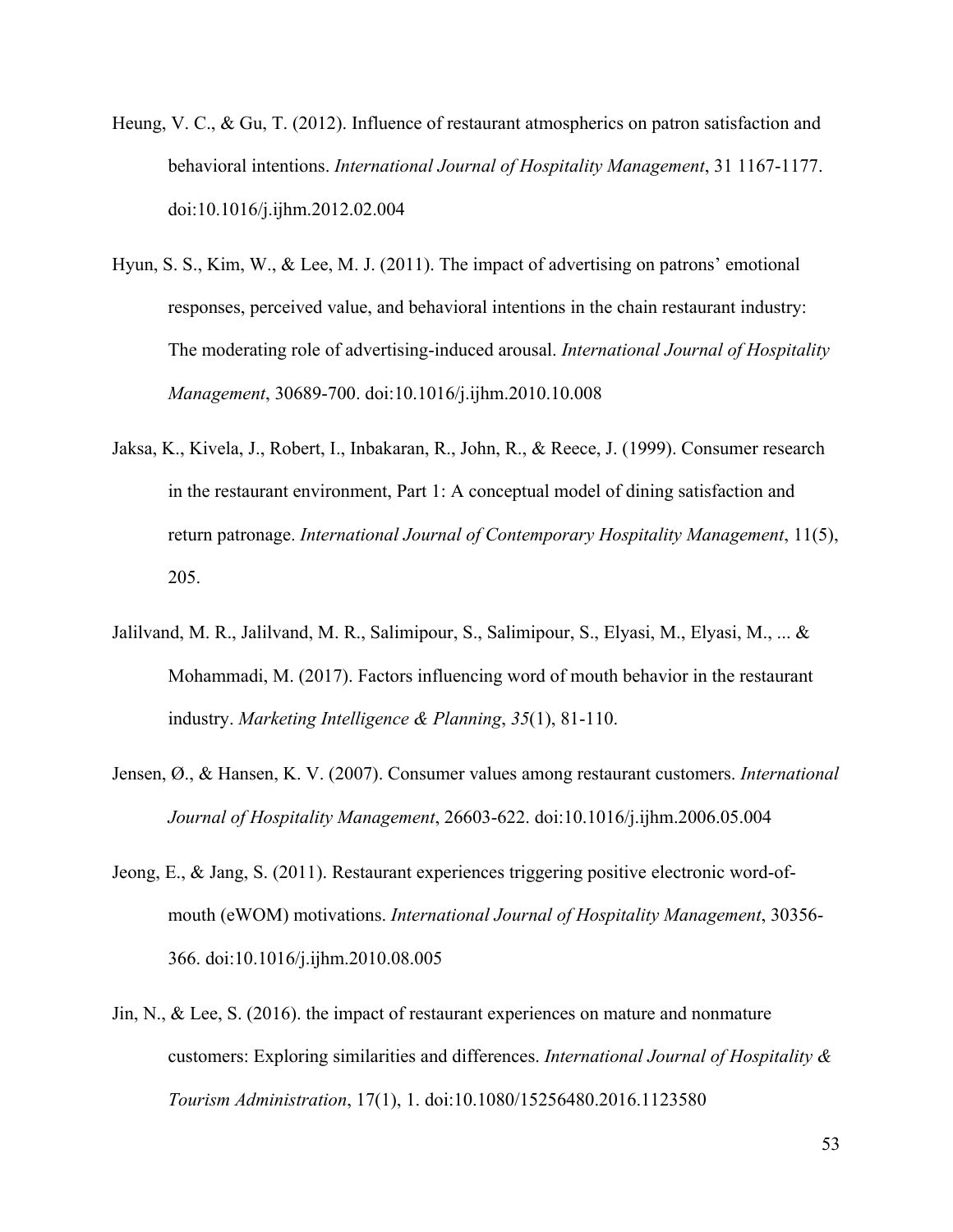- Jung, J. M. (2013). Consumer's restaurant choices: How we trade-off quality and price (Doctoral tation, Purdue University). Retrieved from https://search.proquest.com/docview/1490788919?accountid=14745
- Jung, J. M., Sydnor, S., Lee, S. K., & Almanza, B. (2015). A conflict of choice: How consumers choose where to go for dinner. *International Journal Of Hospitality Management*, 88. doi:10.1016/j.ijhm.2014.11.007
- Jurafsky, D., Chahuneau, V., Routledge, B. R., & Smith, N. A. (2014). Narrative framing of consumer sentiment in online restaurant reviews. *First Monday*, *19*(4).
- Jurafsky, D., Chahuneau, V., Routledge, B. R., & Smith, N. A. (2014). Narrative framing of consumer sentiment in online restaurant reviews. *First Monday*, 19(4).
- Kim, H. B. (1996). Perceptual mapping of attributes and preferences: an empirical examination of hotel F&B products in Korea. *International Journal of Hospitality Management*, 15(4), 373-391.
- Kim, S., Koh, Y., Cha, J., & Lee, S. (2015). Effects of social media on firm value for US restaurant companies. *International Journal of Hospitality Management*, *49*, 40-46.
- Kim, W. G., Lee, Y. K., & Yoo, Y. J. (2006). Predictors of relationship quality and relationship outcomes in luxury restaurants. Journal of Hospitality  $\&$  Tourism Research, 30(2), 143-169.
- Kim, W. G., Ng, C. Y. N., & Kim, Y. S. (2009). Influence of institutional DINESERV on customer satisfaction, return intention, and word-of-mouth. *International Journal of Hospitality Management*, 28(1), 10-17. https://doi.org/10.1016/j.ijhm.2008.03.005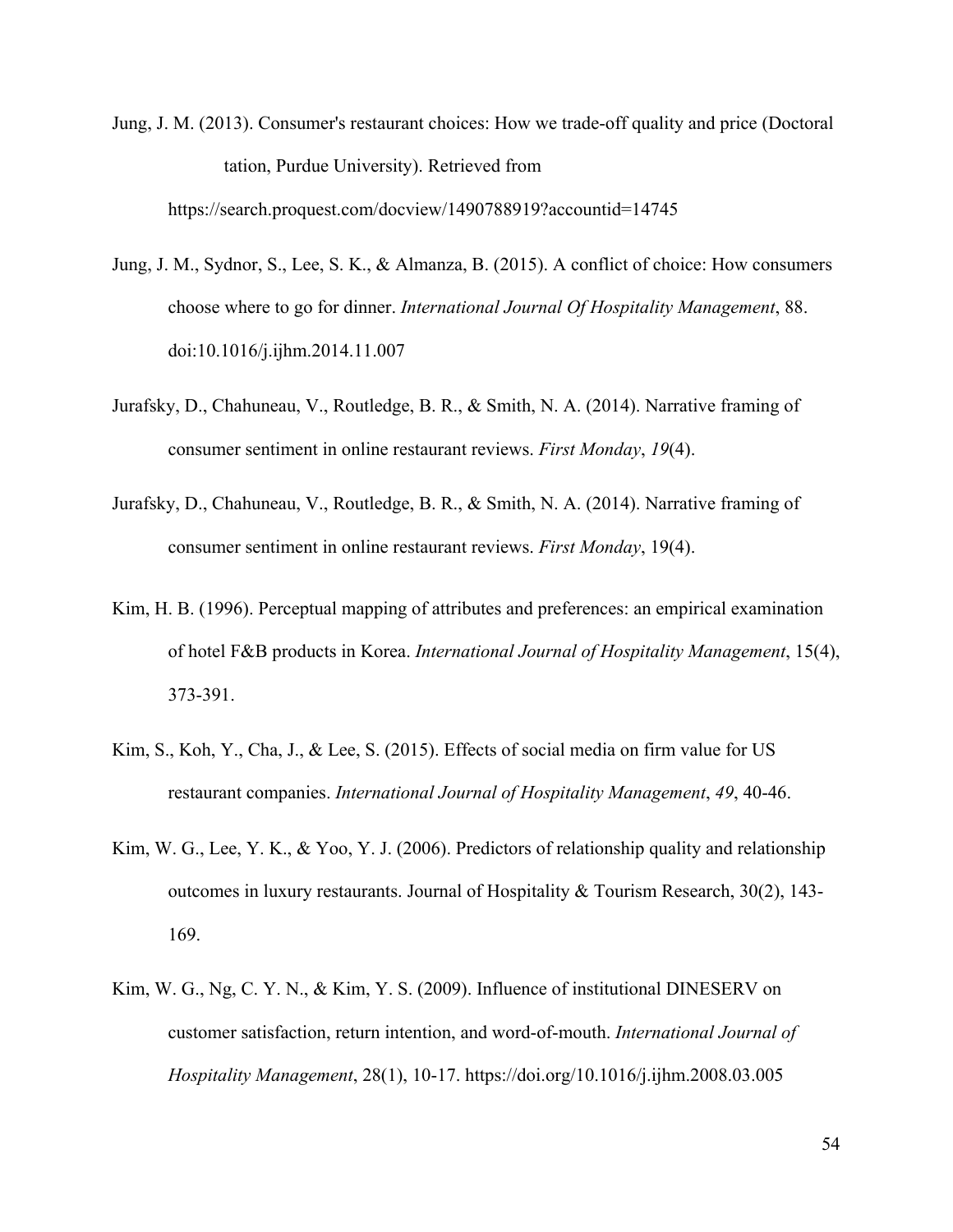- Kivela, J. (2003). Results of a qualitative approach to menu planning using control and experimental groups. *Journal of Foodservice Business Research*, 6(4), 43. doi:10.1300/J369v06n04\_03
- Koo, L. C., Tao, F. K., & Yeung, J. H. (1999). Preferential segmentation of restaurant attributes through conjoint analysis. *International Journal of Contemporary Hospitality Management*, 11(5), 242-253. https://doi.org/10.1108/09596119910272784
- Kovács, B., Carroll, G. R., & Lehman, D. W. (2013). Authenticity and consumer value ratings: Empirical tests from the restaurant domain. *Organization Science*, 25(2), 458-478. https://doi.org/10.1287/orsc.2013.0843
- Kwun, J., & Oh, H. (2004). Effects of brand, price, and risk on customers' value perceptions and behavioral intentions in the restaurant industry. *Journal of Hospitality & Leisure Marketing*, 11(1), 31-49.
- Lee, S. H., & Ro, H. (2016). The impact of online reviews on attitude changes: The differential effects of review attributes and consumer knowledge. *International Journal of Hospitality Management*, 56, 1-9.
- Louviere, J. J. (1988). Conjoint analysis modelling of stated preferences: a review of theory, methods, recent developments and external validity. *Journal of Transport Economics and Policy*, 93-119.
- Lu, X., Ba, S., Huang, L., & Feng, Y. (2013). Promotional marketing or word-of-mouth? Evidence from online restaurant reviews. *Information Systems Research*, 24(3), 596-612.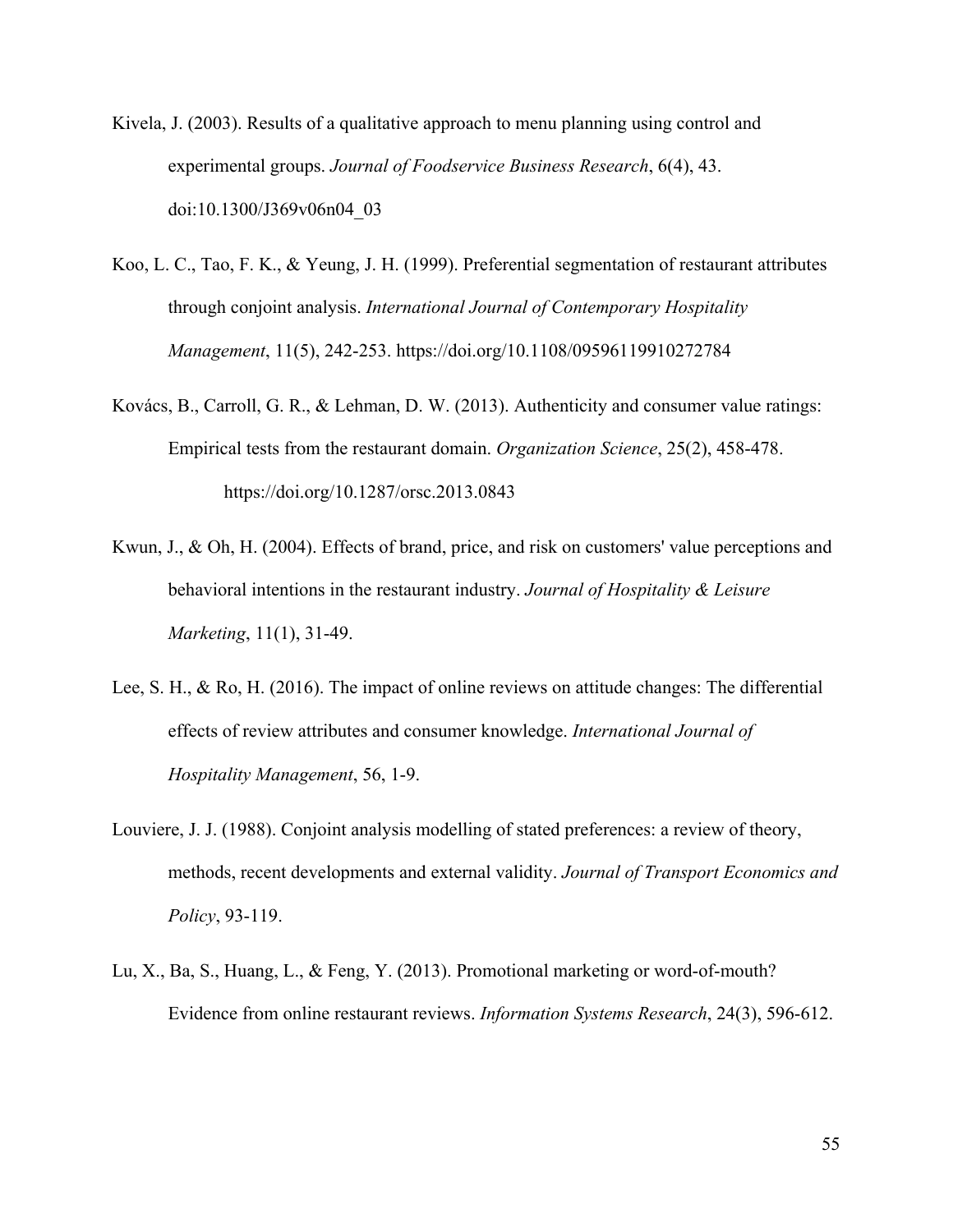- Luca, M., & Zervas, G. (2016). Fake it till you make it: Reputation, competition, and Yelp review fraud. *Management Science,* 62(12), 3412-3427*.* https://doi.org/10.1287/mnsc.2015.2304
- Mangold, W. G., & Faulds, D. J. (2009). Social media: The new hybrid element of the promotion mix. *Business Horizons*, 52(4), 357-365.
- Mason, W., & Suri, S. (2012). Conducting behavioral research on Amazon's Mechanical Turk. *Behavior Research Methods*, 44(1), 1-23.
- McDougall, G. H., & Levesque, T. (2000). Customer satisfaction with services: putting perceived value into the equation. *Journal of Services Marketing*, 14(5), 392-410.
- Millar, M. (2009). A Choice model approach to business and leisure traveler's preferences for green hotel attributes. (Doctoral Dissertation, University of Nevada, Las Vegas). Retrieved from http://digitalscholarship.unlv.edu/cgi/viewcontent.cgi?article=1952&context=thesesdisser tations
- Naipaul, S., & Parsa, H. G. (2001). Menu price endings that communicate value and quality. *Cornell Hotel and Restaurant Administration Quarterly*, 42(1), 26-37.
- Namkung, Y., & Jang, S. (2007). Does food quality really matter in restaurants? Its impact on customer satisfaction and behavioral intentions. *Journal of Hospitality & Tourism Research*, 31(3), 387-409.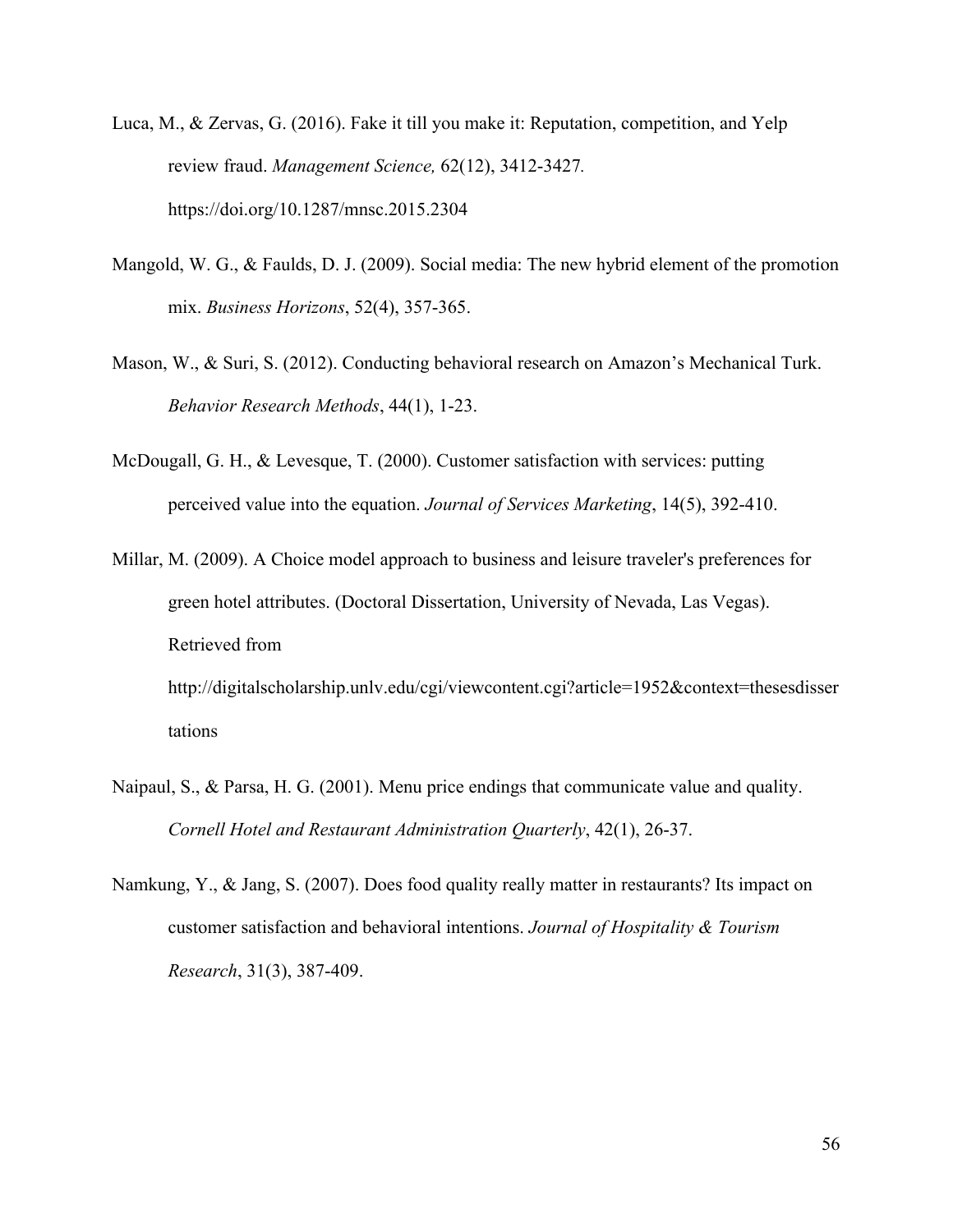- Namkung, Y., & Jang, S. (2008). Are highly satisfied restaurant customers really different? A quality perception perspective. *International Journal of Contemporary Hospitality Management*, 20(2), 142-155.
- National Restaurant Association. (2014). Forecast 2014. Retrieved from https://www.restaurant.org/Downloads/PDFs/News-Research/research/2014Forecast-ExecSummary.pdf
- Oh, H. (2000). Diners' perceptions of quality, value, and satisfaction. A practical viewpoint. *Cornell Hotel and Restaurant Administration Quarterly*, 4158,5-66,5. doi:10.1016/S0010-8804(00)80017-8
- Orme, B. K. (2010). Getting started with conjoint analysis: strategies for product design and pricing research. Research Publishers.
- Pallant, J. (2013). SPSS survival manual. (5th ed.) McGraw-Hill International
- Pantelidis, I. S. (2010). Electronic Meal Experience: A content analysis of online restaurant comments. *Cornell Hospitality Quarterly*, 51(4), 483-491.
- Parikh, A. A. (2013). User generated restaurant reviews: Examining influence and motivations for usage (Doctoral dissertation, Purdue University). Retrieved from https://search.proquest.com/docview/1476207537?accountid=14745
- Parikh, A. A., Behnke, C., Almanza, B., Nelson, D., & Vorvoreanu, M. (2016). Comparative content analysis of professional, semi-professional, and user-generated restaurant reviews. *Journal of Foodservice Business Research*, 1-15.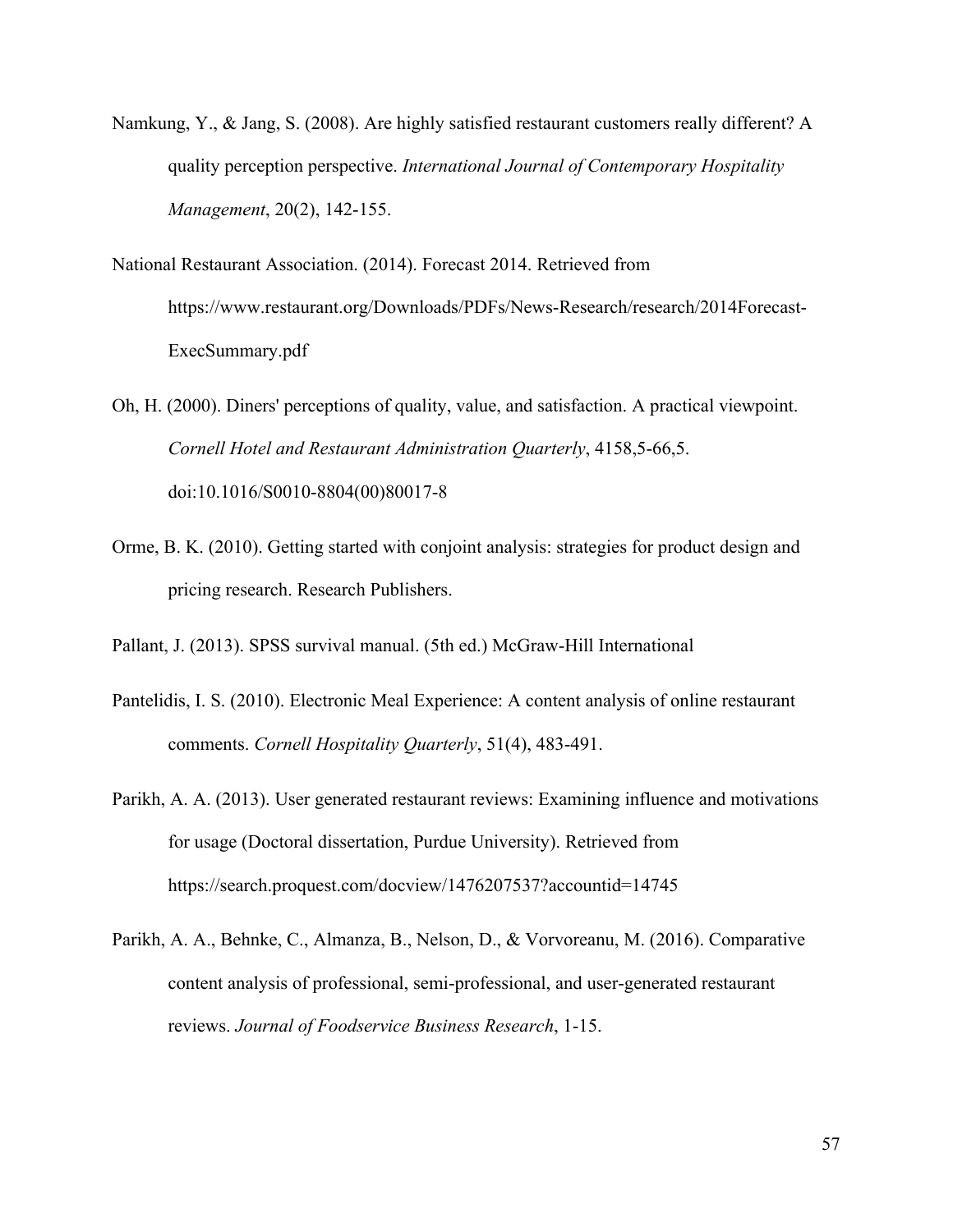- Parikh, A., Behnke, C., Vorvoreanu, M., Almanza, B., & Nelson, D. (2014). Motives for reading and articulating user-generated restaurant reviews on Yelp. com. *Journal of Hospitality and Tourism Technology*, 5(2), 160-176.
- Park, D. H., Lee, J., & Han, I. (2007). The effect of on-line consumer reviews on consumer purchasing intention: The moderating role of involvement. *International journal of electronic commerce*, *11*(4), 125-148.
- Park, H., Kim, J., & Almanza, B. (2016). Yelp versus inspection reports: is quality correlated with sanitation in retail food facilities? *Journal of Environmental Health*, (10), 8.
- Park, S., & Nicolau, J. L. (2015). Asymmetric effects of online consumer reviews. *Annals of Tourism Research*, 5067-83.
- Ponnam, A., & Balaji, M. (2014). Review: Matching visitation-motives and restaurant attributes in casual dining restaurants. *International Journal of Hospitality Management*, 3747-57. doi:10.1016/j.ijhm.2013.10.004
- Prasad, U., Ganguly, N., Mukherjee, A., Kumari, N., & Kumar, M. (February, 2016). Proceedings from the 19th ACM Conference on Computer Supported Cooperative Work and Social Computing Companion: The role of outsiders in consensus formation: A case study of Yelp. (pp. 425-428). San Francisco, CA.
- Raajpoot, N. A. (2002). TANGSERV: A multiple item scale for measuring tangible quality in foodservice industry. *Journal of Foodservice Business Research*, 5(2), 109-127.
- Rau, L. A. (1992). Implied obligations in franchising: beyond terminations. *The Business Lawyer*, 1053-1081.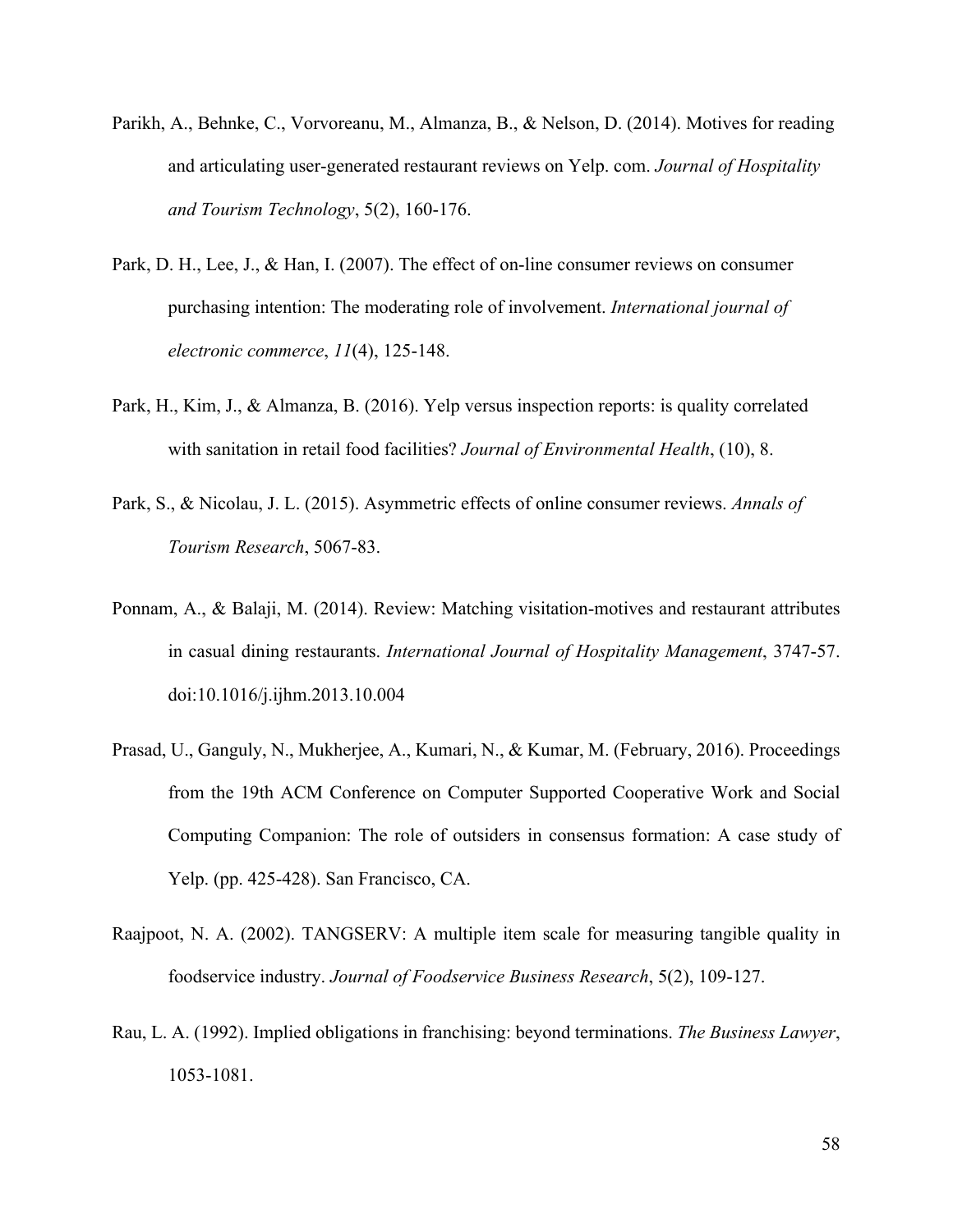- Schindler, R. M., & Bickart, B. (2012). Perceived helpfulness of online consumer reviews: The role of message content and style. *Journal of Consumer Behaviour*, 11(3), 234-243. doi:10.1002/cb.1372
- Schroeder, J. J. (1985). Restaurant critics respond: we're doing our job. *Cornell Hotel and Restaurant Administration Quarterly*, 25(4), 57-63.
- Segal, M. N. (1984). Alternate form conjoint reliability: An Empirical Assessment. *Journal of Advertising*, 13(4), 31-59.
- Soriano, D. R. (2002). Customers' expectations factors in restaurants: The situation in Spain. *International Journal of Quality & Reliability Management*, 19(8/9), 1055-1067. https://doi.org/10.1108/02656710210438122
- Stevens, P., Knutson, B., & Patton, M. (1995). Dineserv: a tool for measuring service quality in restaurants. *The Cornell Hotel and Restaurant Administration Quarterly*, (2), 56.
- Sulek, J. M., & Hensley, R. L. (2004). The relative importance of food, atmosphere, and fairness of wait: the case of a full-service restaurant. *The Cornell Hotel & Restaurant Administration Quarterly*, (3). 235.
- Suresh, V., Roohi, S., Eirinaki, M., & Varlamis, I. (October, 2014). Proceedings from the 6th ACM RecSys Workshop on Recommender Systems & the Social Web: Using social data for personalizing review rankings. Foster City, CA
- Taylor, D. C., & Aday, J. B. (2016). Consumer generated restaurant ratings: A preliminary look at OpenTable. com. *Journal of New Business Ideas & Trends*, 14(1).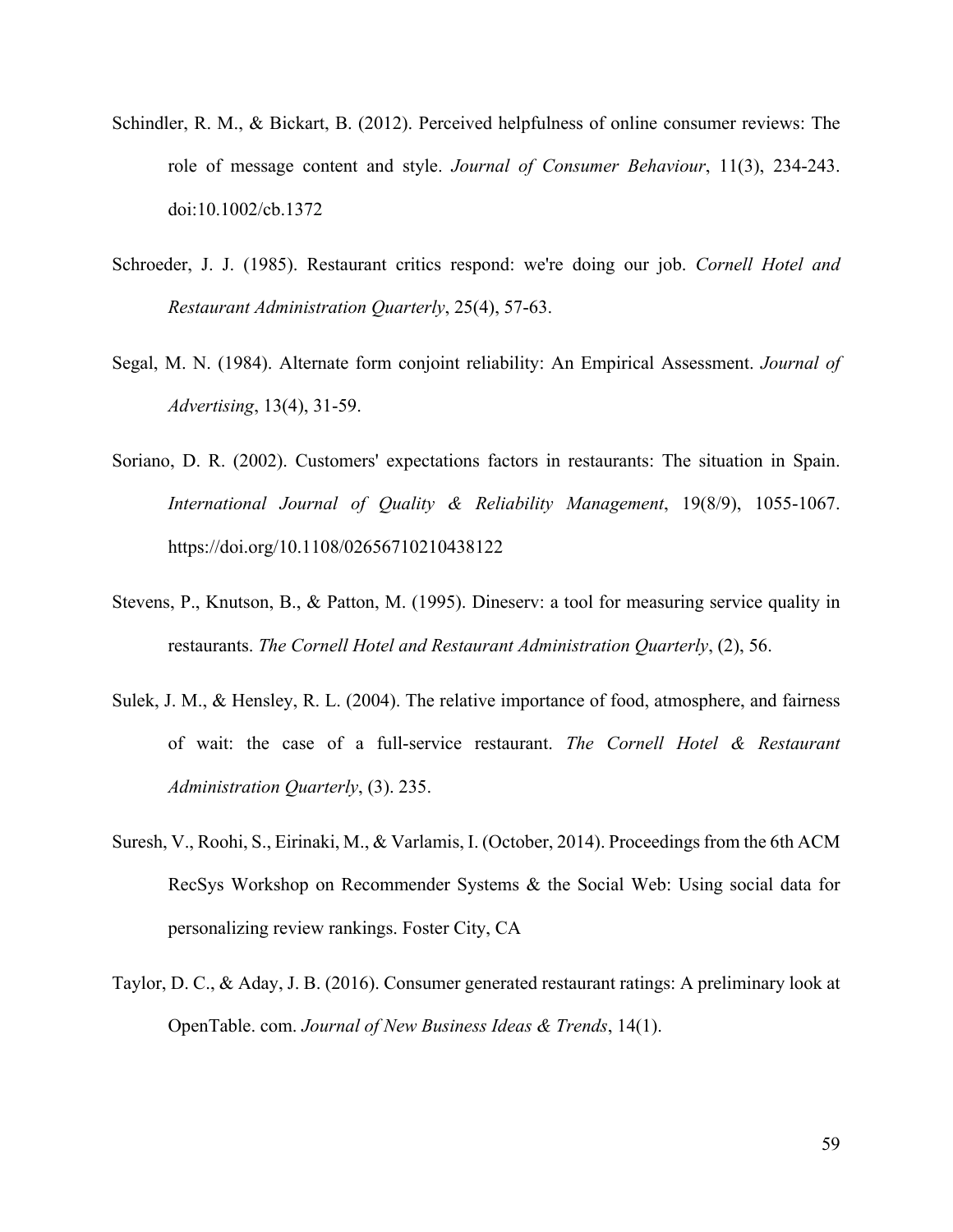- Titz, K., Lanza-Abbott, J. A., & Cruz, G. C. Y. (2004). The anatomy of restaurant reviews: An exploratory study. *International Journal of Hospitality & Tourism Administration*, 5(1), 49-65.
- Tran, K. P. (2015). The influence of social media on establishing a restaurant's image and reputation: Case study The Kafe Village Restaurant. Retrieved from http://www.theseus.fi/handle/10024/102024
- Wall, E. A., & Berry, L. L. (2007). The combined effects of the physical environment and employee behavior on customer perception of restaurant service quality. *Cornell Hotel & Restaurant Administration Quarterly*, (1). 59.
- Yan, X., Wang, J., & Chau, M. (2015). Customer revisit intention to restaurants: Evidence from online reviews. *Information Systems Frontiers*, 17(3), 645-657.
- Yang, F. X. (2017). Effects of restaurant satisfaction and knowledge sharing motivation on eWOM intentions: the moderating role of technology acceptance factors. *Journal of Hospitality & Tourism Research*, *41*(1), 93-127.
- Yang, S. B., Hlee, S., Lee, J., & Koo, C. (2017). An empirical examination of online restaurant reviews on Yelp. com: a dual coding theory perspective. *International Journal of Contemporary Hospitality Management*, *29*(2).
- Ye, Q., Law, R., & Gu, B. (2009). The impact of online user reviews on hotel room sales. *International Journal of Hospitality Management*, (1), 180.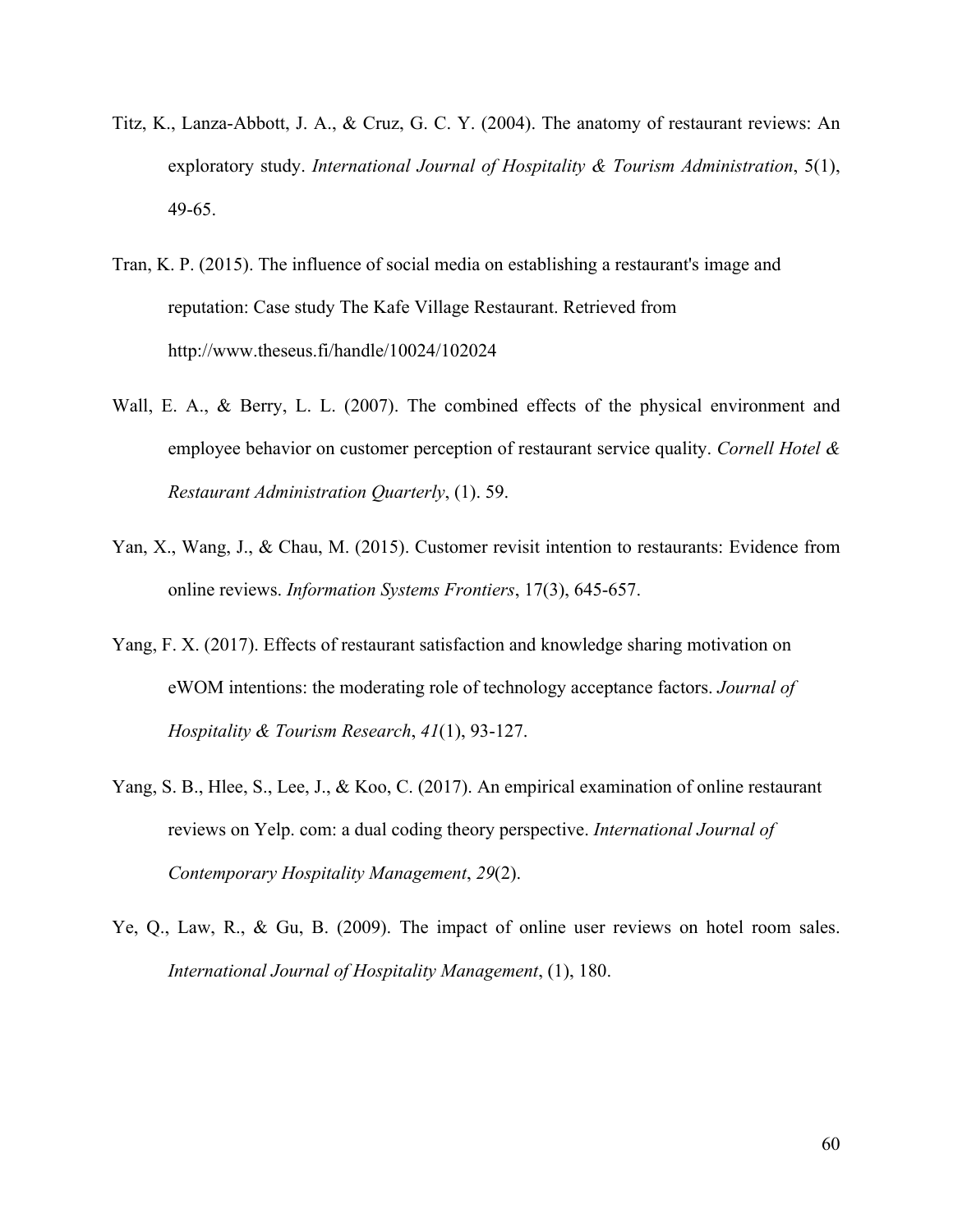- Yim, E. S., Lee, S., & Kim, W. G. (2014). Determinants of a restaurant average meal price: An application of the hedonic pricing model. *International Journal Of Hospitality Management*, 11. doi:10.1016/j.ijhm.2014.01.010
- Yüksel, A., & Yüksel, F. (2003). Measurement of tourist satisfaction with restaurant services: A segment-based approach. *Journal of vacation marketing*, 9(1), 52-68.
- Zeithaml, V. A. (1988). Consumer perceptions of price, quality, and value: a means-end model and synthesis of evidence. *The Journal of marketing*, 2-22.
- Zeithaml, V. A., & Bitner, M. J. (2003). Customer perceptions of service. Services Marketing: Integrating Customer Focus across the Firm.
- Zhang, K. Z., Zhao, S. J., Cheung, C. M., & Lee, M. K. (2014). Examining the influence of online reviews on consumers' decision-making: A heuristic–systematic model. *Decision Support Systems*, 6778-89. doi:10.1016/j.dss.2014.08.005
- Zhang, Z., Ye, Q., Law, R., & Li, Y. (2010). The impact of e-word-of-mouth on the online popularity of restaurants: A comparison of consumer reviews and editor reviews. *International Journal of Hospitality Management*, 29(4), 694-700.
- Zhu, Q. (2007). Consumer preferences for internet services: A choice-based conjoint study (Doctoral dissertation, Georgia, The University of Georgia). Retrieved from https://getd.libs.uga.edu/pdfs/zhu\_qianqiu\_200705\_phd.pdf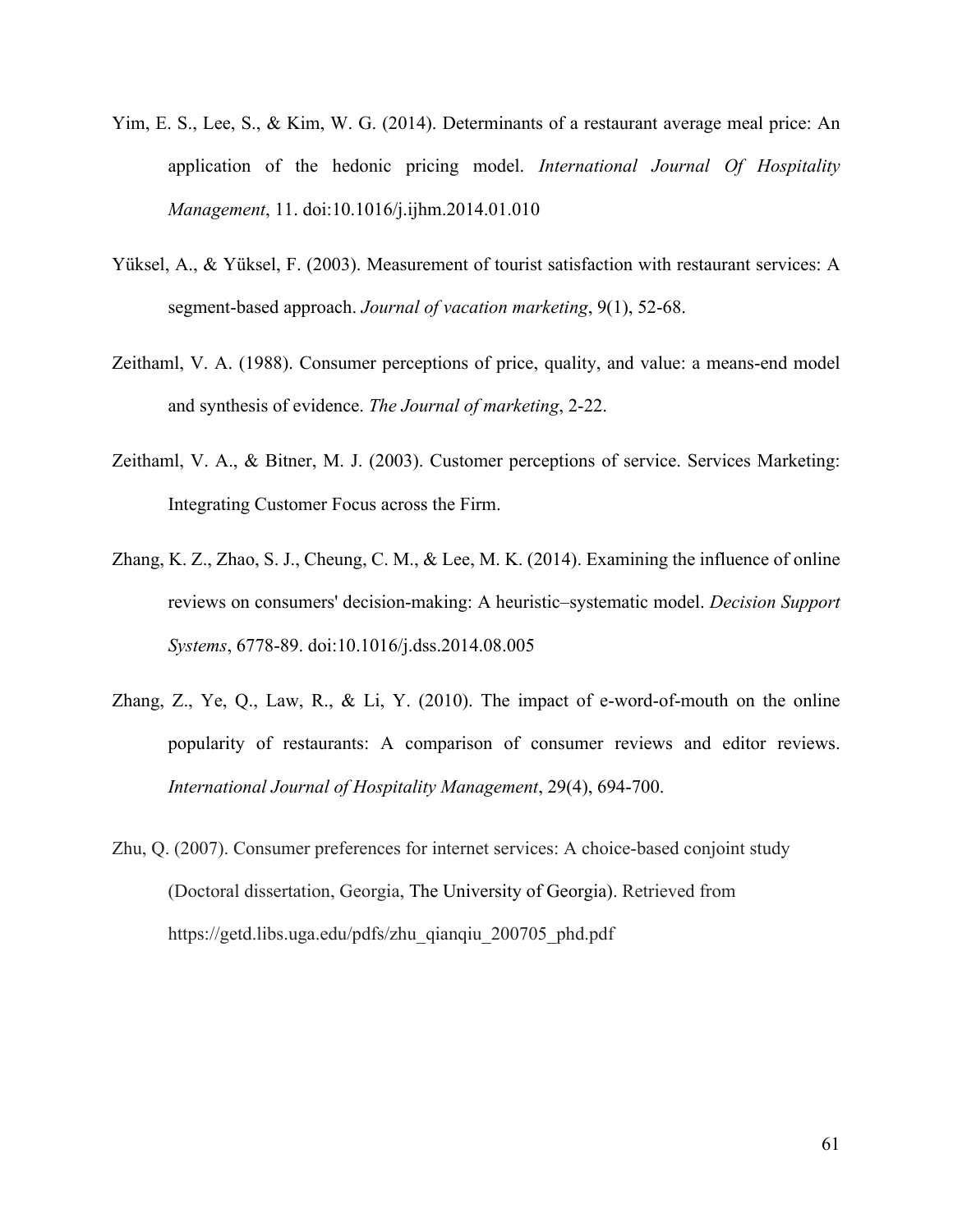# **APPENDIX 1: QUESTIONNAIRE**

## **Restaurant Preferences**

1) Do you check online reviews by other diners before dine at a restaurant?

Yes (Next)

No (End of survey)

2) When was the last time you dined at a restaurant?

Last Week

Last Month

Three Months ago

Six Months ago

One year ago

More than one year ago

I haven't been at a restaurant [Validity Check Question]

3) How often do you go to full-service restaurant?

Multiple times a week

Every week

Every two weeks

Every month

Every three months

Every six months

Less often than every six months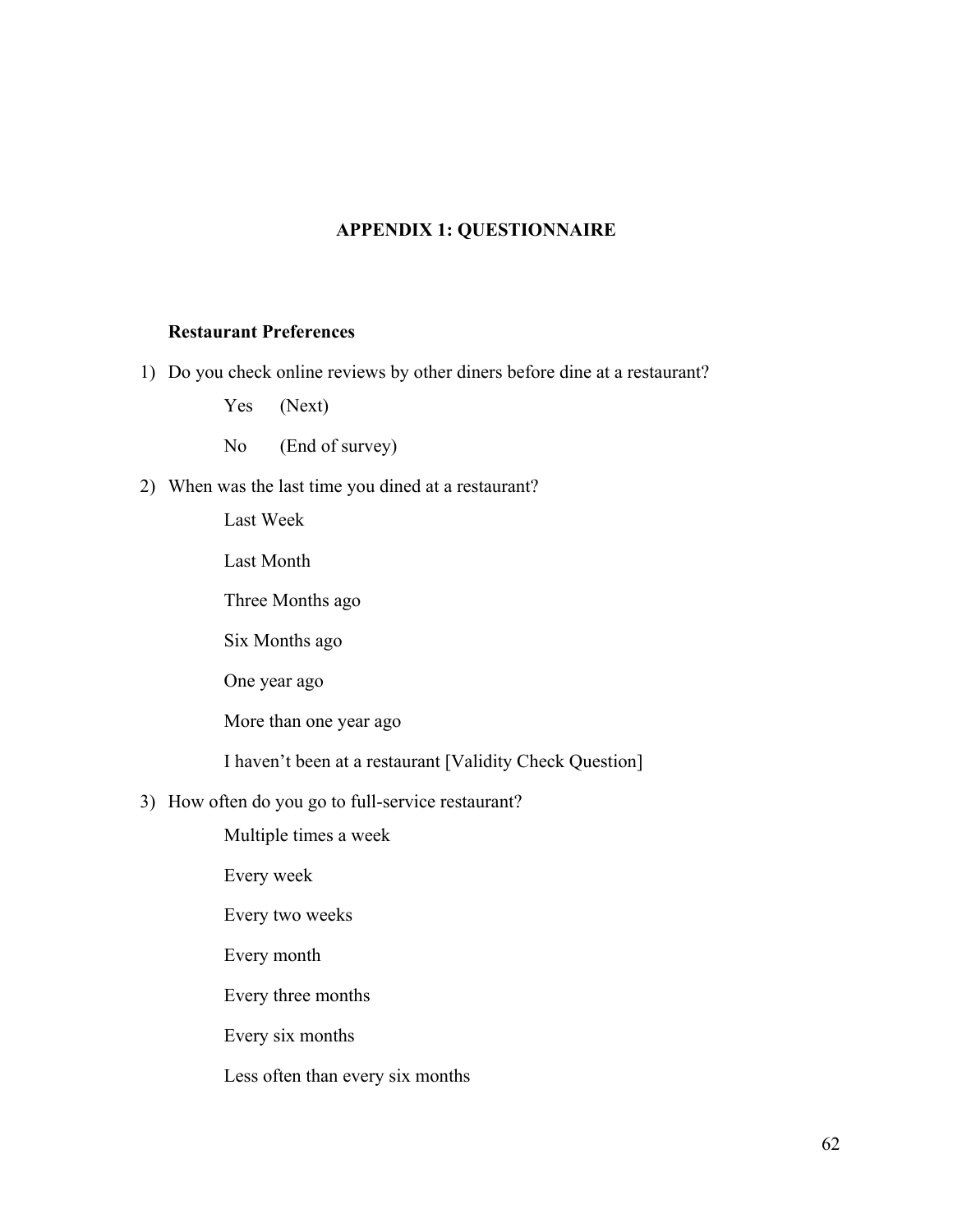4) Which meal do you eat most often at a restaurant?

Breakfast

Lunch

Dinner

Other (Allow Text Entry)

5) Which of the following modes of media would most influence your restaurant selection for dining out?

Online Reviews (i.e. Yelp, Zagat, UrbanSpoon, City, Tripadvisor)

Restaurant's website

Google Search

Word-of-mouth

Television adverts/ shows

Radio adverts

Newspaper reviews/ food critic

6) How often do you check online reviews by other diners before dining at a restaurant? (End Of survey)

Never (Validity Check Question)

**Sometimes** 

About half of the time

Most of the time

Always

7) I trust other diners' reviews about restaurants

Strongly disagree

Somewhat disagree

Neither agree or disagree

Somewhat agree

Strongly agree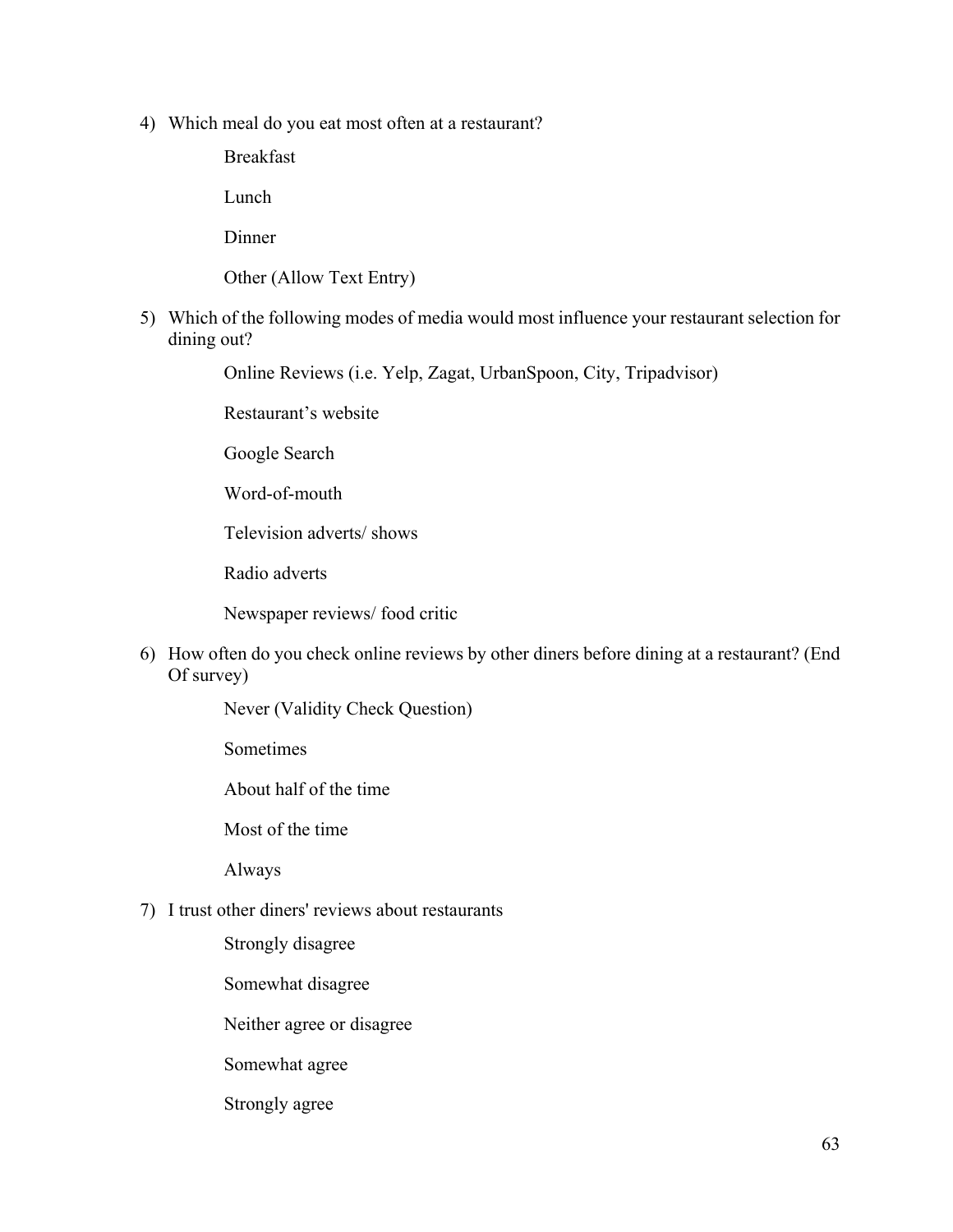8) Please rank the following factors based on their importance for your decision about selecting a restaurant. Please rank the most important factor as 1, and the least important factor as 6.

Food quality

Service quality,

Atmosphere,

Service Quality,

The number of online reviews,

Overall Restaurant Rating

9) Please indicate the degree of important in your response to each question. (1= Very unimportant from 7= Very important).

| Variables                              | (1) | (2) | (3) | (4) | (5) | (6) | (7) |
|----------------------------------------|-----|-----|-----|-----|-----|-----|-----|
| Overall quality of food                |     |     |     |     |     |     |     |
| Taste of the food                      |     |     |     |     |     |     |     |
| Eye appeal of the food                 |     |     |     |     |     |     |     |
| Freshness of the food                  |     |     |     |     |     |     |     |
| Staff appearance                       |     |     |     |     |     |     |     |
| Attentive staff                        |     |     |     |     |     |     |     |
| Staff's service attitude               |     |     |     |     |     |     |     |
| Staff's professional knowledge         |     |     |     |     |     |     |     |
| Reliable service                       |     |     |     |     |     |     |     |
| Good value for the price               |     |     |     |     |     |     |     |
| Appropriate amount of food             |     |     |     |     |     |     |     |
| Reasonable price                       |     |     |     |     |     |     |     |
| Overall value of the dining experience |     |     |     |     |     |     |     |
| Cleanliness of facilities              |     |     |     |     |     |     |     |
| Dining area environment                |     |     |     |     |     |     |     |
| Level of comfort in the dining         |     |     |     |     |     |     |     |
| Convenient location                    |     |     |     |     |     |     |     |
| Short walking distance                 |     |     |     |     |     |     |     |
|                                        |     |     |     |     |     |     |     |

*\*1=Very Unimportant, 2=Moderately Unimportant, 3=Slightly Unimportant, 4=Neutral, 5=Slightly Important, 6=Moderately Important, 7=Very Important*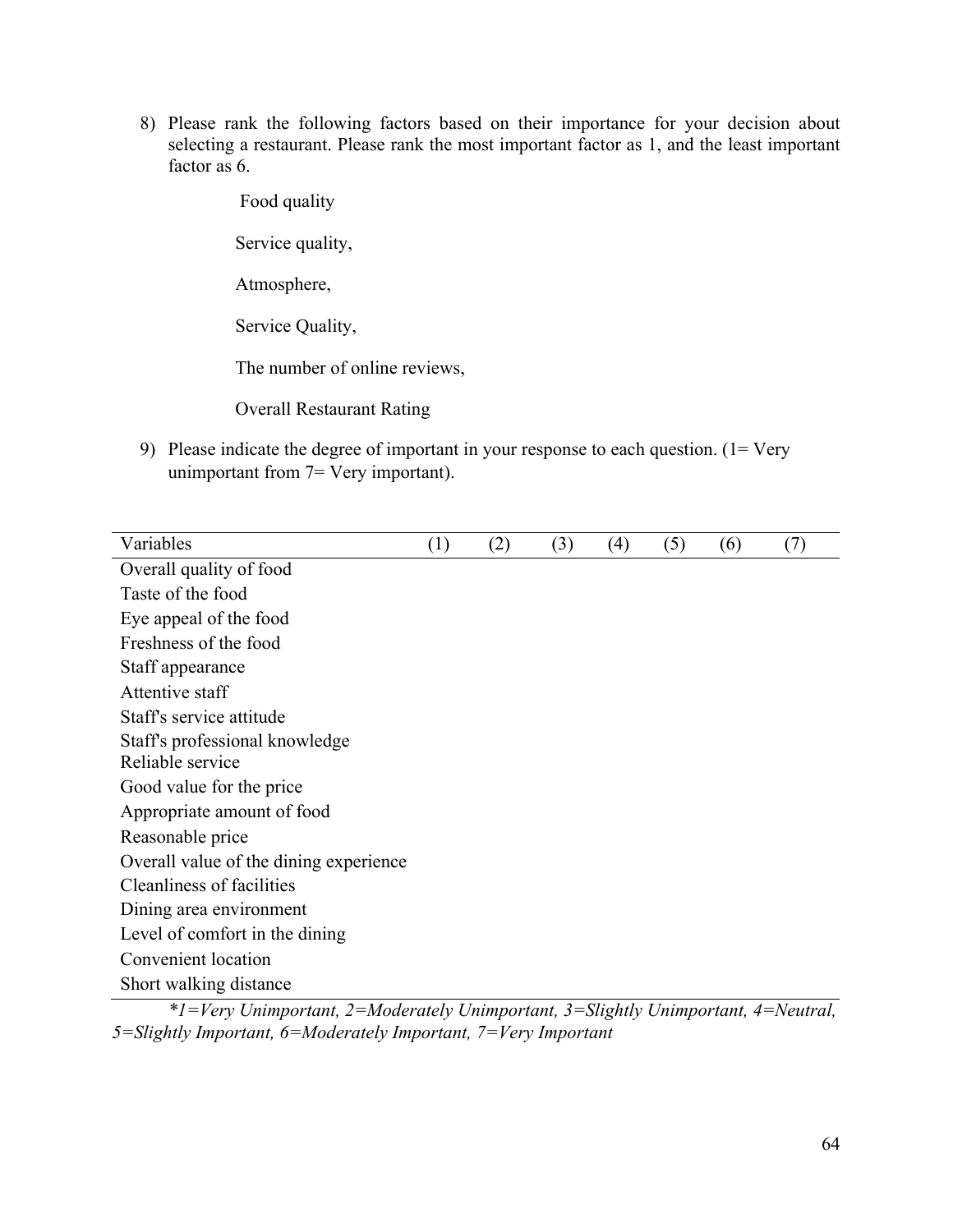## **Conjoint Block**

# 10) Attributes, Levels, and References

| Attributes                  | Levels                       | Reference            |  |  |  |
|-----------------------------|------------------------------|----------------------|--|--|--|
|                             | $\star$ (Poor)               | Gupta et al., (2010) |  |  |  |
| Food Quality (Shown as      | $\star$ (Fair)               |                      |  |  |  |
| *)                          | (Good)<br>$\frac{1}{2}$      |                      |  |  |  |
|                             | (Very good)<br><b>ANY</b>    |                      |  |  |  |
|                             | (Excellent)<br>****          |                      |  |  |  |
|                             | $\star$ (Poor)               | Gupta et al., (2010) |  |  |  |
| Service Quality (Shown      | $\star$ (Fair)               |                      |  |  |  |
| as $\star$ )                | (Good)<br>$\mathbf{X}$       |                      |  |  |  |
|                             | (Very good)<br>$\frac{1}{2}$ |                      |  |  |  |
|                             | (Excellent)<br>1111          |                      |  |  |  |
|                             | $\star$ (Poor)               | Gupta et al., (2010) |  |  |  |
| Atmosphere (Shown as        | $\star$ (Fair)               |                      |  |  |  |
| *)                          | (Good)<br>$\mathbf{X}$       |                      |  |  |  |
|                             | (Very good)<br><b>AAA</b>    |                      |  |  |  |
|                             | (Excellent)<br><b>ANN</b>    |                      |  |  |  |
|                             | $$ =$ under \$10             | Park et al. (2016)   |  |  |  |
| Price Range (Shown as       | $$S = $11 - $30$             |                      |  |  |  |
| " $\mathcal{S}$ ")          | $$$ \$\$= \$31-\$60          |                      |  |  |  |
|                             | $$$ \$\$\$= above \$61       |                      |  |  |  |
|                             | $\overline{4}$               | Ciftci et al. (2017) |  |  |  |
|                             | 24                           |                      |  |  |  |
| Number of Online<br>Reviews | 107                          |                      |  |  |  |
|                             | 256                          |                      |  |  |  |
|                             | 547                          |                      |  |  |  |
|                             | $\star$ (Poor)               | Gupta et al., (2010) |  |  |  |
|                             | $\star$ (Fair)               |                      |  |  |  |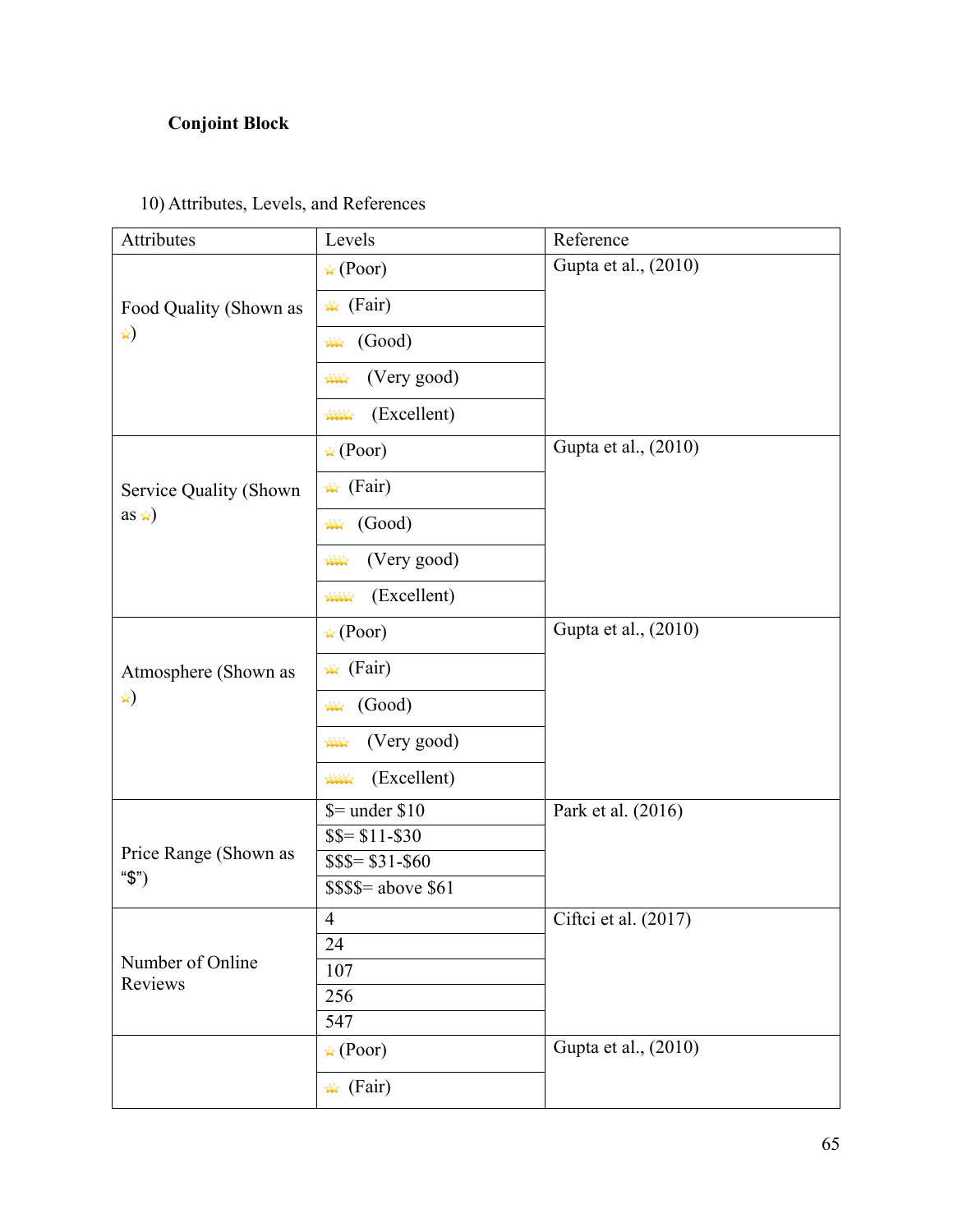| <b>Overall Restaurant</b><br>Rating (Yelp.com) | $\mathbf{M}$ (Good)           |  |
|------------------------------------------------|-------------------------------|--|
| (Shown as $\star$ )                            | $\longrightarrow$ (Very good) |  |
|                                                | (Excellent)<br><b>AAAA</b>    |  |

### **Demographic Information**

- 11) Gender
- 12) What is your age?
- 13) What is your marital status?
- 14) What is your household income range?
- 15) What is the highest degree or level of education you have completed?
- 16) Which occupational category best describes your employment?
- 17) Comment/Suggestions: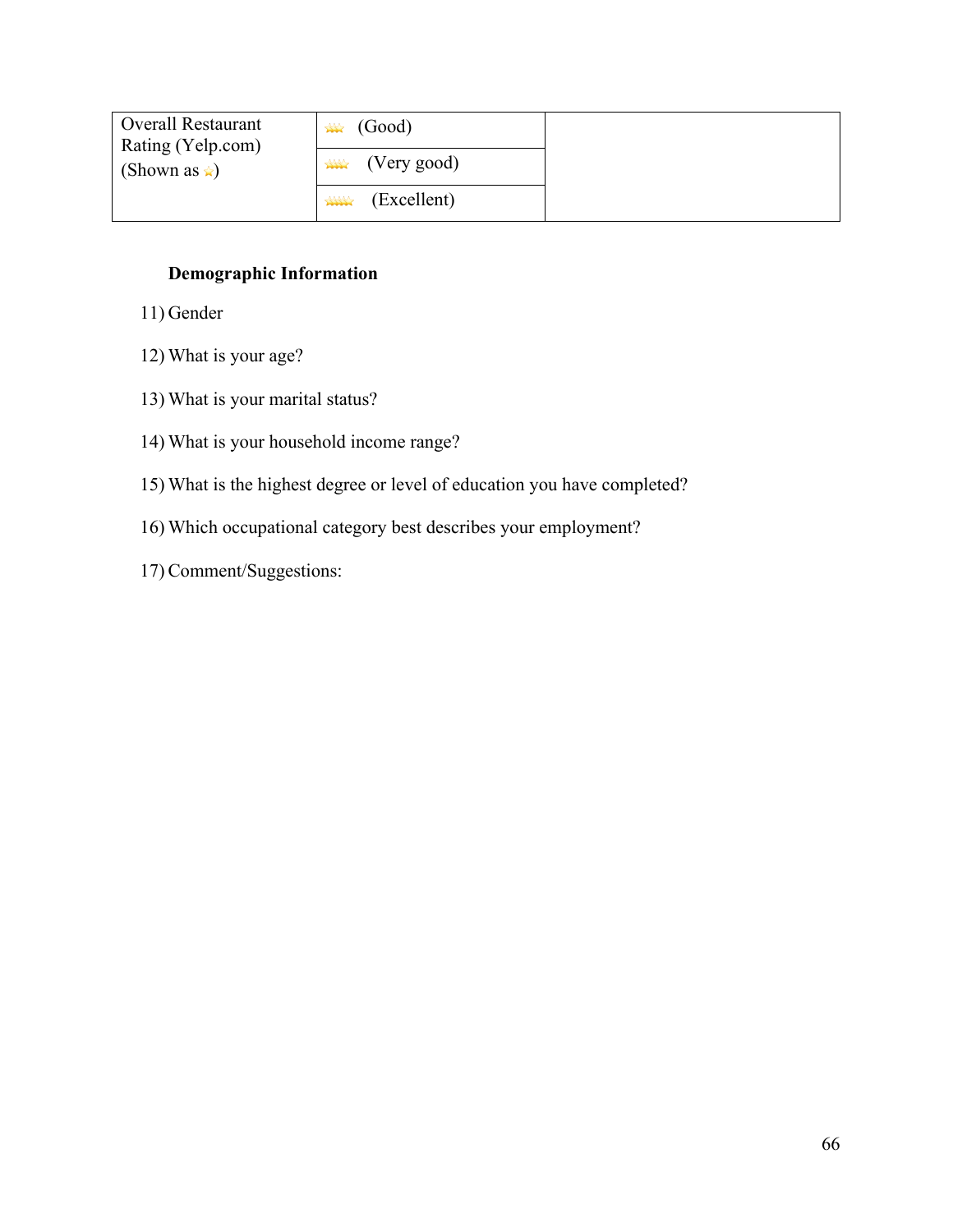#### **APPENDIX 2: IRB APPROVAL LETTER**

January 24, 2017

Nefike Gunden USF Sarasota/Manatee - College of Hospitality and Tourism Leadership 8350 N Tamiami Trail Sarasota, FL 34243

#### RE: **Exempt Certification**

IRB#: Pro00029221

Title: How online reviews influence consumer restaurant selection

Dear Nefike Gunden:

On 1/23/2017, the Institutional Review Board (IRB) determined that your research meets criteria for exemption from the federal regulations as outlined by 45CFR46.101(b):

(2) Research involving the use of educational tests (cognitive, diagnostic, aptitude, achievement), survey procedures, interview procedures or observation of public behavior, unless: (i) information obtained is recorded in such a manner that human subjects can be identified, directly or through identifiers linked to the subjects; and (ii) any disclosure of the human subjects' responses outside the research could reasonably place the subjects at risk of criminal or civil liability or be damaging to the subjects' financial standing, employability, or reputation.

As the principal investigator for this study, it is your responsibility to ensure that this research is conducted as outlined in your application and consistent with the ethical principles outlined in the Belmont Report and with USF HRPP policies and procedures.

Please note, as per USF HRPP Policy, once the Exempt determination is made, the application is closed in ARC. Any proposed or anticipated changes to the study design that was previously declared exempt from IRB review must be submitted to the IRB as a new study prior to initiation of the change. However, administrative changes, including changes in research personnel, do not warrant an amendment or new application.

Given the determination of exemption, this application is being closed in ARC. This does not limit your ability to conduct your research project. We appreciate your dedication to the ethical